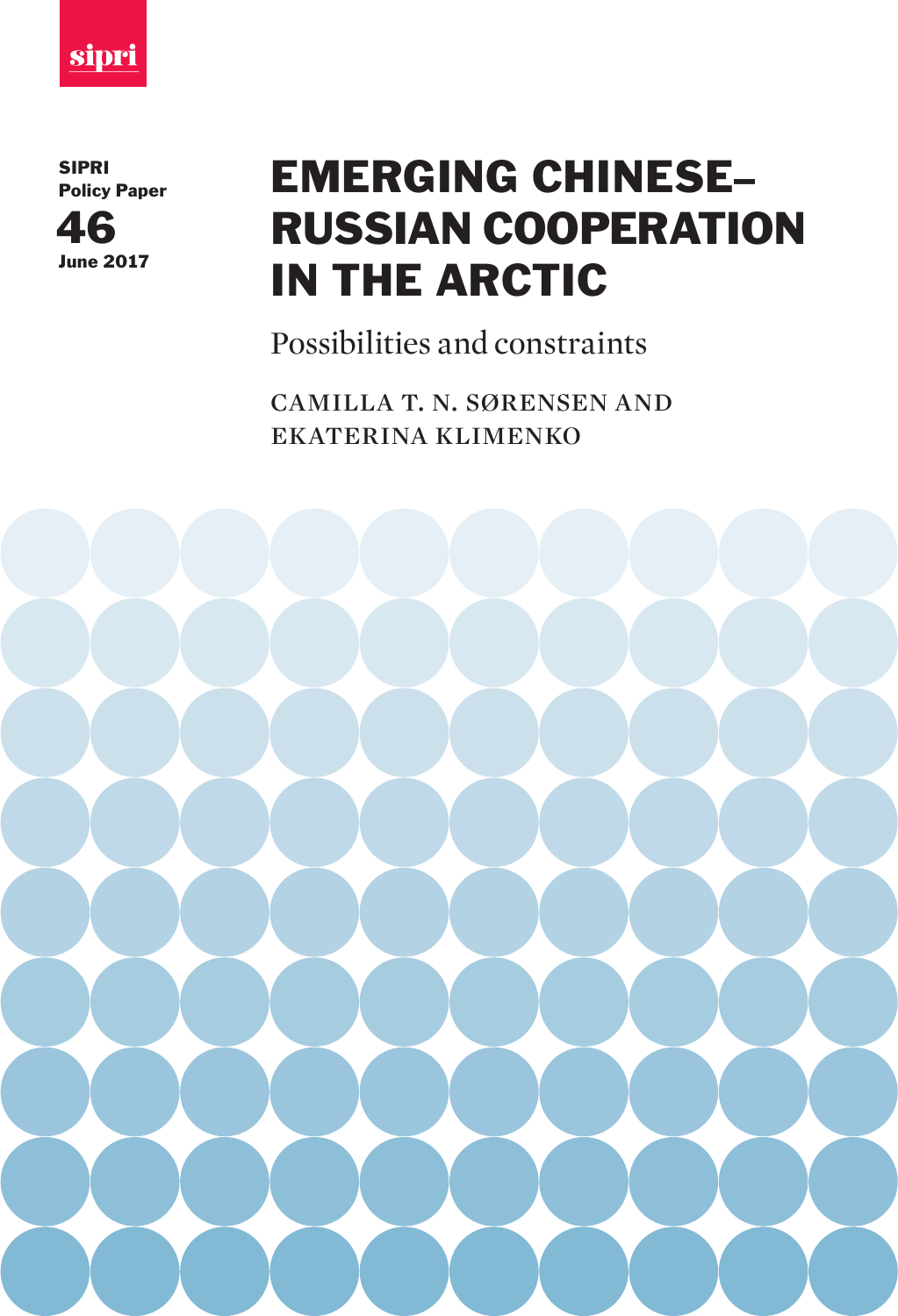#### STOCKHOLM INTERNATIONAL PEACE RESEARCH INSTITUTE

SIPRI is an independent international institute dedicated to research into conflict, armaments, arms control and disarmament. Established in 1966, SIPRI provides data, analysis and recommendations, based on open sources, to policymakers, researchers, media and the interested public.

The Governing Board is not responsible for the views expressed in the publications of the Institute.

#### GOVERNING BOARD

Jan Eliasson, Chair (Sweden) Dr Dewi Fortuna Anwar (Indonesia) Dr Vladimir Baranovsky (Russia) Ambassador Lakhdar Brahimi (Algeria) Espen Barth Eide (Norway) Ambassador Wolfgang Ischinger (Germany) Dr Radha Kumar (India) The Director

#### DIRECTOR

Dan Smith (United Kingdom)



#### **STOCKHOLM INTERNATIONAL PEACE RESEARCH INSTITUTE**

Signalistgatan 9 SE-169 72 Solna, Sweden Telephone: + 46 8 655 9700 Email: sipri@sipri.org Internet: www.sipri.org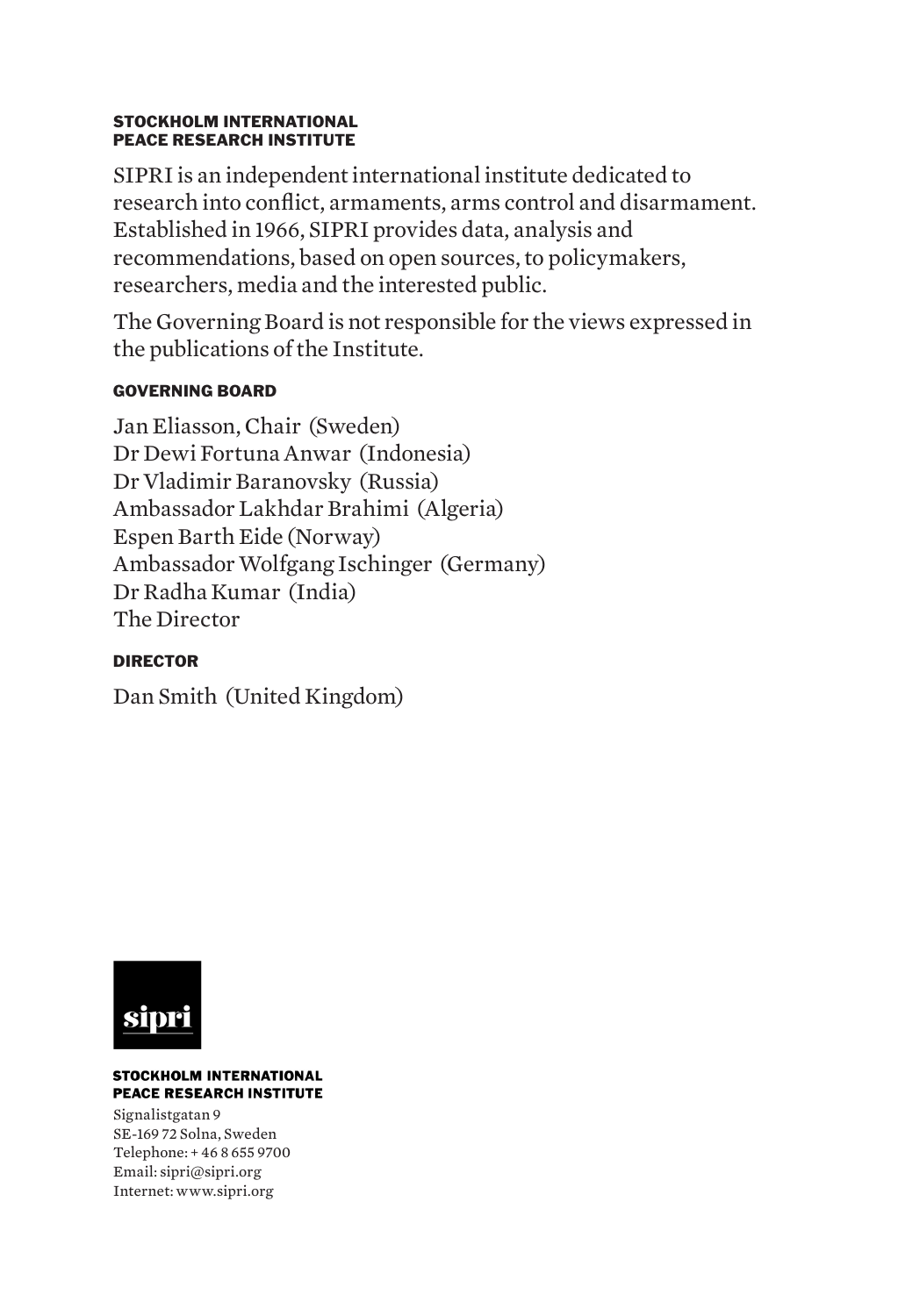# **Emerging Chinese– Russian cooperation in the Arctic**

Possibilities and constraints

SIPRI Policy Paper No. 46

camilla t. n. sørensen and ekaterina klimenko



**STOCKHOLM INTERNATIONAL PEACE RESEARCH INSTITUTE** 

June 2017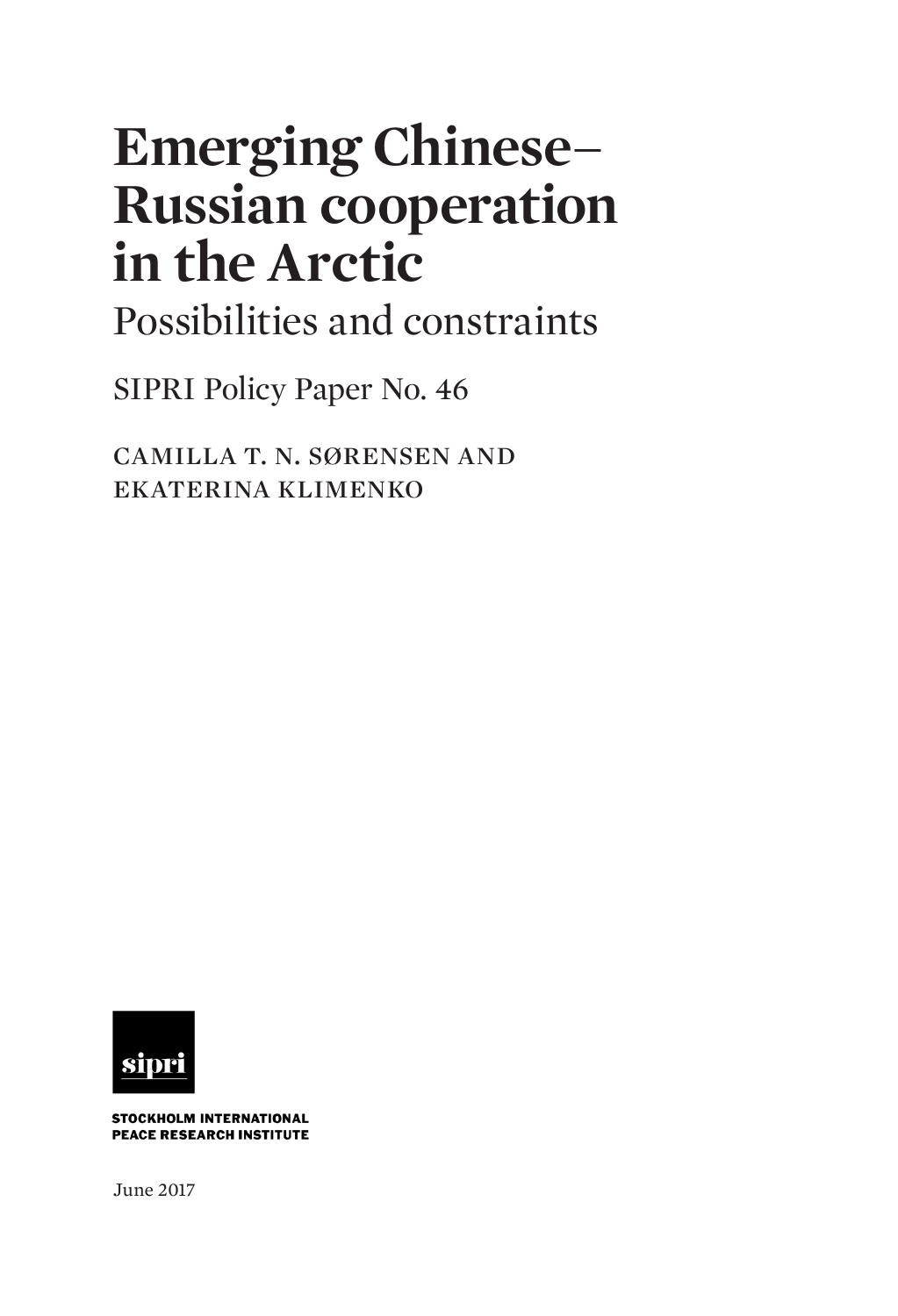© SIPRI 2017

All rights reserved. No part of this publication may be reproduced, stored in a retrieval system or transmitted, in any form or by any means, without the prior permission in writing of SIPRI or as expressly permitted by law.

ISBN 978–91–85114–92–4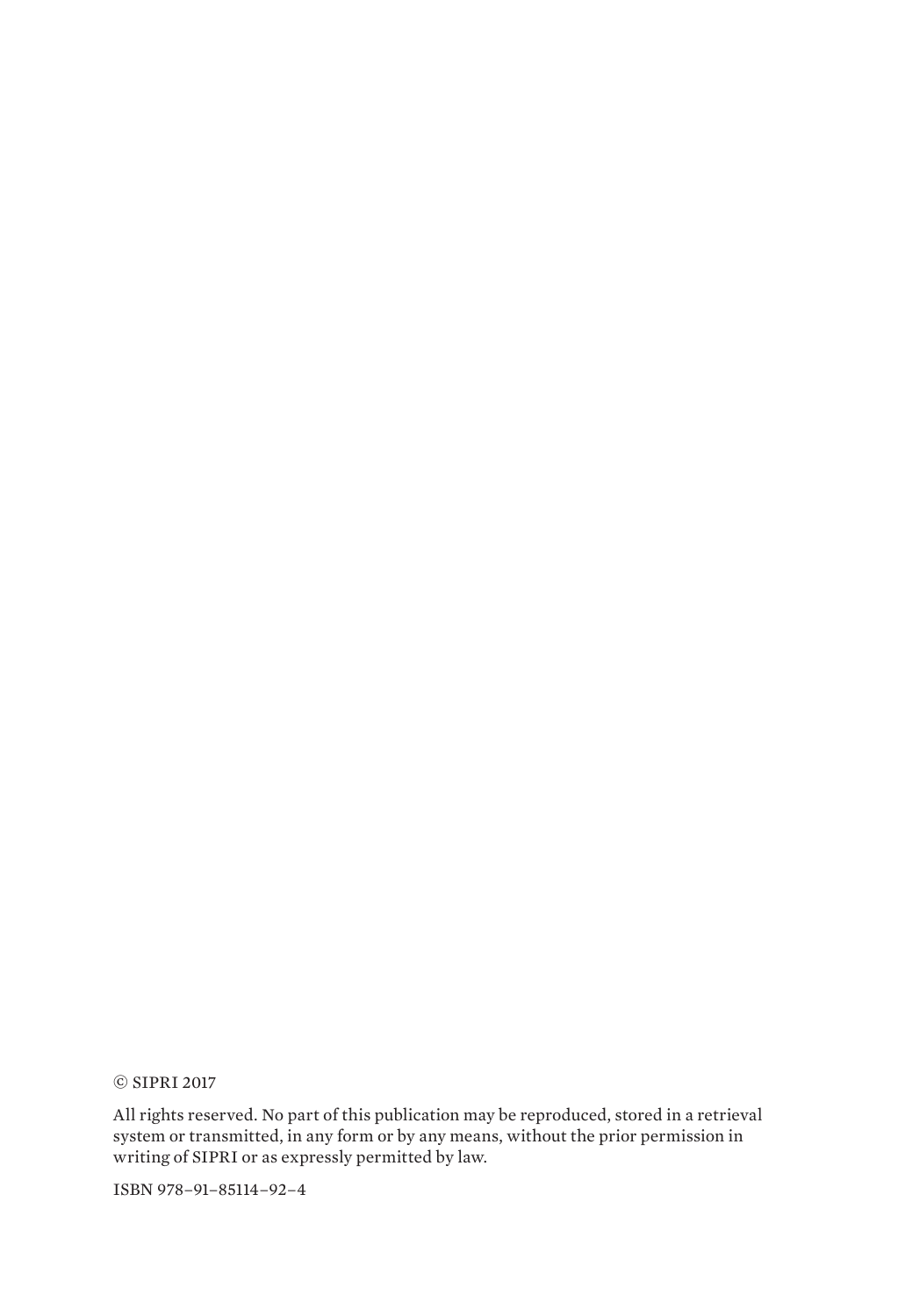# **Contents**

| Preface                                                              | $\mathcal V$ |
|----------------------------------------------------------------------|--------------|
| Summary                                                              | vii          |
| <b>Abbreviations</b>                                                 | ix           |
| 1. Introduction                                                      | 1            |
| 2. The evolution of China's Arctic policy since 2010                 | 5            |
| The drivers of China's growing interests in the Arctic               | 5            |
| China's views on and relations with Russia in the Arctic             | 11           |
| 3. Russia's Arctic aspirations                                       | 13           |
| The Russian Arctic as a resource base for the 21st century           | 13           |
| The Northern Sea Route                                               | 16           |
| Is Russia 'turning East' in the Arctic?                              | 18           |
| Table 3.1. Northern Sea Route statistics, 2011-16                    | 16           |
| Table 3.2. International partnerships in the Russian Arctic          | 20           |
| 4. Recent developments in overall Chinese–Russian cooperation        | 23           |
| Drivers behind and limits to Chinese-Russian strategic rapprochement | 23           |
| Russian oil and gas cooperation with China                           | 26           |
| 5. Recent developments in Chinese-Russian cooperation in the Arctic  | 31           |
| Oil and gas cooperation in the Arctic                                | 31           |
| Shipping and NSR infrastructure cooperation                          | 33           |
| Military developments and search and rescue capabilities             | 35           |
| Russian and Chinese views on and interests in Arctic governance      | 37           |
| <b>6. Conclusions</b>                                                | 41           |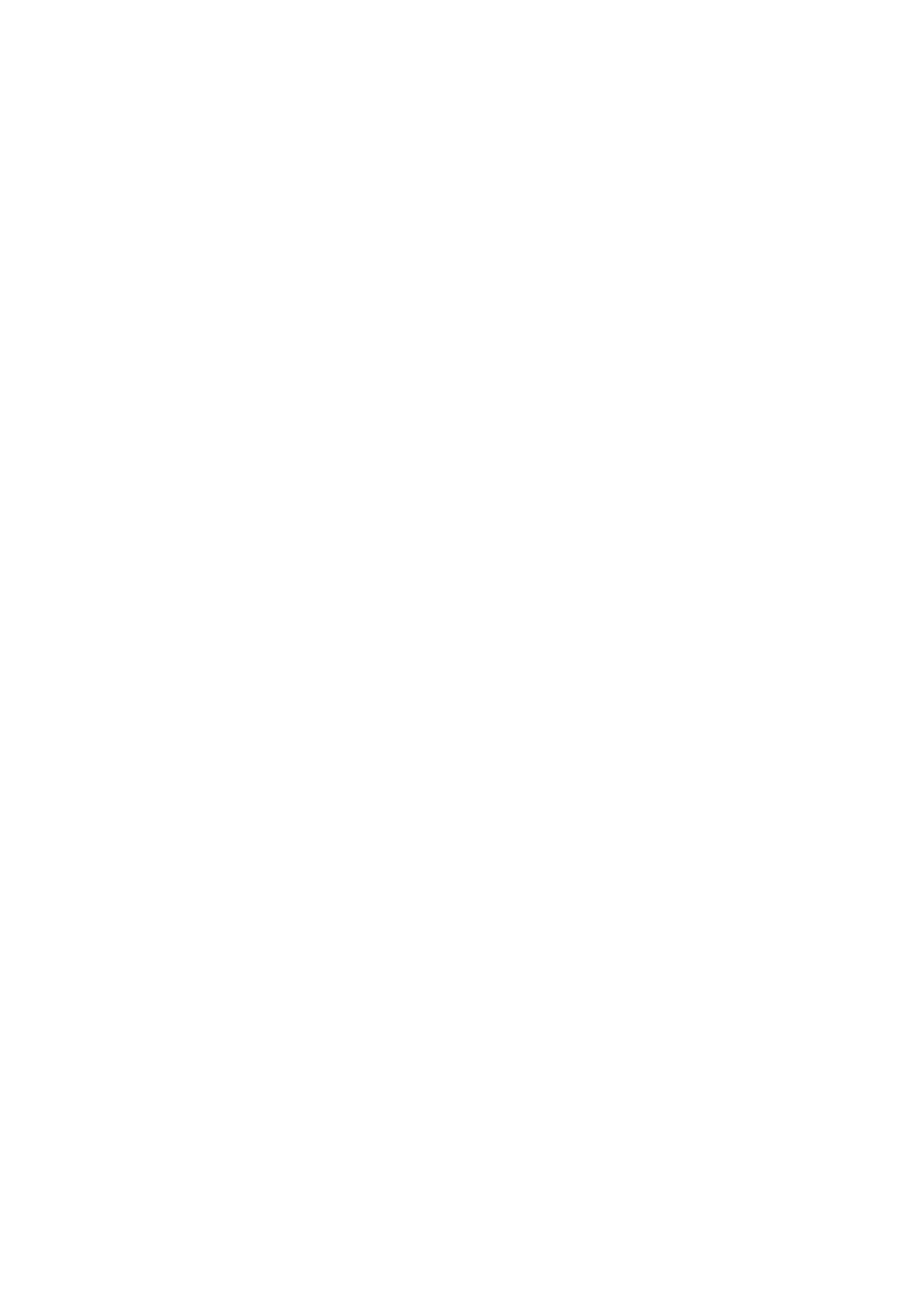## <span id="page-6-0"></span>Preface

The material interests of China and Russia suggest a relatively straightforward basis for cooperation between them in the Arctic, with Russia's natural resources in the region becoming exploitable thanks to Chinese capital investment. This report asks: is it that simple?

Russia has identified the Arctic as a future source of strategic resources. The sanctions imposed on Russia by Western states following the annexation of Crimea have, however, significantly restricted Russia's ability to access the capital and technology necessary to develop its far northern territories. Determined to push ahead with the development of the Arctic, Russia has looked elsewhere for investment, notably to China.

Although China does not have an official Arctic policy, during the past five years China has significantly increased its presence in the Arctic region. China's new level of engagement has involved cooperation with several Arctic states, in particular Russia, in resource development, shipping and governance.

Increased Arctic cooperation has evolved as an important element in the wider rapprochement that has developed between China and Russia. Since 2014 Russia has sought to accelerate its 'pivot to Asia', which has primarily focused on China. China too has sought to strengthen its engagement with Russia, including through its One Road, One Belt policy.

Despite the shared ambition to build closer ties, the Chinese–Russian relationship is complex. While both countries have, on numerous occasions, declared their friendship and underlined the importance of their strategic partnership, a significant degree of mutual mistrust exists. Developing relations in the Arctic is one of the areas where cooperation could expand, under the right conditions. With this SIPRI Policy Paper, Camilla T. N. Sørensen and Ekaterina Klimenko have produced a timely analysis of the key opportunities for and limitations on Chinese–Russian cooperation in the Arctic region.

The important findings presented in this paper build on extensive research already carried out within SIPRI's Arctic Futures project over recent years. Taken together, this work highlights the complex dynamics emerging in the Arctic as climate change and shifting international political and security relations are reshaping the region.

On behalf of SIPRI, I would like to thank the Swedish Foundation for Strategic Environmental Research (MISTRA) for its generous funding of the project, without which the work would not have been possible. Naturally, MISTRA is not responsible for the content or conclusions of the report. Thanks are also due to SIPRI colleague Dr Neil Melvin and to the external referees for their comments on earlier drafts of this report.

> Dan Smith Director, SIPRI June 2017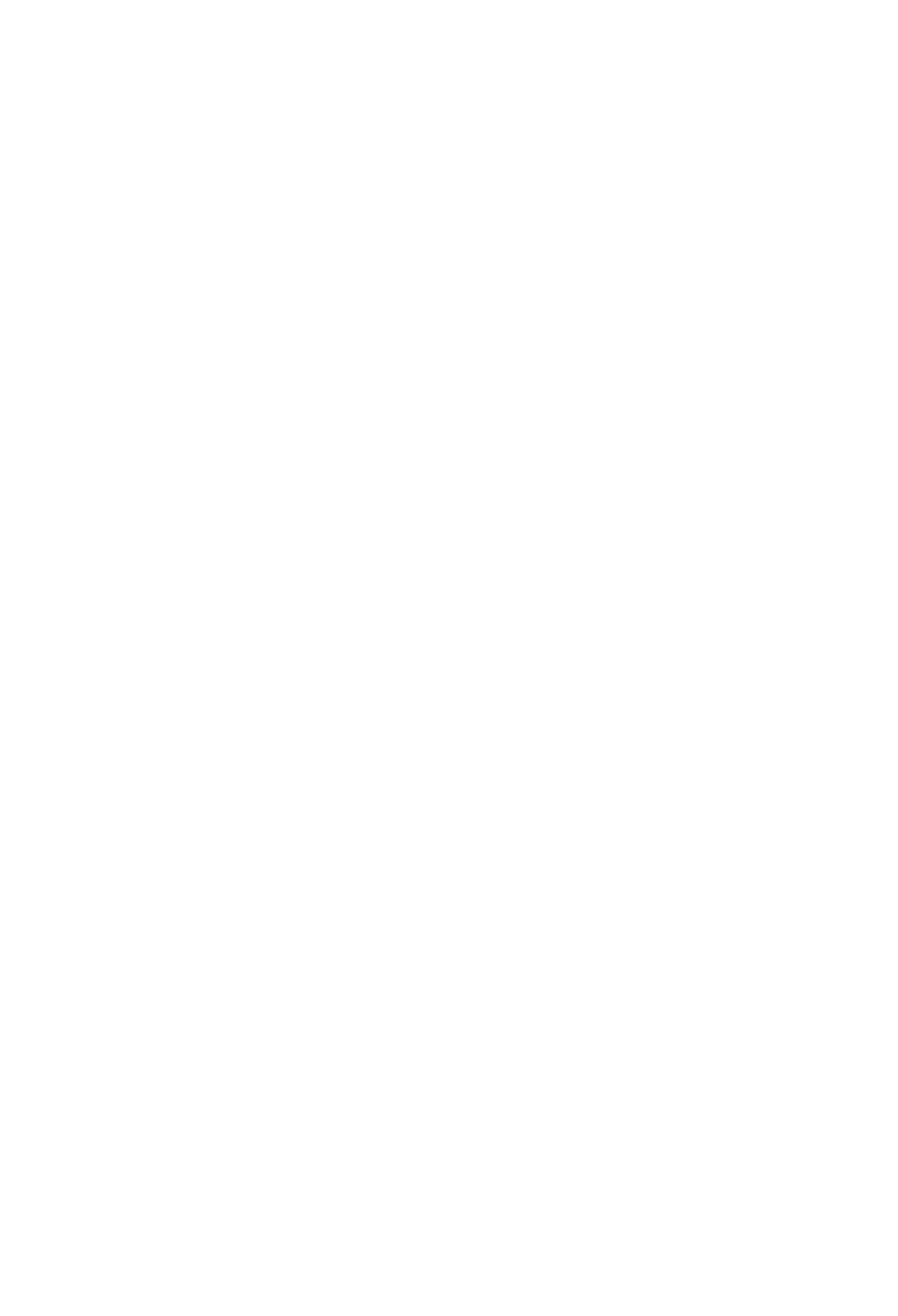### <span id="page-8-0"></span>Summary

Russia is increasingly focused on developing the Russian Arctic as a way to strengthen its economic base. However, long-term trends in energy markets and the recent conflict in Ukraine—with the United States and European Union (EU) sanctions that followed—have placed restrictions on the involvement of Western companies in energy projects in the Russian Arctic. This has motivated Russia to look even more to Asia for potential investors and technology partners, and as a key consumer market; engaging China in Arctic development has become increasingly appealing.

China is keen on further strengthening its engagement and role in the Arctic. Specifically, China is seeking to consolidate its position as a legitimate Arctic stakeholder by diversifying and strengthening its bilateral relations with all the Arctic states through economic deals, scientific cooperation and stronger diplomatic ties. Thus, at first glance, Chinese–Russian cooperation on developing energy resources and sea routes in the Russian Arctic looks like an objective where Russia and China could work closely together and have complementary interests. Russia is one of the world's largest energy exporters and China is one of the largest energy importers. The Russian Arctic is rich in energy resources yet lacks infrastructure, capital and technology—where China can contribute.

However, despite this match and the stream of positive adjectives flowing from both Russia and China about partnership and friendship, Chinese–Russian cooperation in the Arctic has not progressed much in recent years and, except for cooperation on a liquefied natural gas (LNG) project on the Yamal Peninsula, there are still not many concrete results to show.

A number of factors determine the slow pace. At an overall level, a high degree of strategic mistrust still works against exploiting mutual commercial opportunities and cooperation, especially if, as is the case with energy projects in the Russian Arctic, the cooperation locks the two sides into a long-term relationship and dependency. Furthermore, Russia and China have differing priorities in relation to the Arctic. For Russia, the region is vital to questions of sovereignty and economic development; hence it is taking all necessary steps to develop the Russian Arctic. Although China has been increasingly active in promoting its interests and role in the region, the Arctic is still not a top priority in Chinese foreign policy or efforts to secure and diversify its energy supply—where regions such as Africa, the Middle East and Central Asia are more in focus. For these reasons, China is not willing to risk more vital interests and relationships, for example with the USA, in order to pursue closer cooperation with Russia in the Arctic. In addition, Russia continues to be reluctant to allow non-Arctic states, especially a great power such as China, to play a strong role in Arctic governance, primarily out of a fear that this would upset the regional power balance and the established Arctic legal and political institutions, which ensure the rights and privileges of Arctic states. Therefore, even though Russia is now open to China's involvement in economic projects in the Arctic, the extent to which it would welcome greater Chinese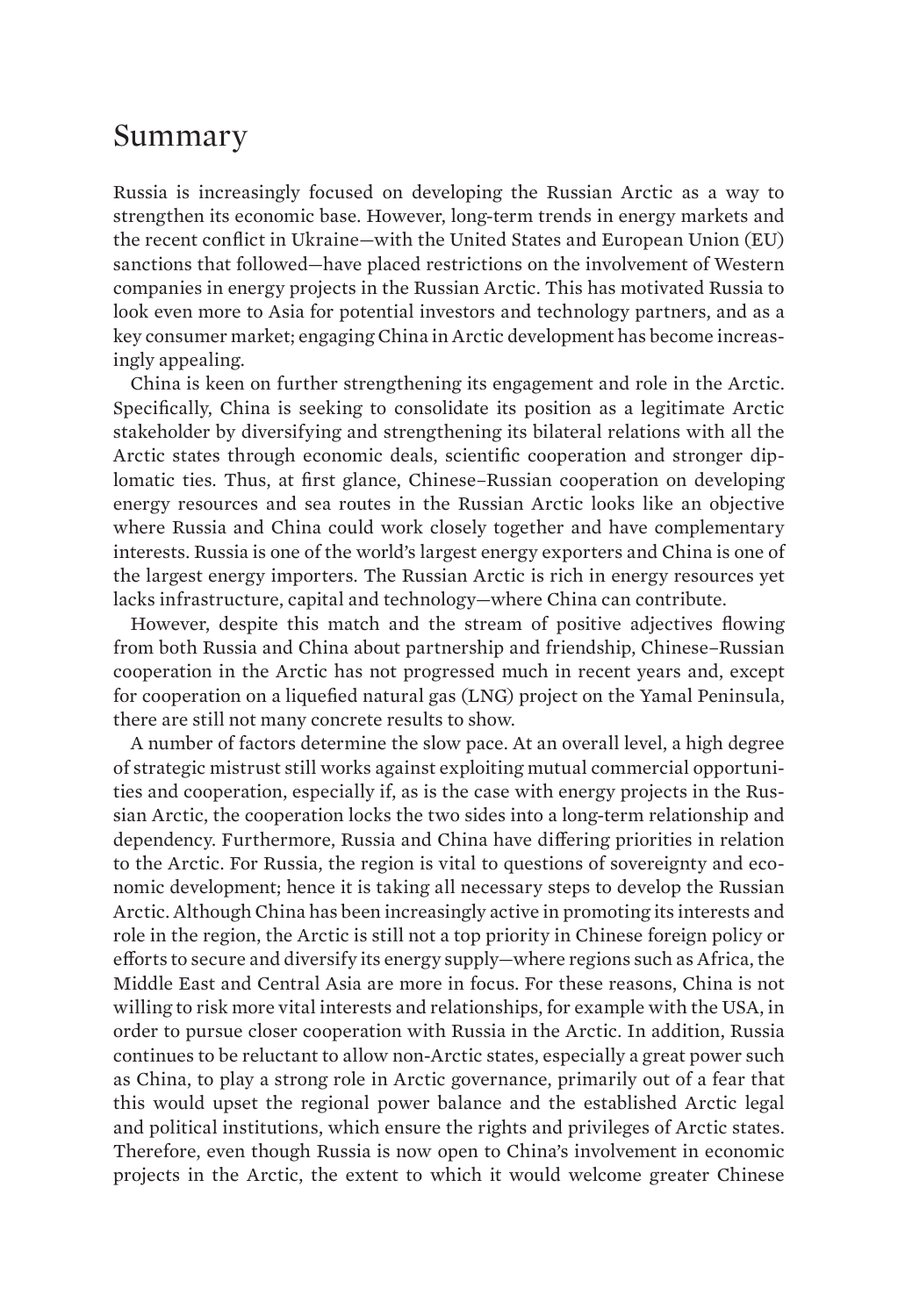participation in—and influence on—Arctic governance continues to be limited. China, on its side, wants a greater role in Arctic governance and is promoting the perception of the Arctic as more of an international space as opposed to strictly a regional one. China fears potential exclusion from the Arctic and therefore is seeking to engage all the Arctic states and institutions in bilateral and multilateral partnerships. Moreover, China's intensified efforts to participate in scientific and economic projects in the Arctic, including in the Russian Arctic, support its overall aim of ensuring its inclusion. Russia is not overly positive about these efforts to 'lock China in' and, consequently, further development of the Arctic governance regime is a critical issue, with Chinese and Russian visions and interests potentially being in conflict.

This paper examines the evolving roles, interests and activities of China and Russia in the Arctic, using these analyses as a departure point for detailed discussions of the possibilities for and constraints on stronger cooperation between the two countries in the region. In particular, it looks at developments, and the potential for further developments, in Chinese–Russian cooperation on oil and gas exploration, shipping and Northern Sea Route (NSR) infrastructure construction, military and search and rescue challenges, and Arctic governance.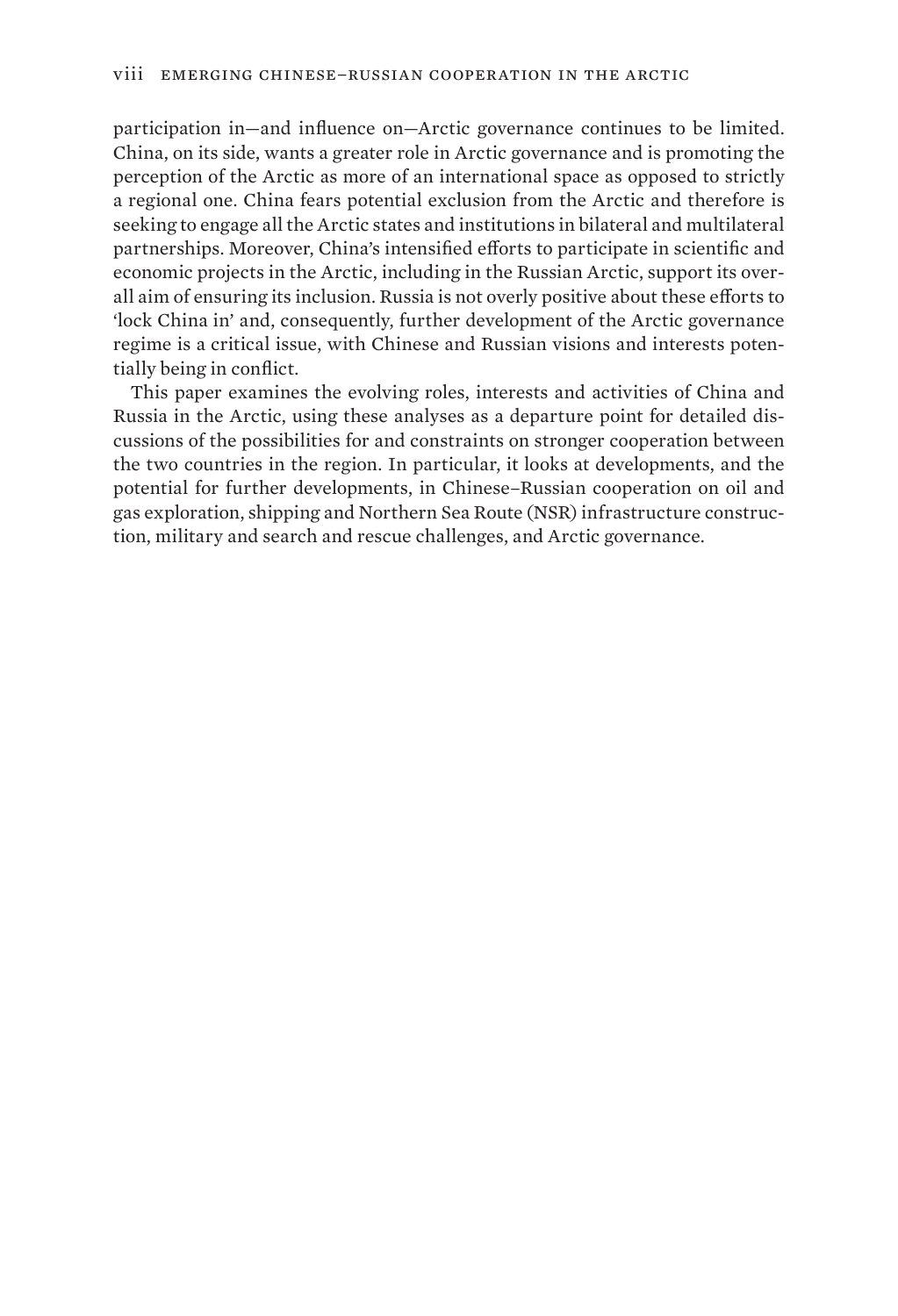# <span id="page-10-0"></span>Abbreviations

| <b>APEC</b>   | Asia-Pacific Economic Cooperation               |
|---------------|-------------------------------------------------|
| AZRF          | Arctic Zone of the Russian Federation           |
| <b>CNOOC</b>  | China National Offshore Oil Corporation         |
| <b>CNPC</b>   | China National Petroleum Corporation            |
| COSCO         | China Ocean Shipping                            |
| <b>EEU</b>    | Eurasia Economic Union                          |
| <b>EEZs</b>   | Exclusive economic zones                        |
| EU            | European Union                                  |
| <b>LNG</b>    | Liquefied natural gas                           |
| <b>NEP</b>    | Northeast Passage                               |
| <b>NSR</b>    | Northern Sea Route                              |
| <b>OBOR</b>   | One Belt, One Road                              |
| <b>PLA</b>    | People's Liberation Army                        |
| <b>PLAN</b>   | People's Liberation Army Navy                   |
| <b>PRIC</b>   | Polar Research Institute China                  |
| <b>SIIS</b>   | Shanghai Institute of International Studies     |
| <b>SOEs</b>   | State-owned enterprises                         |
| <b>UNCLOS</b> | United Nations Convention on the Law of the Sea |
|               |                                                 |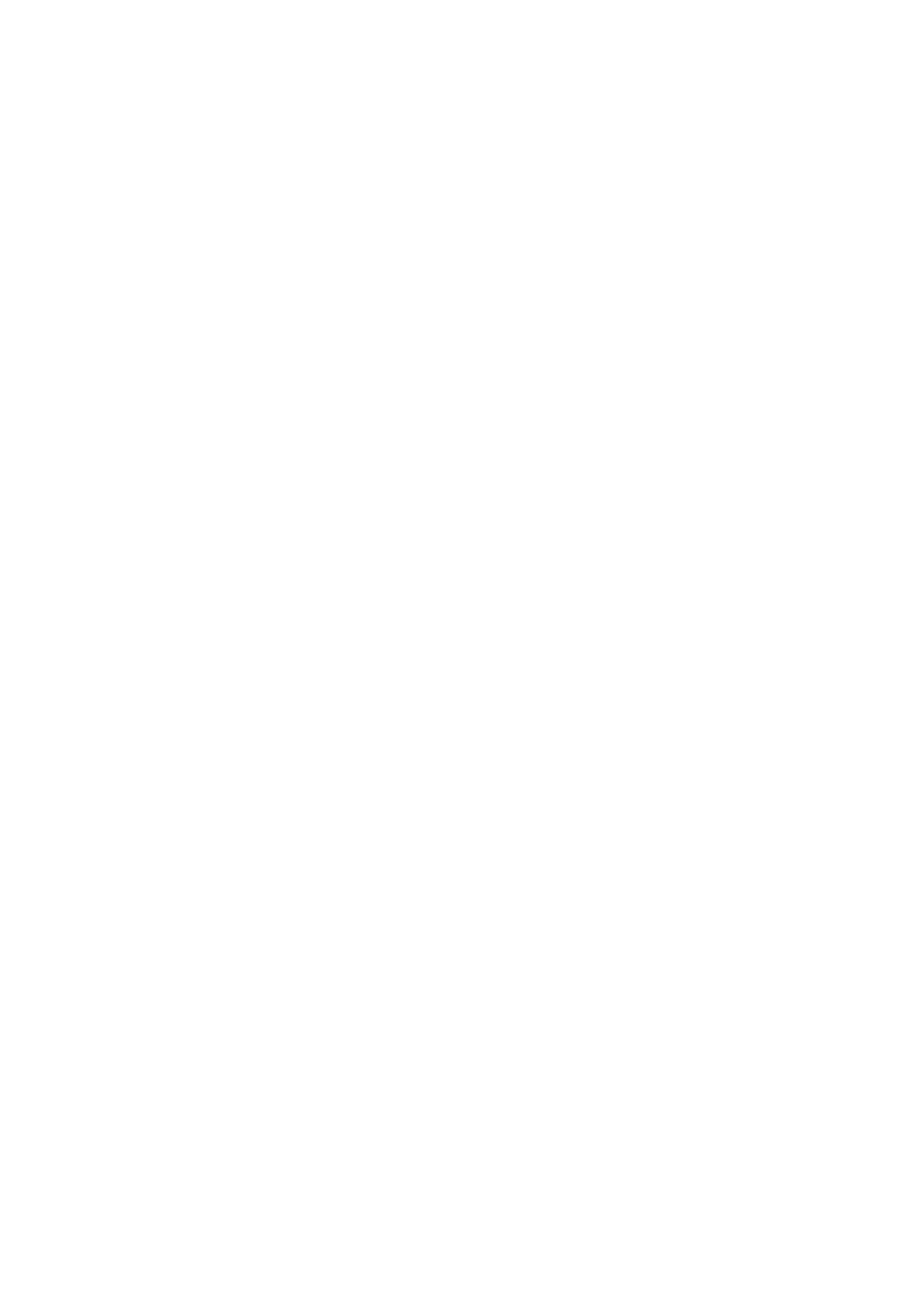## <span id="page-12-0"></span>1. Introduction

Cooperation on developing energy resources and sea routes in the Russian Arctic at first glance looks like an objective where Russia and China could work closely together and have complementary interests. Russia is one of the world's largest energy exporters and China is one of the largest energy importers. The Russian Far East and the Russian Arctic are rich in energy resources and minerals yet lack infrastructure, capital and technology, which are all areas where China has something to contribute.

China has increased its focus on and engagement in the Arctic over the past decade. There are four overall drivers: (*a*) to build a solid Chinese polar research capacity, which primarily relates to how ongoing changes in the Arctic climate have direct implications for China; (*b*) to gain access to the energy resources and minerals that the Arctic holds, thereby helping to secure and diversify China's supply; (*c*) to develop the Arctic sea routes, which could provide China with alternatives to the longer and strategically vulnerable routes currently in use; and (*d*) to secure China a say in the evolving Arctic governance regime, which potentially will have implications for wider global and regional governance.

Russia increasingly focuses on developing the Russian Arctic as a way to strengthen its economic base. Russia has been primarily working with European countries to develop its energy resources, including in the Arctic. However, longterm trends in energy markets, stagnation in the European market and the recent conflict in Ukraine—and the United States and European Union (EU) sanctions that followed—have placed restrictions on Western companies' involvement in energy projects in the Russian Arctic. This has motivated Russia to look even more to Asia for potential investors and technology partners, and as a key consumer market.

Looking at the overall picture and especially at the joint statements and rhetoric coming out of Russia and China in recent years, it can be said that relations between the two countries are at an all-time high. In May 2015, during Chinese President Xi Jinping's state visit to Russia, he and Russian President Vladimir Putin signed the Joint Statement between the People's Republic of China and the Russian Federation on Deepening Comprehensive Strategic Partnership of Coordination and Advocating Win–Win Cooperation. This was followed in June 2016 by the China–Russia Joint Statement on Strengthening Global Strategic Stability.<sup>1</sup> These two statements reflect how, at the highest political level, China and Russia increasingly share similar analyses of developments in the international system and especially in relation to a US policy that both regard as increasingly threatening and as aimed at squeezing their influence in their respective neighbourhoods.

 $<sup>1</sup>$  For more on the May 2015 Joint Statement between the People's Republic of China and the</sup> Russian Federation on Deepening Comprehensive Strategic Partnership of Coordination and Advocating Win–Win Cooperation see e.g. [<http://www.fmprc.gov.cn/mfa\\_eng/topics\\_665678/](http://www.fmprc.gov.cn/mfa_eng/topics_665678/xjpcxelsjnwgzzsl70znqdbfelshskstbels/t1263258.shtml) [xjpcxelsjnwgzzsl70znqdbfelshskstbels/t1263258.shtml>](http://www.fmprc.gov.cn/mfa_eng/topics_665678/xjpcxelsjnwgzzsl70znqdbfelshskstbels/t1263258.shtml); and on the June 2016 China–Russia Joint Statement on Strengthening Global Strategic Stability see e.g. <http://news.xinhuanet.com/english/2016- 06/26/c\_135466187.htm>.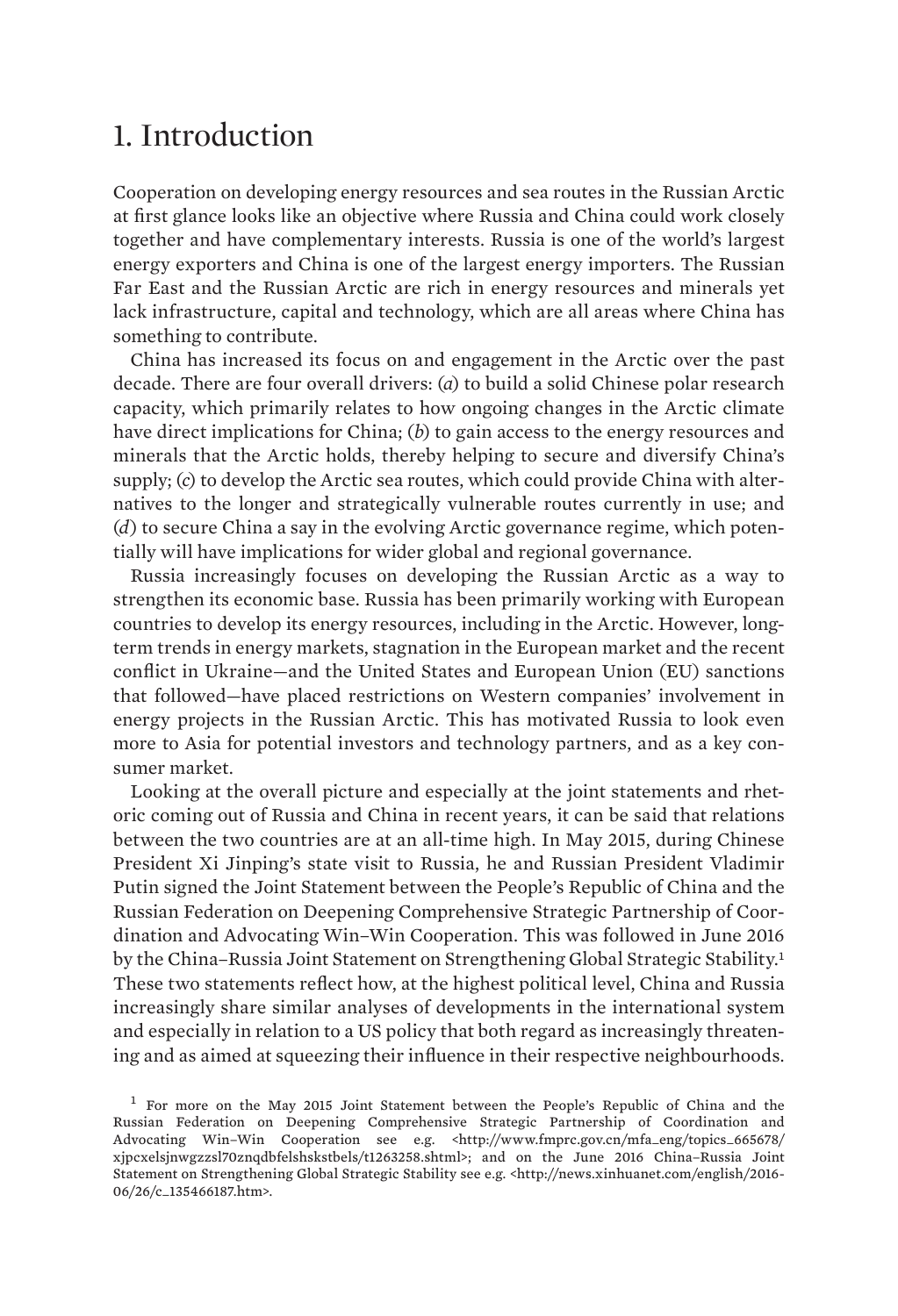However, China and Russia do not agree on how to deal with this growing US pressure, and there is still a high degree of strategic mistrust as well as clear tensions and differences between them in terms of specific core interest areas.<sup>2</sup>

Despite many high-level meetings, joint statements and ambitious plans between China and Russia, there are still not many concrete results, either in general terms or in relation to the Russian Arctic. Mutual trade has significantly slowed since 2014, when it peaked at almost \$100 billion. In 2015 it was just over \$50 billion.<sup>3</sup> Although it slightly recovered in 2016 to \$69 billion, the increase was solely driven by Chinese exports to Russia.<sup>4</sup>

A number of factors determine the slow pace. At an overall level, a high degree of strategic mistrust still works against exploiting mutual commercial opportunities and cooperation, especially if, as is the case with energy projects in the Russian Arctic, the cooperation locks the two sides into a long-term relationship and dependency. Furthermore, Russia and China have differing priorities in relation to the Arctic. For Russian leaders, the region is vital to questions of sovereignty and economic development; hence Russia is taking all necessary steps to develop the Russian Arctic. Although China has been increasingly active in promoting its interests and role in the region, the Arctic is still not a top priority in Chinese foreign policy or in Chinese efforts to secure its energy supply, where regions such as Africa, the Middle East and Central Asia are more in focus. For these reasons China will not be willing to risk more vital interests and relationships, for example with the USA, in order to pursue closer cooperation with Russia in the Arctic.

Traditionally, Russia has been reluctant to allow non-Arctic states to play a strong role in Arctic governance, primarily out of a fear that this would upset the regional power balance and the established Arctic legal and political institutions, which ensure the rights and privileges of Arctic states. Even though Russia is now open to China's involvement in economic projects in the Arctic, the extent to which Russia would be favourable to greater Chinese participation in—and influence on—Arctic governance continues to be limited.

China, on its side, seeks a greater role in Arctic governance and is promoting the perception of the Arctic as more of an international space as opposed to strictly a regional one, thereby opening the way for non-Arctic states such as itself to be respected and involved as Arctic actors. Most of China's diplomatic efforts in the Arctic in recent years have been aimed at gaining respect and acceptance for China as a legitimate Arctic stakeholder. China fears a potential exclusion from the Arctic and therefore is seeking to engage all the Arctic states and institutions in bilateral and multilateral partnerships. Moreover, China's intensified efforts to participate in scientific and economic projects in the Arctic, including in the

<sup>&</sup>lt;sup>2</sup> For a detailed analysis of the complex dynamics of rivalry and cooperation between China and Russia see e.g. Lo, B., *Axis of Convenience: Moscow, Beijing and the New Geopolitics* (Brookings Institution Press: Baltimore, MD, 2008).

<sup>3</sup>  Putz, C., 'China and Russia aim to increase trade turnover to \$200 billion by 2020', *The Diplomat*, 8 Nov. 2016, <http://thediplomat.com/2016/11/china-and-russia-aim-to-increase-trade-turnover-to-200 billion-by-2020/>.

<sup>4</sup>  'Chinese–Russian trade grows 2.2% in 2016 – Customs Data', Sputnik News, 13 Jan. 2017, [<https://](https://sputniknews.com/business/201701131049547358-china-russia-trade/) [sputniknews.com/business/201701131049547358-China-Russia-trade/](https://sputniknews.com/business/201701131049547358-china-russia-trade/)>.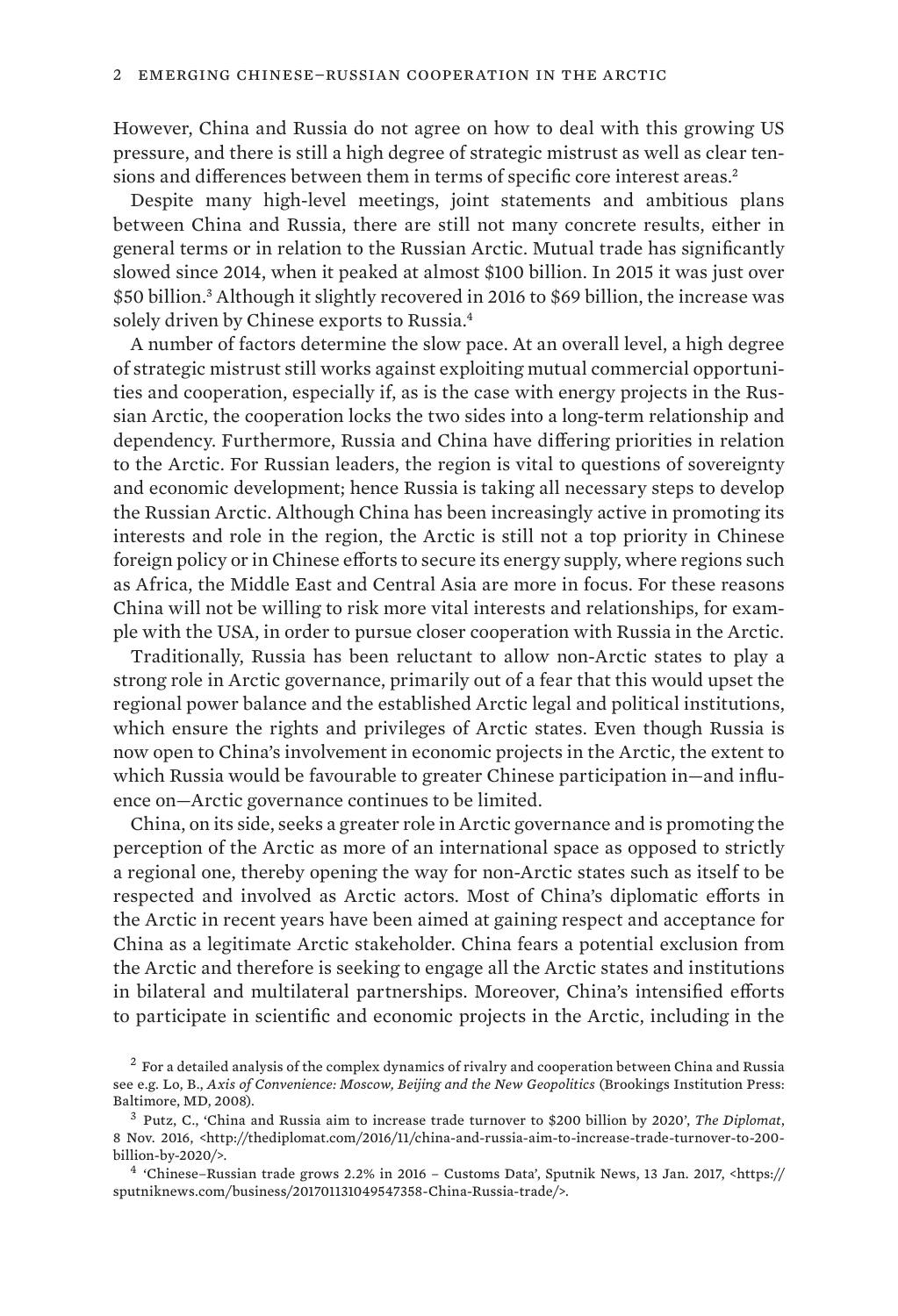Russian Arctic, support its overall aim of ensuring inclusion. Russia is not overly positive about these efforts to 'lock China in' and, consequently, further development of the Arctic governance regime is a critical issue, with Chinese and Russian visions and interests potentially being in conflict.

This report examines the evolving roles, interests and activities of China and Russia in the Arctic, using these analyses as a departure point for detailed discussions of the possibilities for and constraints on stronger cooperation between the two countries in the region. It will look specifically at China as a partner for Russia in developing the Russian Arctic. Section II analyses the evolution of China's Arctic policy, and section III investigates Russia's strategic interests in the Arctic and the drivers for cooperation with China. Section IV provides a broader context—namely recent developments in Chinese–Russian strategic relations and energy cooperation—for the ongoing developments in Chinese–Russian cooperation in the Arctic. Section V takes the focus back to the Arctic and provides details of energy development, shipping, governance and security issues. The conclusions are provided in the final section.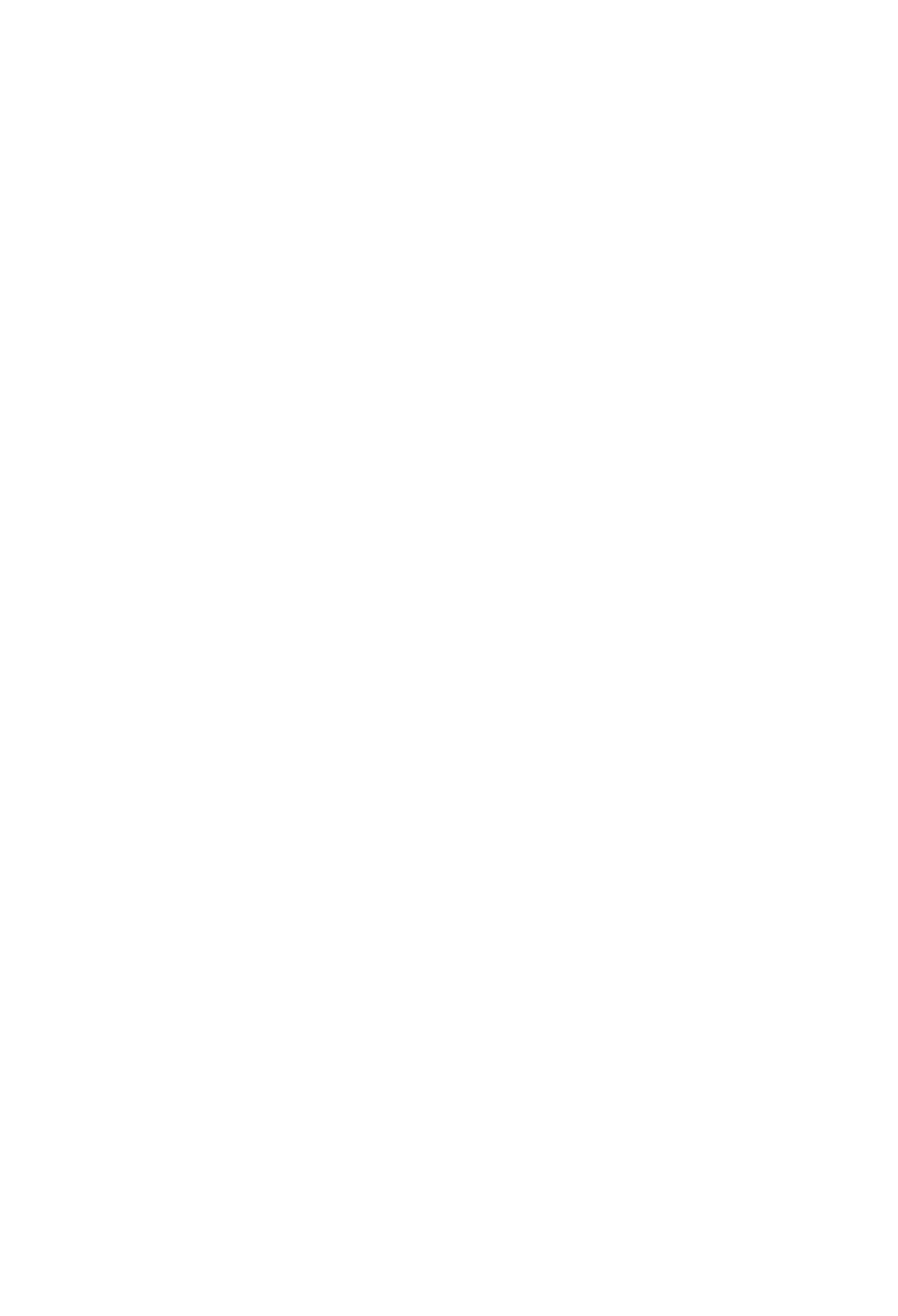## <span id="page-16-0"></span>2. The evolution of China's Arctic policy since 2010

Even though Arctic issues are not at the top of the Chinese foreign policy agenda, China has in recent years diversified its interest and increased its diplomatic and economic activities in the region, and it has clearly expressed a desire to be involved in the development of Arctic affairs and to be acknowledged and included as an 'Arctic stakeholder' (北极利益相关者). <sup>5</sup> In a video message to the Third Arctic Circle meeting held in Reykjavik, Iceland, in October 2015, the Chinese Foreign Minister, Wang Yi, further described China as a 'near Arctic state' (近北极国家) and referred to China's long history of Arctic interests stretching as far back as China's signing of the Spitsbergen (Svalbard) Treaty in 1925.<sup>6</sup> His aim in doing so was to highlight as well as legitimize the growing role of China and its interests in the region.

China is well aware of Russian reluctance to include non-Arctic states, specifically a great power such as China, in Arctic governance affairs, and therefore is seeking to take advantage both of current Russian geostrategic and geoeconomic vulnerabilities and of the Russian need for China as a partner to develop the Russian Arctic. Chinese Arctic scholars are under no illusions when it comes to developing a stronger and enduring Chinese–Russian partnership. Rather, the dominant expectation is that Russia will again turn towards Europe as soon as sanctions are lifted. As one scholar well expresses it: 'China understands that Russia plays a game. Now China is the only horse Russia can find. Russia will ride the China horse to find a better one.'<sup>7</sup>

The rest of this section examines China's growing focus and interests in the Arctic in general and specifically with regard to its relations with Russia in the Arctic.

#### **The drivers of China's growing interests in the Arctic**

China first expressed an interest in attaining observer status in the Arctic Council in 2007, but it was only in 2013 that it succeeded—together with five other countries.8 Until now, China's focus and activities in the region have concentrated on scientific interests, especially in relation to the continuing effects on China

<sup>5</sup>  See e.g. Zhang X., 中国北极权益与政策研究 [China's Arctic interests and policy], 上海: 时事出版社 (Current Affairs Publishing House: Shanghai, 2015).

 $6$  The shortest distance between China's northernmost point in Mohe county, Heilongjiang province, and the Arctic Circle is more than 1400 km. For the video message by Foreign Minister Wang Yi see <http:// www.fmprc.gov.cn/mfa\_eng/wjdt\_665385/zyjh\_665391/t1306857.shtml>.

<sup>7</sup>  Chinese Arctic scholars, Interviews conducted by Camilla T. N. Sørensen, Shanghai Institute of International Studies (SIIS), Shanghai, 17 Jan. 2017. See also Deng, B., 'Arctic geopolitics: the impact of US–Russian relations on Chinese–Russian cooperation in the Arctic', *Russia in Global Affairs*, vol. 14, no. 2 (2016), pp. 206–20.

<sup>8</sup>  The other Asian countries to gain observer status in 2013 were Japan, South Korea and Singapore. The Arctic Council is a high-level intergovernmental forum that addresses issues faced by the Arctic governments and the indigenous people of the Arctic.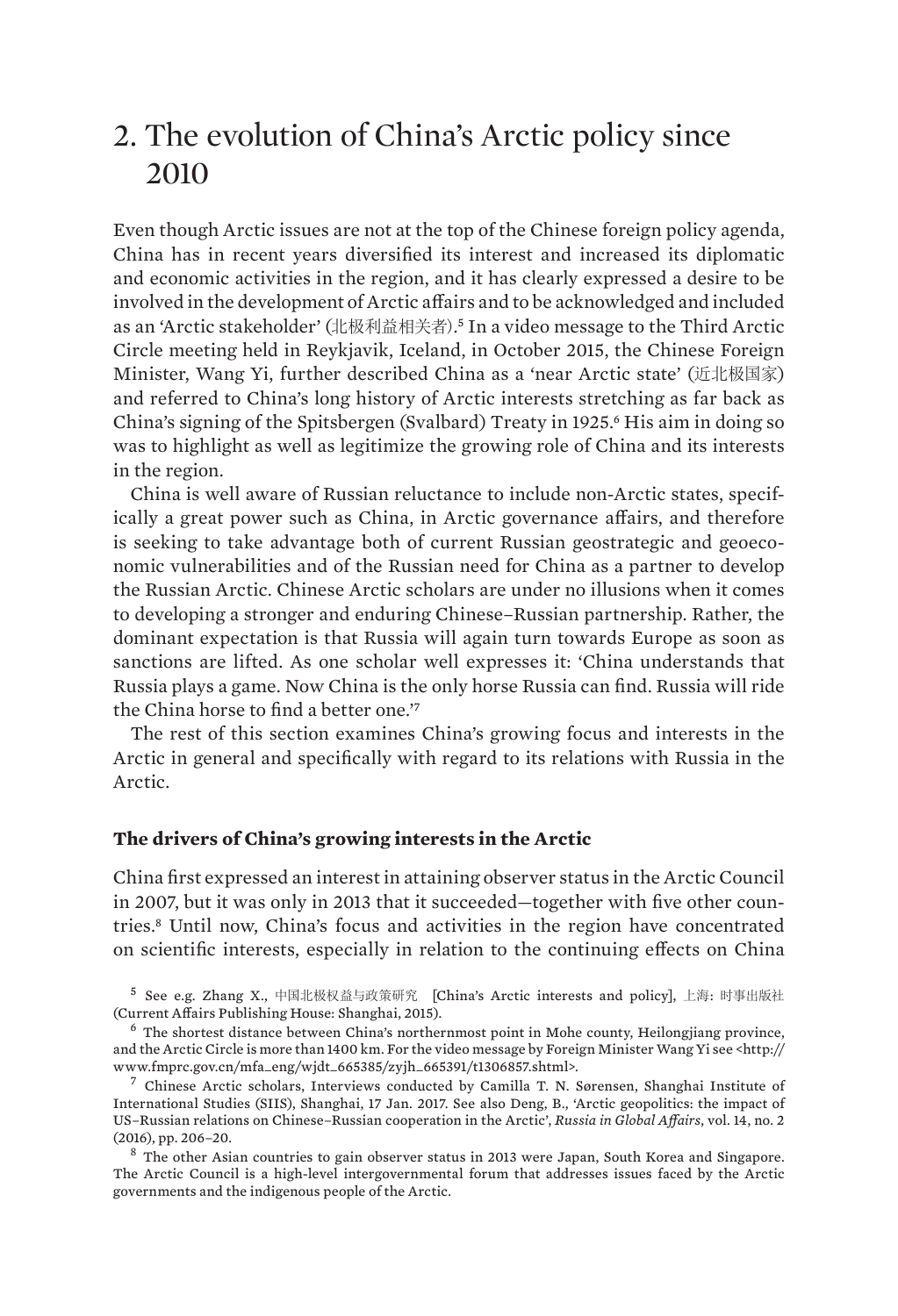of melting ice and changing climate in the Arctic—including studies in geography, climatology, geology, glaciology and oceanography.9 Since 2004 China has had its own research station in the Arctic, the 'Yellow River Station' (黄河站) on Svalbard, which is operated by the Chinese Arctic and Antarctic Administration. In 1993 China bought the icebreaker *Snow Dragon* (雪龙) from Ukraine, and the ship has since been on several Arctic and Antarctic expeditions and has become a symbol for China's scientific interests in the polar regions.10 Chinese research activities in the Arctic—and the Antarctic—have been further strengthened in recent years with the launch of more expeditions and an intensification of efforts to build networks and cooperation with Arctic states. Most recently added is the Aurora Observatory in the sparsely populated Icelandic region of Kárhóll, which aims to further scientific understanding of solar–terrestrial interaction and space weather. The observatory, which is funded by the Polar Research Institute China (PRIC), is scheduled to open in October 2017.11 Earlier, in May 2016, during a visit to Greenland by a Chinese delegation from the PRIC and the Chinese State Oceanic Administration, a memorandum of understanding was signed that aims to establish closer scientific cooperation between Greenland and China; the document specifically mentions the establishment of a Chinese research station in Greenland.12 The Chinese side are also aiming to establish closer scientific partnerships with Russia specifically in order to conduct joint exploration and research missions in the Arctic, which would be the first such endeavour between the two countries.13 In September 2016 the establishment of the Russian–Chinese Polar Engineering and Research Centre—a cooperation between the Russian Far Eastern Federal University and the Chinese Harbin Polytechnic University—was announced. The centre will create a joint research team that will conduct projects intended to promote industrial development of the Arctic, including the development of ice-resistant platforms and frost-resistant concrete for use in polar regions, as well as study the effects of ice loads on ships and the reliability of various engineering structures on ice.<sup>14</sup>

China, like other non-Arctic states, is taking an active part in the general science diplomacy in the region, with states using research activities to both legitimize and strengthen their growing overall presence and influence. For China,

<sup>9</sup> Zhang (note 5), pp. 235–42; and Lanteigne, M., 'The role of China in emerging Arctic security discourses', *Sicherheit und Frieden*, vol. 33, no. 3 (2015), p. 150.

<sup>10</sup>  Lanteigne, M., *China's Emerging Arctic Strategies: Economics and Institutions* (Center for Arctic Policy Studies: Reykjavik, 2014), p. 13.

<sup>11</sup>  See Raspotnik, A., 'Solar-terrestrial interaction between Iceland and China', *High North News*, 4 Apr. 2016, <http://www.highnorthnews.com/solar-terrestrial-interaction-between-iceland-and-china/>.

<sup>13</sup> Chinese Arctic scholars, Interviews conducted by Camilla T. N. Sørensen, Polar Research Institute China (PRIC), Shanghai, 16 Jan. 2017.

<sup>14</sup>  See Voice of America (Chinese), '俄转变立场吸引中国开发北极' [Russia to change its position to attract China to develop the Arcticl, 2 Oct. 2016, <http://www.voachinese.com/a/news-russia-and-chinaestavlished-a-center-to-study-arctic-20161002/3533636.html>; and *The Arctic*, 'Far Eastern Federal University, Harbin Polytechnic University establish a Russian–Chinese polar engineering center', 29 Sep. 2016, <http://arctic.ru/international/20160929/446559.html>.

 $12$  See 'Tættere forbindelser indenfor arktisk forskning med Kina' [Closer links within Arctic research with China], *Sermitsiaq*, 19 May 2016, <http://sermitsiaq.ag/taettere-forbindelser-indenfor-arktiskforskning-kina>.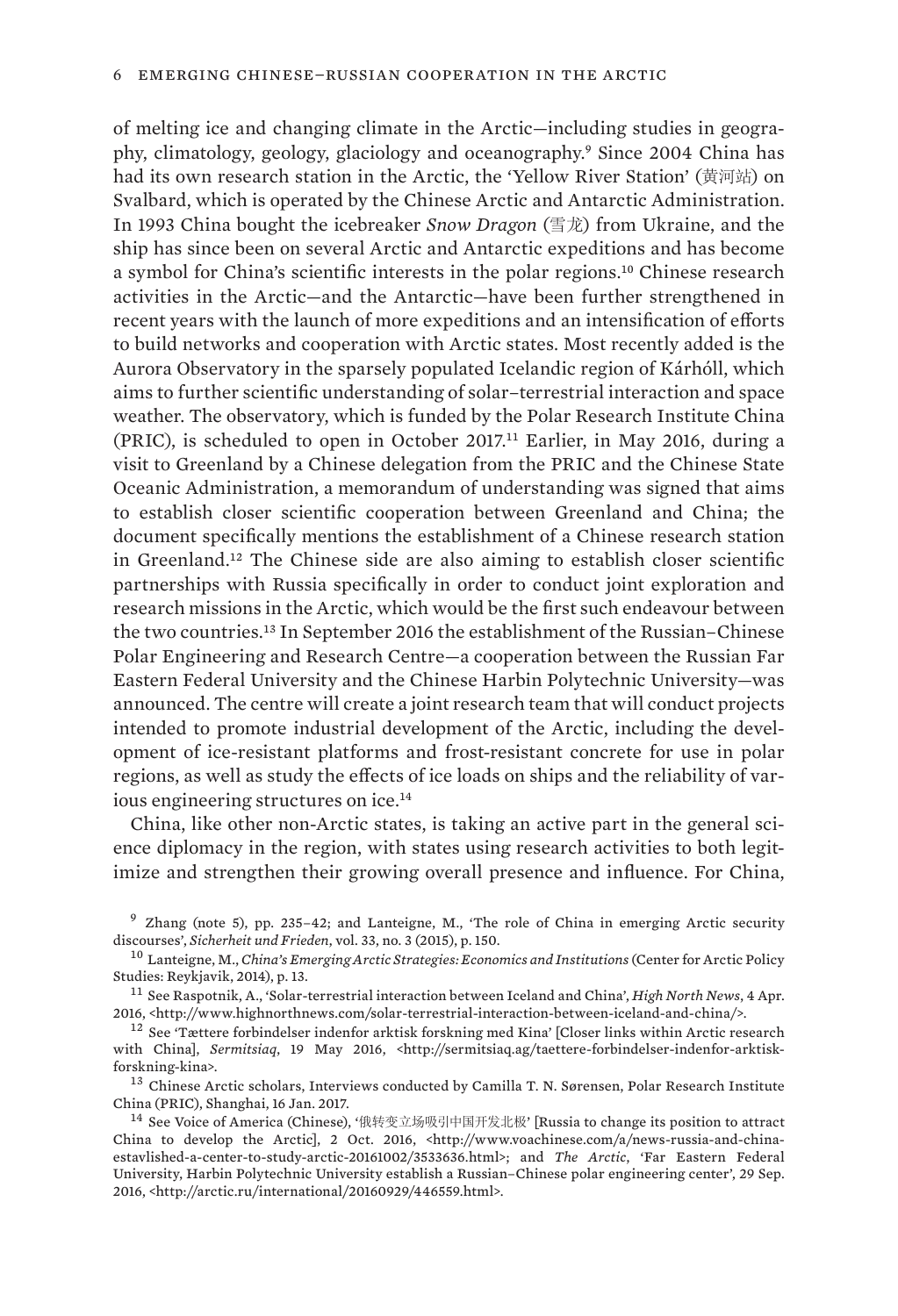scientific cooperation facilitates its Arctic diplomacy and accordingly contributes to strengthening the image of China in the region and Chinese relations with the Arctic states, thereby gradually building trust and integrating China into Arctic governance structures.

The second driver behind China's growing activities in the Arctic region relates to economic interests and concerns about securing and diversifying its energy supply. China continuously seeks to build strong economic partnerships in the region and has especially prioritized Iceland, as indicated by the number of highlevel Chinese delegations visiting the country in recent years. The conclusion of a free trade agreement with Iceland in 2013, the first Chinese free trade agreement with a European state, was possible because Iceland is not a member of the EU.<sup>15</sup> Iceland is attractive to China in particular in terms of what the country has to offer with regard to exports of fish and the sharing of technological know-how, especially relating to the fishing industry, aquaculture development and renewable energy (for example, geothermal energy). What increases the strategic importance for China of strong relations with Iceland is the fact that Iceland has taken a proactive role in institutional developments in Arctic politics and economics. Especially Iceland's positive stand on the role of non-Arctic states has helped facilitate China's access to and influence on Arctic institutional developments, with the Arctic Circle meetings set up and run by Iceland as the strongest example. In addition, Iceland's ambition to serve as a logistical hub on the Northern Sea Route between Asia and Europe further increases the strategic importance for China of strong relations with Iceland.<sup>16</sup>

Chinese Arctic scholars also point to Norway as an important state for China in the Arctic. Norway has a big Arctic territory, including Svalbard, with the Chinese research station mentioned above, energy resources and minerals, a proven ability to use the Arctic sea routes with direct access to the Northeast Passage (NEP) and a high level of relevant technological know-how.17 When China and Norway resumed normal diplomatic relations in December 2016 following six years without (as a result of the awarding of the 2010 Nobel Peace Prize to imprisoned Chinese political activist Liu Xiaobo), the strong potential for cooperation on polar issues was mentioned in a four-point joint statement.<sup>18</sup> Generally, China takes a long-term perspective when building partnerships in the Arctic. This implies, among other things, that, despite low world market prices and declining growth rates in the Chinese economy, China is still closely following developing economic opportunities in the region. The Chinese approach is fairly straightforward: if the

<sup>&</sup>lt;sup>15</sup> With a growing number of Chinese tourists going to Iceland there are talks about opening direct flights. The ambition is that Iceland could over time develop into a regional trading hub for goods exported to China; see Lanteigne (note 10), p. 16.

<sup>16</sup>  Guschin, A., 'China, Iceland and the Arctic', *The Diplomat*, 20 May 2015.

<sup>17</sup>  Chinese Arctic scholars (note 7).

<sup>&</sup>lt;sup>18</sup> For the Statement of the Government of the People's Republic of China and the Government of the Kingdom of Norway on Normalization of Bilateral Relations see <https://www.regjeringen.no/globalassets/ departementene/ud/vedlegg/statement\_kina.pdf>.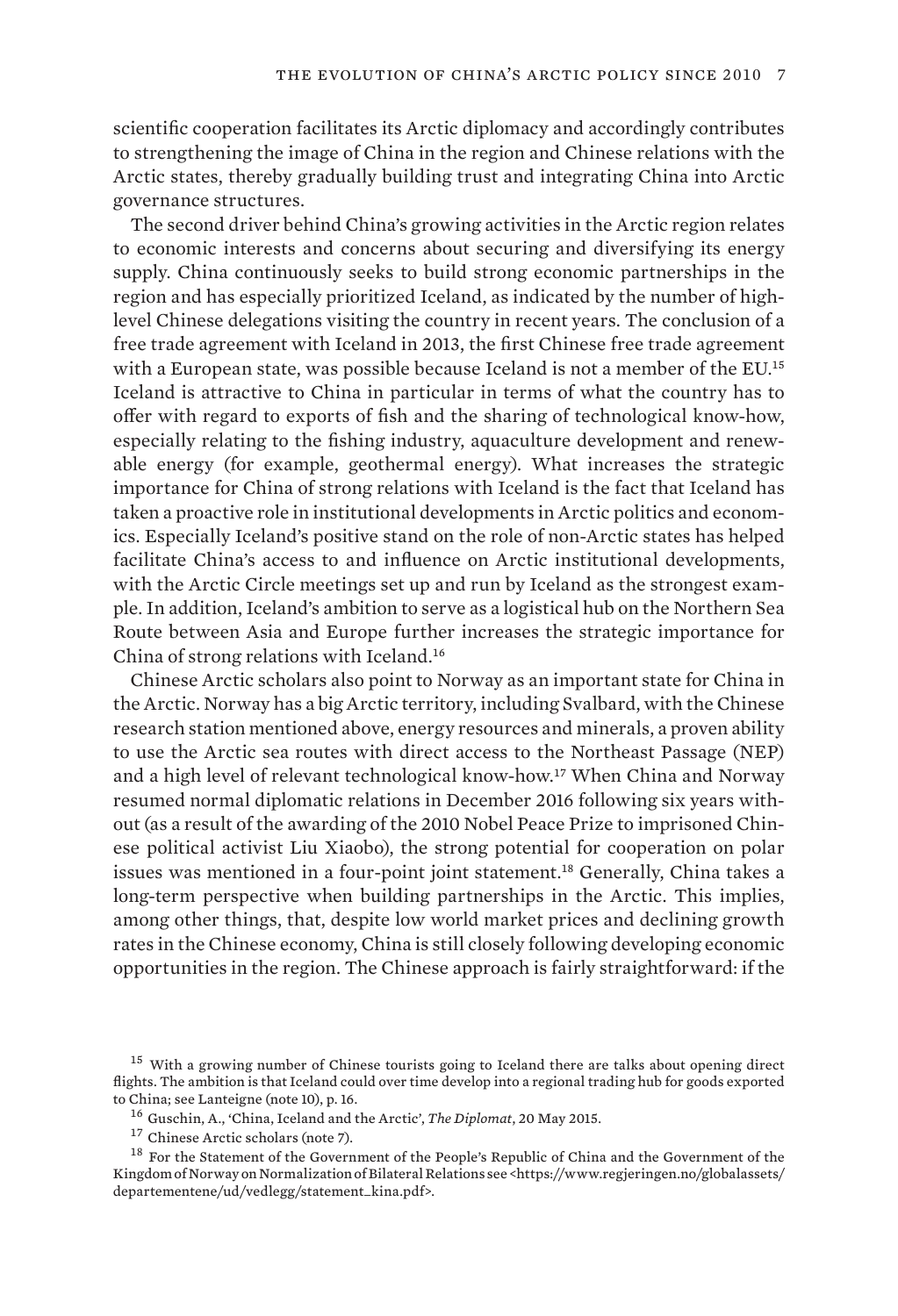Arctic becomes more open for business and shipping, then China wants to have its partnerships and its capacity in the region in place.<sup>19</sup>

Overall, the international scrutiny and anxiety directed towards China's economic and resource diplomacy in the Arctic region have made the Chinese careful, and there are concerns about a diplomatic backlash if China is perceived as taking too assertive an approach. Nevertheless, there are growing Chinese activities in the Arctic. Chinese state-owned enterprises (SOEs) within the energy resource and mineral sector, especially the China National Offshore Oil Corporation (CNOOC) and the China National Petroleum Corporation (CNPC), are active in northern Canada and the Dreki region between Iceland and Norway. In Greenland, several Chinese companies are engaged in prospecting and conducting surveys in relation to the mining of metals and minerals. Some of these companies have initiated cooperation with other companies, for example Greenland Minerals and Energy Limited, focusing on the Kvanefjeld project, which could develop into one of the world's largest rare earth and uranium projects.<sup>20</sup> In addition, there are the Chinese activities and investments in the Russian Arctic, as elaborated further below.

Sea routes make up the third important Chinese interest in the Arctic region. With the melting and receding ice, new sea routes linking Asia and Europe are becoming navigable, and Chinese commercial vessels have already tested the NEP several times along Russia's northern coastline using a modified cargo ship. In August–September 2013 *Eternal Life* (永生) was the first vessel of its kind to travel from the Chinese port of Dalian to Rotterdam in the Netherlands, taking 33 days and saving approximately two weeks' transit time.<sup>21</sup> For China, the route is approximately 30 per cent shorter than through the Strait of Malacca and the Suez Canal, although it is not necessarily quicker or cheaper—but, again, the Chinese take the long-term view and want to be ready to exploit new opportunities if and when they arrive. Arctic sea routes could give China alternatives to the longer and strategically vulnerable routes currently in use, especially addressing its reliance on the Malacca Strait. China is therefore testing these routes and is busy designing and building new ships that are better suited to the task.22 In 2016 the state-owned shipping company China Ocean Shipping (COSCO) said it planned to launch regular services through the Arctic to Europe by way of the NEP.<sup>23</sup> Furthermore, China's Maritime Safety Administration has recently released guidelines in order to promote and help Chinese ships navigate the Arctic waters. In April 2016, on the release of the most recent guidelines for the Northwest Passage, Wu

<sup>19</sup> See e.g. Zhang (note 5), pp. 16-22; and Zhang, X. and Tu, J., '北冰洋油气资源潜力的全球战略意义' [The global strategic significance of potential oil and gas resources in the Arctic Ocean], 中国海洋大学学报, 社会科 学版 [Journal of Ocean University of China (Social Sciences Edition)], vol. 5 (2010), pp. 8–10.

<sup>22</sup>  Chen, G., 'China's emerging Arctic strategy', *Polar Journal*, vol. 2, no. 2 (2012), p. 361.

<sup>20</sup>  See Greenland Minerals and Energy Limited (GME), 'GME indgår partnerskab med kinesiske NFC' [GME in partnership with Chinese NFC], Press release, 4 Sep. 2016, <http://gme.gl/gme-indgaarpartnerskab-med-kinesiske-nfc>.

<sup>21</sup>  MacDonald-Gibson, C., 'From China to Rotterdam, and into the record books', *The Independent*, 12 Sep. 2013.

<sup>23</sup>  'China sets its sights on the Northwest Passage as a potential trade boon', *The Guardian*, 20 Apr. 2016, <https://www.theguardian.com/world/2016/apr/20/china-northwest-passage-trade-route-shippingguide>.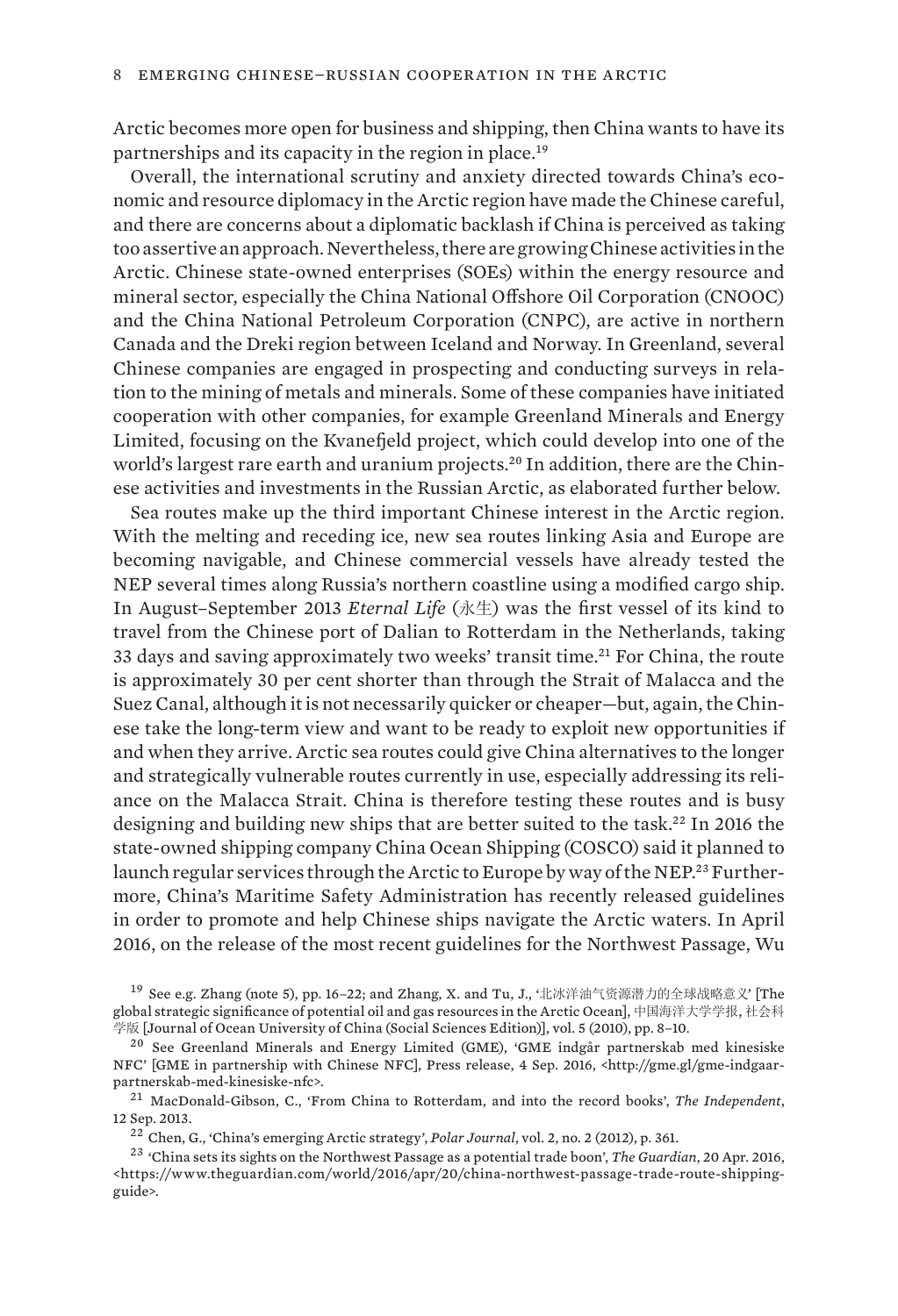Yuxiao, a senior official in the Maritime Safety Administration who was involved in drafting the guidelines, stated: 'Many countries have noticed the financial and strategic value of Arctic Ocean passages. China has also paid much attention.'<sup>24</sup>

Fourthly, China is interested in the Arctic region owing to its importance in relation to global and regional governance and institution building.25 Generally speaking, China increasingly wants to be at the table when international rules and norms are negotiated and settled. The legal and political setting in the Arctic region is still not well established, and China wants to be included in the process and hence to contribute to shaping the further development of Arctic governance.

China has always stressed its respect for the inherent rights of the Arctic states and the indigenous peoples, including the sovereignty of territorial seas and exclusive economic zones (EEZs).<sup>26</sup> China further supports and adheres to the United Nations Convention on the Law of the Sea (UNCLOS) as the most important legal framework for Arctic governance, and to the more specific rules and regulations of the Arctic, which are also based on UNCLOS—for example, the 2008 Ilulissat Declaration by the five coastal states of the Arctic Ocean and the recently launched International Code for Ships Operating in Polar Waters (Polar Code).27 On the other hand, China has also continuously called for respect for non-Arctic states and the 'overall interests of the international community', arguing that states outside the Arctic region have the right to engage in scientific research, transit and exploration activities under international law.<sup>28</sup>

Whereas China earlier sought to put forward a definition of Arctic development and governance as largely an international issue, it has become more hesitant and vague about what aspects of the Arctic should be considered 'common heritage'. Judging from recent Chinese practices in Arctic-related negotiations and decision-making processes—such as those related to the [Polar Code](http://www.imo.org/en/MediaCentre/HotTopics/polar/Documents/POLAR%20CODE%20TEXT%20AS%20ADOPTED.pdf) within the International Maritime Organization and current negotiations on the regulation of fisheries in high sea areas of the central Arctic Ocean—China does not want to present a confrontational position. Rather, it generally takes a quiet and constructive stance, seeking to present itself as a collaborative and attractive partner in the Arctic.

Besides Chinese concerns about not being 'left behind in the changing governance of the resource-rich Arctic region', the Arctic is particularly interesting for China with regard to the development of approaches and solutions to territorial

<sup>24</sup>  'China charting a new course for maritime transportation', *China Daily*, 20 Apr. 2016, <http://english. gov.cn/news/top\_news/2016/04/20/content\_281475331301933.htm>.

<sup>25</sup>  Guo, P. and Lu, Y., '北极治理模式的国际探讨及北极治理实践的新发展' [International discussion on the Arctic governance model and the new development of the Arctic governance practice], 区域与全球治理国际 观察 [Regional and Global Governance International Survey], vol. 5 (2015), pp. 56–70.

<sup>26</sup>  See e.g. Zhang Ming, Chinese Vice Foreign Minister, 'China in the Arctic: practices and policies', Keynote speech at the Third Arctic Circle meeting in Reykjavik, 17 Oct. 2015, <http://www.fmprc.gov.cn/ mfa\_eng/wjbxw/t1306858.shtml>.

 $^{27}$  See e.g. Peng, J. and Wegge, N., 'China and the Law of the Sea: implications for Arctic governance', *Polar Journal*, vol. 4, no. 2 (2014), pp. 287–305; Liu, N., 'China's emerging Arctic policy', *The Diplomat*, 14 Dec. 2016, <http://thediplomat.com/2016/12/chinas-emerging-arctic-policy/>; and Chinese Arctic scholars (note 13).

<sup>28</sup>  See e.g. Zhang Ming (note 26).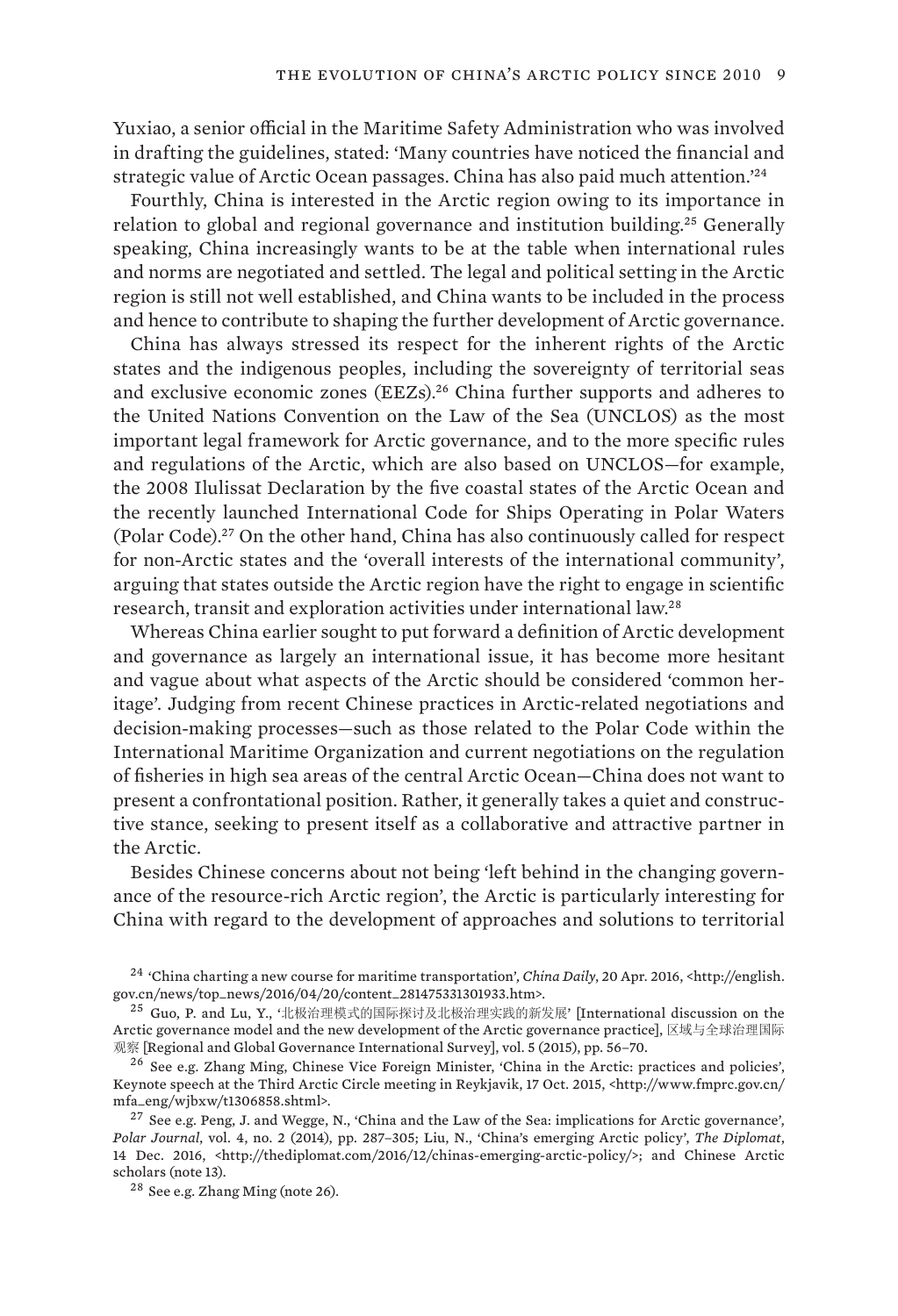and maritime disputes and their potential implications or lessons for East Asia, where China is still involved in several unresolved territorial and maritime disputes with its neighbours.29 In particular, the issue of national versus international waters plays a significant role from China's perspective. The expectation is that regulations concerning this issue will be further discussed and developed as the Arctic becomes more accessible and the new sea routes increase the importance for states of being able to influence the rules for access to and transportation in the Arctic region as well as intensifying the interests and stakes involved in the still unsolved territorial and maritime disputes in the region.<sup>30</sup>

Another Arctic governance aspect that Chinese Arctic scholars follow closely is the issue of who is and what constitutes an Arctic stakeholder. At the moment, China seems to be satisfied with its observer status and there is still only limited Chinese involvement in the Arctic Council's working groups—China is still 'keeping a low profile' (韬光养晦) and 'learning'.31 It is likely, however, that Chinese delegations in the coming years will be more actively engaged and will seek to play a bigger role.32 Consequently, China would eventually also like to 'rise' in the hierarchy of categories of states involved in Arctic affairs or in a multi-tier network of cooperation, if that possibility opens up. It is in this context that China is developing and presenting its own categories, such as the above-mentioned 'Arctic stakeholder' and 'near Arctic state'. Also related is the way in which China has been proactive—together with Iceland—in setting up and further developing the Arctic Circle meetings. The Arctic Circle is given high priority in China's Arctic diplomacy as it is seen as providing an important platform for China to promote its views on the further development of Arctic governance. China is also increasingly seeking bilateral consultations on Arctic issues with other Arctic Council observer states, such as South Korea and Japan.

So far there is no designated Chinese Arctic strategy. The general view within China has been that the country's visibility in the Arctic region, unlike in other parts of the world, has not developed to the point where a White Paper is necessary for either domestic or international consumption.33 However, there seems to be an emerging consensus among Chinese Arctic scholars that China increasingly needs an Arctic strategy in order to assuage international concerns and also to help focus Chinese activities and coordination among the different Chinese

<sup>33</sup>  Hough, P., *International Politics of the Arctic: Coming in from the Cold* (Routledge: London, 2012), p. 31; and Lanteigne (note 9), pp. 150, 153.

 $29$  Liu (note 27).

<sup>30</sup>  Chinese Arctic scholars (note 13). See also Zhang (note 5), pp. 245–54, 258–60.

<sup>31</sup>  The phrase 'keeping a low profile' refers to the foreign policy guidelines that Deng Xiaoping put in place in the early 1990s emphasizing how China should avoid openly demonstrating its capabilities and instead keep a low profile. At present there is intense debate among researchers both in and outside of China over whether Chinese foreign policy under Xi Jinping is still following these guidelines. See e.g. Sørensen, C. T. N., 'The significance of Xi Jinping's "Chinese dream" for Chinese foreign policy: from "Tao Guang Yang Hui" to "Fen Fa You Wei"', *Journal of China and International Relations*, vol. 3, no. 1 (2015), pp. 53–73.

<sup>32</sup>  Chinese Arctic scholars (note 7). See also Lanteigne (note 10), p. 9.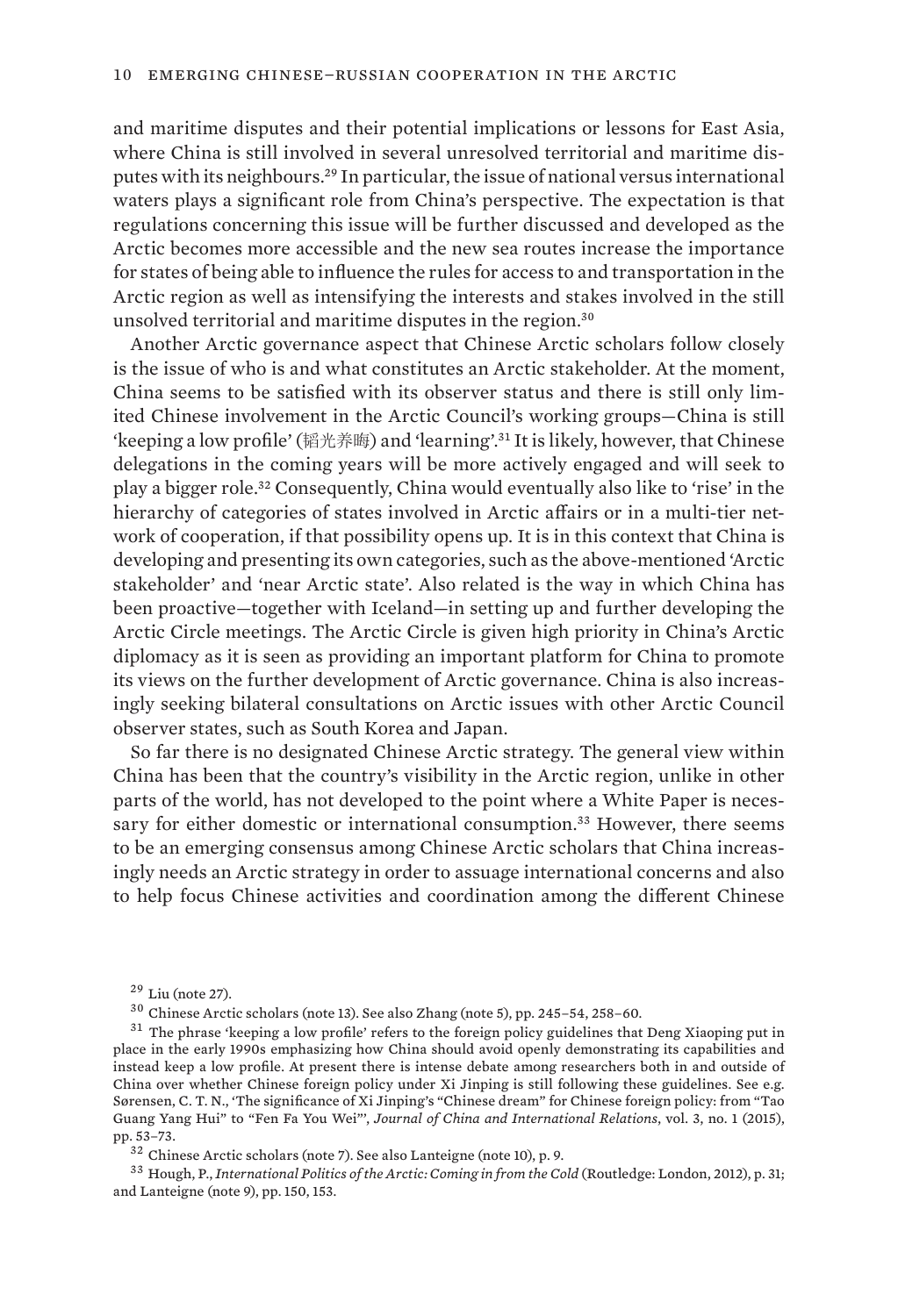<span id="page-22-0"></span>players in the region. Several scholars argue that an Arctic strategy is well under way and will be published within the next year.<sup>34</sup>

Summing up, China's role, interests and activities in the Arctic are growing, although overall China is still careful and hesitant. Stronger Chinese focus, commitment and investment in the Arctic are to be expected as the Arctic—with its energy resources and sea routes—becomes more accessible. This is especially the case if Chinese investment and generally a stronger Chinese role in the Arctic can evolve in a way that does not damage but rather supports China's efforts to build an image of itself as a responsible and constructive great power. At the Third Arctic Circle meeting in 2015 the Chinese delegation hence described China's Arctic interests and its contribution to the region as being defined by 'respect, cooperation and win–win'.35 It is critical that Chinese activities and investments in the Arctic do not strengthen the perception of a 'China threat' and international concerns about a more assertive and aggressive China. China, therefore, is very careful to legitimize its presence in the Arctic, often referring to its scientific interests and interest in the new sea routes. This approach could prove difficult to maintain for China if economic and strategic cooperation and coordination with Russia inside and outside of the Arctic region continue to grow. Russia does not have the same image concerns and, in contrast to China, seems to have no reservations about directly challenging and confronting the USA.

#### **China's views on and relations with Russia in the Arctic**

Seen from China, Russia, as the biggest Arctic state, stands as an important gatekeeper for non-Arctic states. China knows that in many ways it is dependent on Russia—for example, for Russian goodwill and support—if it is to increase its activities and consolidate its role as a legitimate stakeholder in the region. Consequently, in a Chinese analysis there is no way to avoid dealing and getting along with Russia in the Arctic.<sup>36</sup> China acknowledges that the support of Russia is needed especially in relation to its broader ambitions to ensure a seat for itself at the table when future Arctic governance and institutional arrangements are debated and developed, for example in the Arctic Council. China is well aware of Russian hesitation about including non-Arctic states in Arctic governance affairs, and therefore, since assuming its observer status in the Arctic Council in 2013, China has generally sought to downplay its political and strategic ambitions in the Arctic and has stressed scientific interests and scientific and economic partnerships. However, China also seeks to take advantage of current Russian geostrategic and geoeconomic vulnerabilities and of Russia's need for China as a partner to develop the Russian Arctic to gradually strengthen its presence and relationships in the Arctic.<sup>37</sup>

<sup>34</sup>  Chinese Arctic scholars, Interviews conducted by Camilla T. N. Sørensen, PRIC, SIIS and Tongji University, Shanghai, 16–26 Jan. 2017.

<sup>35</sup>  See e.g. Zhang Ming (note 26).

<sup>36</sup>  See e.g. Zhang (note 5), pp. 120–55.

<sup>37</sup>  Chinese Arctic scholars (note 7). See also Deng (note 7).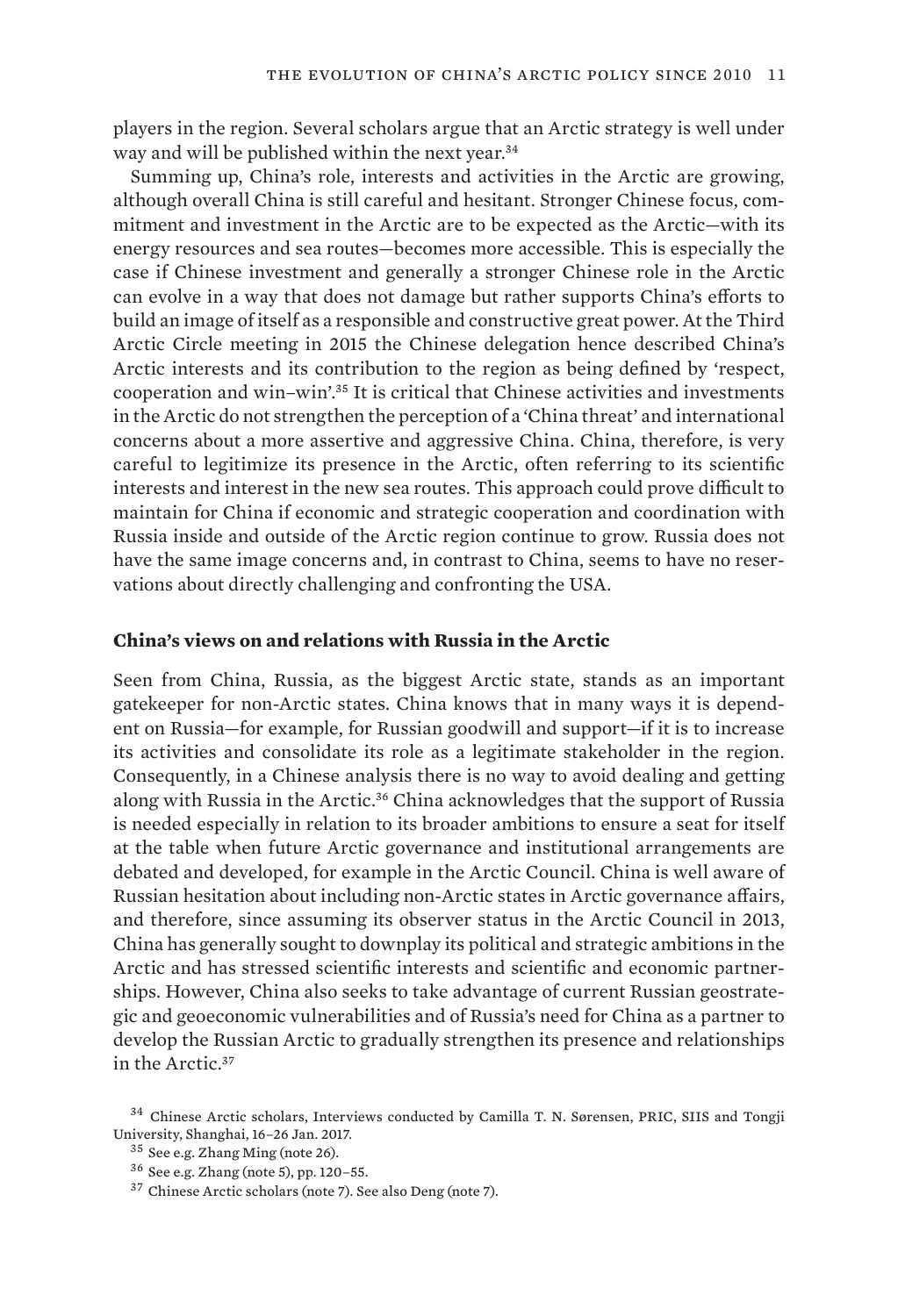In relation to more concrete Chinese interests in ensuring access to energy resources and sea routes in the Arctic, Russia also stands as the 'unavoidable' partner.38 As previously mentioned, there are no illusions among Chinese Arctic scholars about a stronger and enduring Chinese–Russian partnership developing. Rather, they see a 'window of opportunity' as Western sanctions further encourage Russia to pay more attention to China and to offer better political and economic conditions and deals. Despite the lower growth rate of the Chinese economy, China's demand for energy resources and minerals continues to grow, and Chinese SOEs are constantly encouraged to identify and establish new areas for exploration and extraction. As a result, several Chinese players see the Russian Far East, Siberia and the Russian Arctic as holding great potential, not only as sources of energy resources, minerals and new shipping and trading routes, but also as export markets and recipients of—and partners in—infrastructure and other economic development projects.39 Both Chinese SOEs and Chinese companies in general approach and negotiate cooperation with Russian counter-partners in the Arctic seeking the best possible business deals. An example is the Chinese involvement in the Yamal liquefied natural gas (LNG) project, which, as several Chinese Arctic scholars emphasize, should not really be seen as part of China's Arctic policy since it has been negotiated by 'people with an energy background and interests' (see section IV).<sup>40</sup>

While seeing such a 'window of opportunity', Chinese Arctic scholars also emphasize the importance of avoiding an intensification of US–Russian tensions, which could start to seriously affect the Arctic. In particular, they fear a return of what they call 'cold war mentality' and the 'melon effect', whereby sovereignty issues due to intensified US–Russian tensions start playing a stronger role in dividing the Arctic between the Arctic states, isolating non-Arctic states and also creating a more negative atmosphere in the region, which in turn will make Chinese activities more difficult.<sup>41</sup>

<sup>38</sup>  Zhang (note 5), pp. 120–56.

<sup>39</sup>  Zhang (note 5), pp. 120–56.

<sup>40</sup>  Chinese Arctic scholars (note 7).

<sup>41</sup>  Chinese Arctic scholars (note 7). See also Deng (note 7).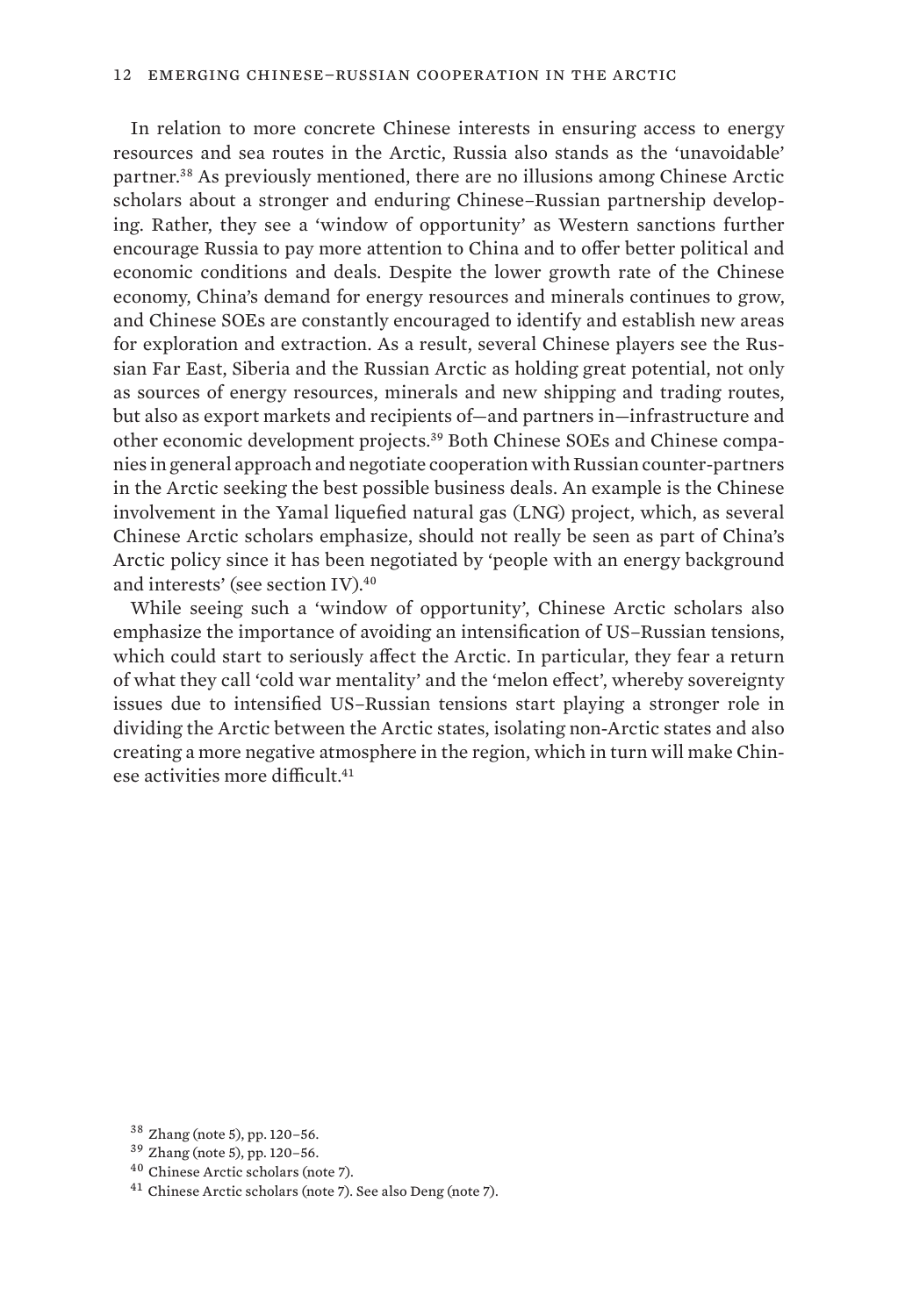### <span id="page-24-0"></span>3. Russia's Arctic aspirations

In contrast to China, for Russia the Arctic has traditionally been a zone of special interest. According to President Vladimir Putin, the 'Arctic is a concentration of practically all aspects of national security—military, political, economic, technological, environmental and that of resources'.42 Indeed, military infrastructure in the Arctic built during the cold war by the Soviet Union continues to play a crucial role in Russia's national security. The Arctic has been a resource-rich area for modern Russia during the eras of both the Soviet Union and the Russian Empire, providing significant shares of the national income. In addition, the region has an important symbolic meaning for Russia's great power image and national identity, the vastness of the territory traditionally serving as one of the key markers of Russian statehood.<sup>43</sup>

Recent Russian official strategy papers such as 'Foundations of the Russian Federation's state policy in the Arctic until 2020 and beyond' (adopted in 2009) and 'The strategy for the development of the Arctic Zone of the Russian Federation and national security' (adopted in 2013) identify the development of energy resources and shipping routes as being the country's main policy interests in the region. In particular, the following national interests of the Russian Federation in the Arctic are mentioned: usage of the Arctic Zone of the Russian Federation (AZRF) as a strategic resource base; safeguarding the Arctic as a zone of peace and cooperation; using the Northern Sea Route as a national integrated transport and communication system for the AZRF.

Despite the fact that Russia has tried to diversify its energy partnerships, Western markets and technologies continue to represent the bases for Russia's energy development. Most of Russia's oil has been going to the West, primarily Europe, and Russian gas is sold almost entirely in European markets. Russia's energy resource development in the Arctic is no exception. All of the Russian energy partnerships in the Arctic have been built with European and US companies. A number of international economic and geopolitical challenges have, however, called into question the continuation of these partnerships and underlined Russia's need to diversify. These challenges include fluctuation on world energy markets, geopolitical confrontation with the West and the increasingly difficult economic situation in Russia in general in the face of these challenges.

#### **The Russian Arctic as a resource base for the 21st century**

The Russian economy is largely dependent on revenues from oil and gas: at least 50 per cent of federal budget revenues are generated through exports of energy

<sup>42</sup>  Vladimir Putin, Speech at the meeting of the Security Council, the Kremlin, Moscow, on state policy in the Arctic, 22 Apr. 2014.

<sup>&</sup>lt;sup>43</sup> Medvedev, S., 'The Kremlin's Arctic plans: more gutted than grand', PONARS Eurasia Policy Memono. 430, June 2016, <http://www.ponarseurasia.org/sites/default/files/policy-memos-pdf/Pepm430\_Medvedev\_ June2016.pdf>.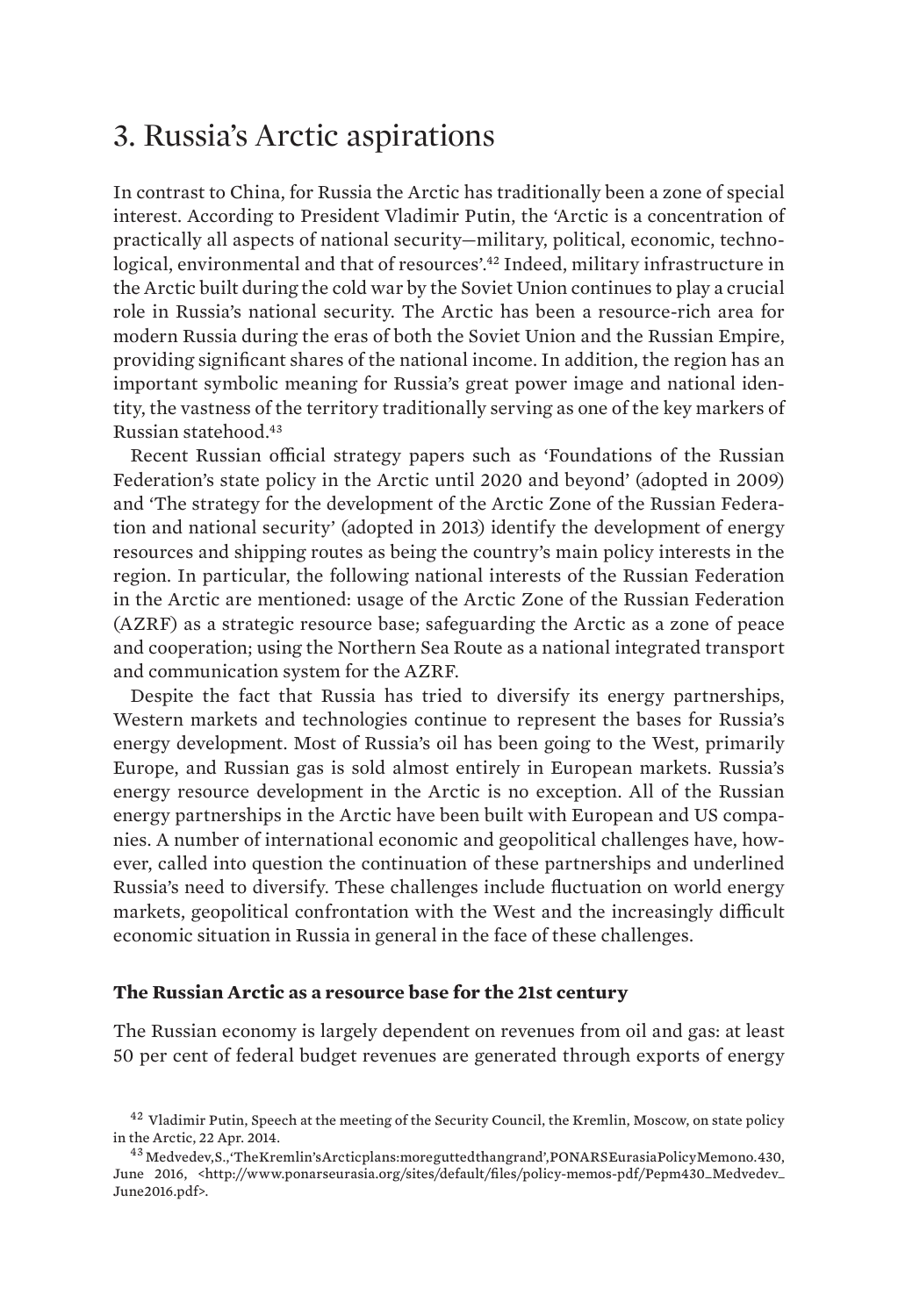resources. Russia is one of the world's biggest oil producers and the second-largest dry natural gas producer. Although most of Russia's oil and gas production is still located in the traditional areas of western Siberia, the depletion of these resources over the past 10 years means that the geography of production has been shifting to new regions, including the Arctic.<sup>44</sup>

Development of the offshore and onshore resources of the Russian Arctic differs significantly. Whereas Russia has a considerable history of developing oil and gas in the northern regions onshore, the offshore projects are a new area of exploration where Russian companies lack experience. The number of players in offshore development is also limited compared with traditional onshore development. When it comes to the availability of infrastructure, some of the new onshore and offshore deposits have similar development difficulties, because both require the construction of infrastructure from scratch.

Russia has been developing onshore oil and gas resources in the Arctic since the 1980s and 1960s respectively. Parts of its traditionally richest oil and gas provinces are within the AZRF, and in total the AZRF accounts for 14.1 per cent of Russia's oil production and 80.6 per cent of its natural gas production.45 Significant onshore oil deposits in the AZRF include Vankor (Krasnoyarsk Krai), Rosneft's largest oil field, launched in 2009. Since 2012 Gazprom Neft has been working on Novy Port, one of the largest oil and gas fields being developed on the Yamal Peninsula, with a potential capacity of 250 million tonnes of oil.<sup>46</sup>

Important new gas provinces are concentrated on the Yamal Peninsula (also within the Yamal-Nenets Autonomous District). In 2012 Gazprom started production at the Bovanenkovo gas field.47 The private Russian company Novatek is building up the Yamal LNG project towards a total capacity of 16.5 million tonnes of LNG per year. Yamal LNG will be partially operational by the end of 2017 and full capacity will be achieved by 2021. This gas is to be mostly exported to the Asian market.

The Russian Arctic shelf is seen as the most important growth area for Arctic hydrocarbon production in the distant future. More than 90 per cent of circumpolar offshore gas and more than 45 per cent of circumpolar oil is concentrated in the Russian sector of the Arctic shelf.<sup>48</sup>

<sup>44</sup>  Analytical Center, Russian Government [Development of oil transportation], Energy Bulletin, May 2016, <http://ac.gov.ru/files/publication/a/9072.pdf>, p. 10 (in Russian).

<sup>46</sup>  Laverov, Bogoyavlensky and Bogoyavlensky (note 45), p. 46.

<sup>47</sup>  Khodyakova, E., [Gazprom decreases level of extraction on Bovanenkovo], *Vedomosti*, 17 Oct. 2013, <http://www.vedomosti.ru/newsline/news/17596761/gazpromu-nevygodno-mnogo-dobyvat> (in Russian).

<sup>48</sup>  Kontorovich, A. E., 'Oil and gas of the Russian Arctic: history of development in the 20th century, resources, and strategy for the 21st century', *SCIENCE First Hand*, vol. 41, no. 2, 30 Aug. 2015, <https://scfh. ru/en/papers/oil-and-gas-of-the-russian-arctic-history-of-development/?sphrase\_id=998814>.

<sup>&</sup>lt;sup>45</sup> According to the law, the land territories of the AZRF comprise the whole of the Murmansk region and the Nenets, Chukotka and Yamal-Nenets Autonomous Districts, the territory of the municipality of the city Vorkuta (Komi Republic), some areas of the Republic of Sakha (Yakutia), Krasnoyarsk region and Arkhangelsk region, and the lands and islands of the Arctic Ocean mentioned in the USSR decree of 1928. Laverov, N., Bogoyavlensky, V. and Bogoyavlensky, I., 'Hydrocarbons of the Arctic Zone of the Russian Federation', *Arctic Herald*, vol. 3, no. 14 (2015), p. 46.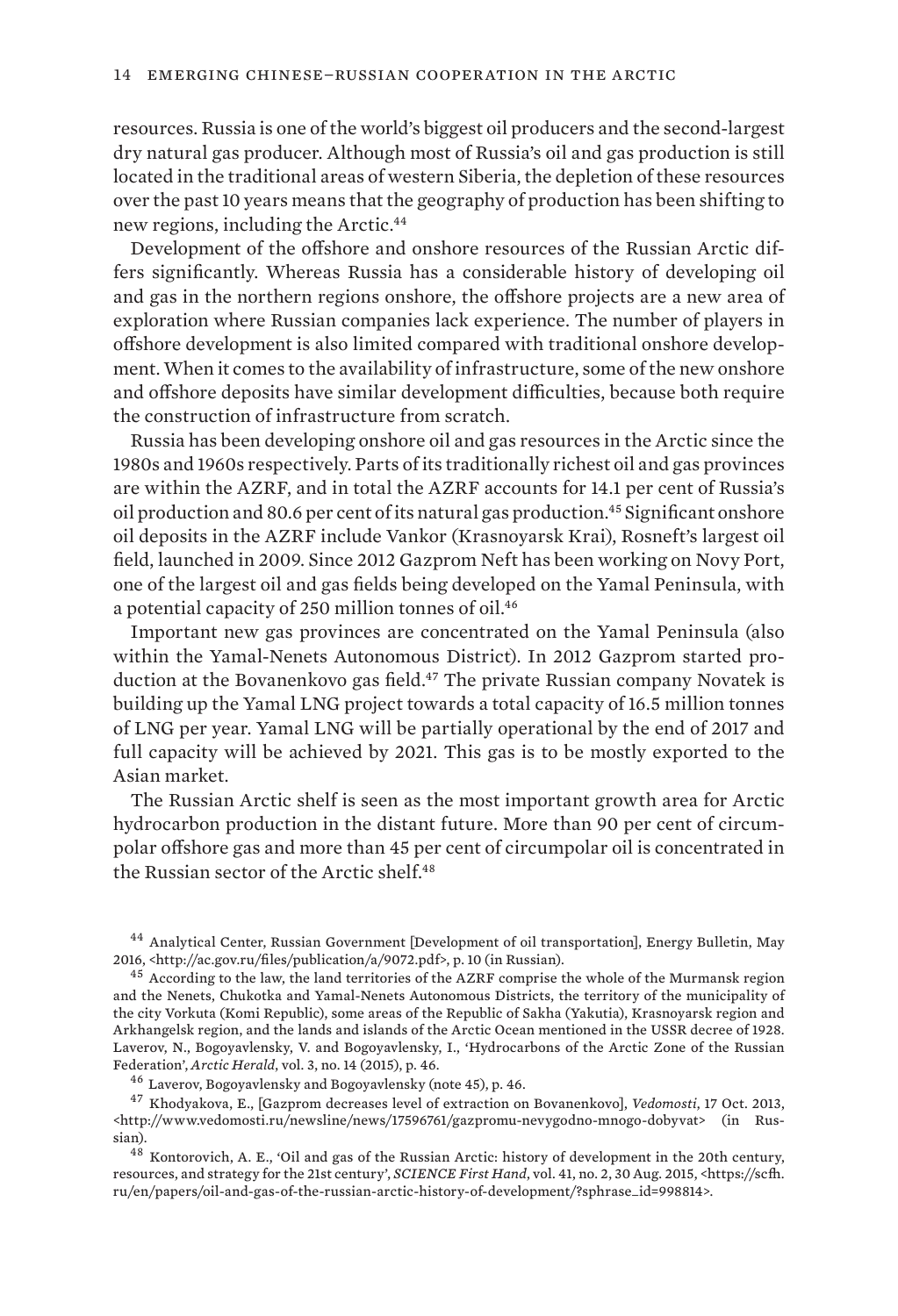The only project under way on the Russian Arctic shelf (and developed offshore) at present is Gazprom Neft's Prirazlomnoe oil field in the Pechora Sea (60 km off the coast), which became operational in December 2013. In 2016, 2154 million metric tonnes of crude oil were produced at the Prirazlomnaya platform.49 Despite the successful launch of this project, it took 24 years to complete it and the final costs significantly exceeded planned ones.

In 2008, amendments to the 1992 Law on Subsoil Resources limited access to offshore development in the Arctic to just two Russian companies, Gazprom and Rosneft, and in subsequent years most of the licences for the Arctic shelf have been divided between these two companies.50 However, exploration of the Arctic shelf presents a significant challenge even for such giants of the Russian oil and gas industry as Rosneft and Gazprom.

The Arctic shelf is largely unexplored: only 20 per cent of the Barents Sea and 15 per cent of the Kara Sea have been explored, and the East Siberian, Laptev and Chukchi seas have not been explored at all.51 According to their licensing conditions, Gazprom and Rosneft are obliged to undertake a significant amount of exploration on the Arctic shelf. Their capacity to fulfil this obligation is, however, rather limited.<sup>52</sup> Geological prospecting requires significant investment, with every attempt to drill a well costing a company around 500 million roubles (\$7.8 million).

Owing to the lack of internal capacity for exploration, the high costs of investment in the region and no immediate returns, Russian state companies Rosneft and Gazprom sought the involvement of foreign investors. In 2008 Gazprom, Statoil and Total signed an agreement to develop the Shtokman field in the Barents Sea. In 2011 Rosneft signed a strategic cooperation agreement with ExxonMobil to explore its licences in the Kara Sea. In 2012 Rosneft signed a number of agreements establishing joint ventures for the development of the Arctic shelf with Statoil (Barents and Okhotsk seas) and Eni (Barents Sea). In addition, in order to fulfil its existing licence obligations, Rosneft signed long-term agreements with a number of service companies for offshore drilling.<sup>53</sup>

<sup>49</sup>  'Gazprom Neft ups Arctic offshore oil production 150 percent in 2016', *The Arctic*, 2 Feb. 2017, <http:// arctic.ru/resources/20170202/540735.html>.

<sup>50</sup>  According to the company's website, Rosneft owns 6 licensed areas in the Barents Sea, 8 in the Pechora Sea, 4 in the Kara Sea, 4 in the Laptev Sea, 1 in the East Siberian Sea and 3 in the Chukchi Sea. Gazprom has 27 licences on the Arctic shelf: 20 in the Kara Sea and 7 in the Barents Sea. See Gazprom, *Gazprom Magazine*, no. 5 (2016), <http://www.gazprom.ru/f/posts/59/537921/gazprom-magazine-5-2016. pdf>, p. 8 (in Russian).

<sup>51</sup>  Panichkin, I., 'Developing offshore oil and gas resources in the Russian Arctic shelf: now and tomorrow', Russian Council on International Affairs, 24 Nov. 2015, <http://russiancouncil.ru/en/analyticsand-comments/analytics/razvedat-i-osvoit/>.

<sup>52</sup>  Although the Russian geophysical fleet, necessary for exploration of the shelf, consists of 13 vessels capable of conducting seismic prospecting (about 8 per cent of the global total), these ships are inferior in performance to contemporary foreign vessels, which is especially important in Arctic conditions with a short operating season (2–5 months). The drilling fleet, built in the Soviet era, is almost completely lost due to ageing or has been sold. See Bogoyavlensky, V. and Bogoyavlensky, I., [On the threshold of the Arctic epic], *Neft Rossii*, Apr. 2015, <http://www.neftrossii.ru/docs/magazines/NR/2015/NR-2015-4.pdf> (in Russian).

<sup>53</sup>  In 2014 Rosneft signed an agreement with the Norwegian company North Atlantic Drilling Limited for the use of 6 offshore drilling rigs in its shelf projects, including its Arctic shelf projects, until 2022. Rosneft, [Rosneft and North Atlantic Drilling expand cooperation on the shelf], Press release, 30 Jul. 2016,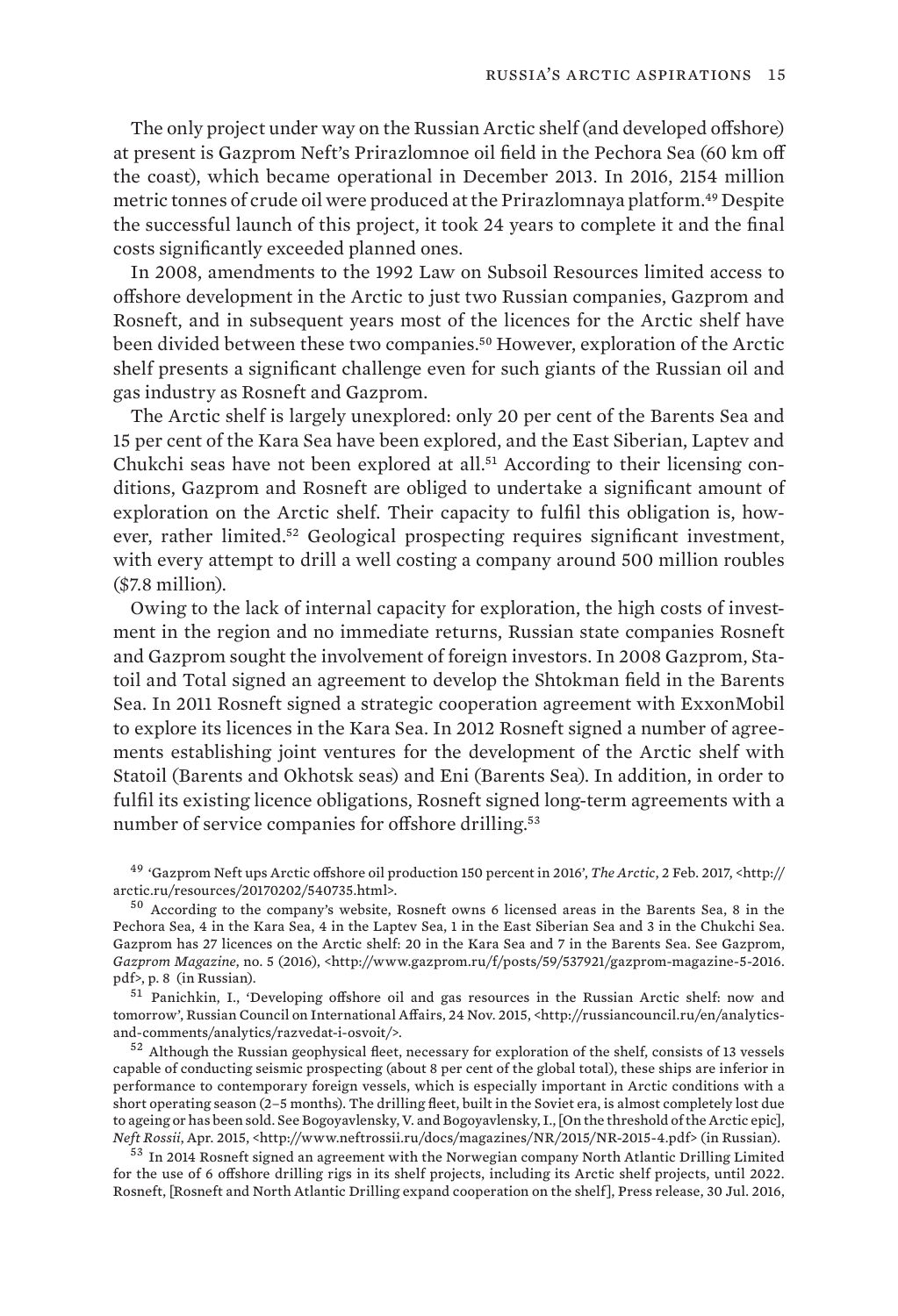|                                                                                                                                                                                                                                                                                              | 2011    | 2012    | $2013^{\circ}$                                                                                                                                                                                                                 | 2014    | 2015   | 2016    |
|----------------------------------------------------------------------------------------------------------------------------------------------------------------------------------------------------------------------------------------------------------------------------------------------|---------|---------|--------------------------------------------------------------------------------------------------------------------------------------------------------------------------------------------------------------------------------|---------|--------|---------|
| Number of<br>transits                                                                                                                                                                                                                                                                        | 41      | 46      | 71(46)                                                                                                                                                                                                                         | 31      | 18     | 19      |
| Total transit<br>cargo tonnage in<br>thousand metric<br>tonnes                                                                                                                                                                                                                               | 820189  | 1261545 | 1 397 (1 176)                                                                                                                                                                                                                  | 274 000 | 39 586 | 214 513 |
| Total cargo<br>(including)<br>transit) in<br>thousand metric<br>tonnes                                                                                                                                                                                                                       | 3 1 1 1 | 3876    | 3 9 14                                                                                                                                                                                                                         | 3982    | 54 317 | 6900    |
| $\sigma$ - - - - $\sim$ - $\sim$ - $\sim$ - $\sim$ - $\sim$ - $\sim$ - $\sim$ - $\sim$ - $\sim$ - $\sim$ - $\sim$ - $\sim$ - $\sim$ - $\sim$ - $\sim$ - $\sim$ - $\sim$ - $\sim$ - $\sim$ - $\sim$ - $\sim$ - $\sim$ - $\sim$ - $\sim$ - $\sim$ - $\sim$ - $\sim$ - $\sim$ - $\sim$ - $\sim$ | $\sim$  |         | the second contract of the second contract of the second contract of the second contract of the second contract of the second contract of the second contract of the second contract of the second contract of the second cont |         |        |         |

<span id="page-27-0"></span>

| Table 3.1. Northern Sea Route statistics, 2011-16 |  |
|---------------------------------------------------|--|
|---------------------------------------------------|--|

*<sup>a</sup>* In 2013 the Russian Government claimed 71 transits along the Northern Sea Route but most experts agree that the figure was only 46; hence the difference in total transit cargo tonnage.

*Sources*: Russian Federal State Statistics Service, [The volume of cargo transportation in the water area of the Northern Sea Route], <https://www.fedstat.ru/indicator/51479> (in Russian); and Olshevski, A., [Rules of navigation of vessels in the water area, the Northern Sea Route: experience of application], PowerPoint presentation, <http://offshoremarintec-russia.ru/netcat\_files/userfiles/ Olshevskiy\_Alexandr\_Nikolaevich\_Administratsiya\_Sevmorputi.pdf> (in Russian).

In short, Rosneft and Gazprom focused their efforts on finding partners among Western investors. However, most of these partnerships fell apart owing to the changing situation in the world's energy markets and the sanctions imposed on Russia in the aftermath of its annexation of Crimea. This has forced Russia to seek investments elsewhere.

#### **The Northern Sea Route**

The second goal of Russia's Arctic strategy is to develop the Northern Sea Route (NSR). Statistics show that over the past five years national and international shipping companies have become increasingly interested in the NSR. However, most of the voyages have been experimental trials of the new shipping lane. As a result, transit shipping along the NSR significantly decreased in 2014 and 2015. Only 39 586 tonnes of cargo was transited across the NSR in 2015, which is 6.9 times less than in 2014, when transit was  $274\,000$  tonnes.<sup>54</sup> In 2016 transit shipping recovered somewhat at 214 513 tonnes.<sup>55</sup>

<https://www.rosneft.ru/press/releases/item/153551/> (in Russian). To increase access to its drilling fleet, Rosneft also signed a framework agreement in 2014 with Seadrill Limited and North Atlantic Drilling Limited on the exchange of assets and investments. Rosneft, [Rosneft and North Atlantic Drilling signed an agreement on the exchange of assets], Press release, 22 Aug. 2014, <https://www.rosneft.ru/press/releases/ item/153574/> (in Russian).

<sup>54</sup>  Doyle, Q. and Scrutton, A., 'Sanctions sap allure of Russia's Arctic shipping route', *Reuters*, 22 Jan. 2015, <http://www.reuters.com/article/2015/01/22/us-sanctions-russia-arctic-shipping-idUSKBN0KV17 520150122>.

<sup>55</sup>  Northern Sea Route Information Office, 'Vessels transited NSR in Y2016', <http://www.arctic-lio. com/docs/nsr/transits/Transits\_2016.pdf>.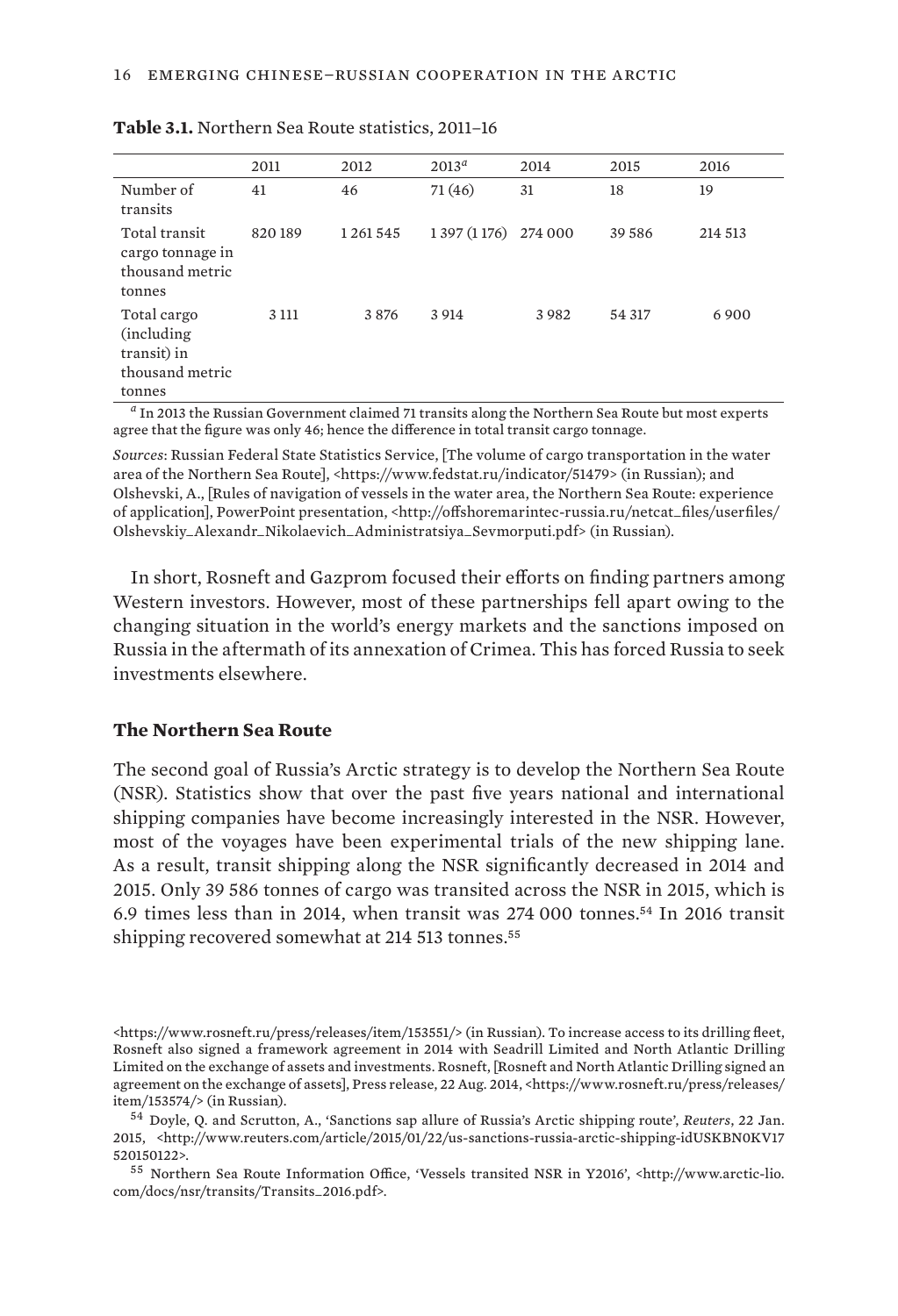Overall, shipping along the NSR has been steadily increasing, however, and turnover in 2016 was 6.9 million tonnes.<sup>56</sup> The increase is closely linked to domestic shipping and, in particular, shipping related to the development of hydrocarbon resources in the AZRF and on the Arctic shelf. At present the traffic mostly comprises the transportation of equipment and materials for the construction of the fields; later, increased traffic will be related to the export of resources. In the coming five to ten years the main project that will contribute to the increase of shipping along the NSR will be development of Novatek's Yamal LNG and Gazprom Neft's Novy Port deposits.<sup>57</sup>

One of the first goals of the Russian Government has been clarification of the legal status of the NSR. The Federal Law of 28 July 2012, 'On Amendments to Certain Legislative Acts of the Russian Federation Concerning State Regulation of Merchant Shipping on the Water Area of the Northern Sea Route', defines the limits of the NSR.58 It also establishes a permissive regime of navigation along the NSR, where foreign ships are subject to compliance with specific rules of navigation, and includes procedures for the issuing of permissions, icebreaker assistance and pilotage and other requirements.59 Thus, although Russia has not extended full sovereignty over the NSR, it uses Article 234 of UNCLOS on ice-covered areas to establish its own rules of navigation along the NSR.

The law also established the Administration of the Northern Sea Route, a federal public agency responsible for administration of NSR shipping.60 In 2013 Russia introduced a list of navigation rules in the area of the NSR.<sup>61</sup> Among other things, the rules set the requirement of icebreaker escort that can be performed only by icebreakers under the Russian flag, depending on the ice class of the ship and navigation conditions.<sup>62</sup>

It is widely agreed that one of the main current obstacles to the full-fledged functioning of the NSR is the absence of necessary infrastructure. At present the Russian Government has adopted a number of programmes concerning the development of infrastructure along the NSR, including 'The Transport Strategy 2030', the federal programme 'Transport System Development, 2010–2020' and 'The

<sup>56</sup>  Lenta.ru [The cargo turnover of the Northern Sea Route reached a record level], 13 Feb. 2017, <https:// lenta.ru/news/2017/02/13/cardgoflow/> (in Russian).

<sup>57</sup>  Kogtev, Y., [Icebreaker alternative], *Kommersant*, 16 Jun. 2016, <http://www.kommersant.ru/ doc/2744706> (in Russian).

<sup>58</sup>  Northern Sea Route Administration, Russian Federal State Institution, Federal Law of Shipping on the Water Area of the Northern Sea Route, 28 July 2012, N 132-FZ, 'Unofficial translation', <http://www. nsra.ru/en/zakon\_o\_smp/>. The law defines the limits of the NSR as: '[A] water area adjoining the northern coast of the Russian Federation, including internal sea waters, territorial sea, contiguous zone and exclusive economic zone of the Russian Federation, and limited in the East by the line delimitating the sea areas with the United States of America and by the parallel of the Dezhnev Cape in the Bering Strait; in the West, by the meridian of the Cape Zhelanie to the Novaya Zemlya archipelago, by the east coastal line of the Novaya Zemlya archipelago and the western limits of the Matochkin Shar, Kara Gates, Yugorski Shar Straits.'

<sup>59</sup>  Gavrilov, V. V., 'Legal status of the Northern Sea Route and legislation of the Russian Federation: a note', *Ocean Development and International Law*, vol. 46, no. 3 (2015), pp. 256–63.

<sup>60</sup>  Northern Sea Route Administration (note 58).

<sup>61</sup>  Northern Sea Route Administration, 'Rules of navigation in the water area of the Northern Sea Route', Approved by the order of the Ministry of Transport of Russia, 17 Jan. 2013, <http://www.nsra.ru/files/ fileslist/20150513153104en-Rules\_Perevod\_CNIIMF-13%2005%202015.pdf>.

<sup>62</sup>  Northern Sea Route Administration (note 61).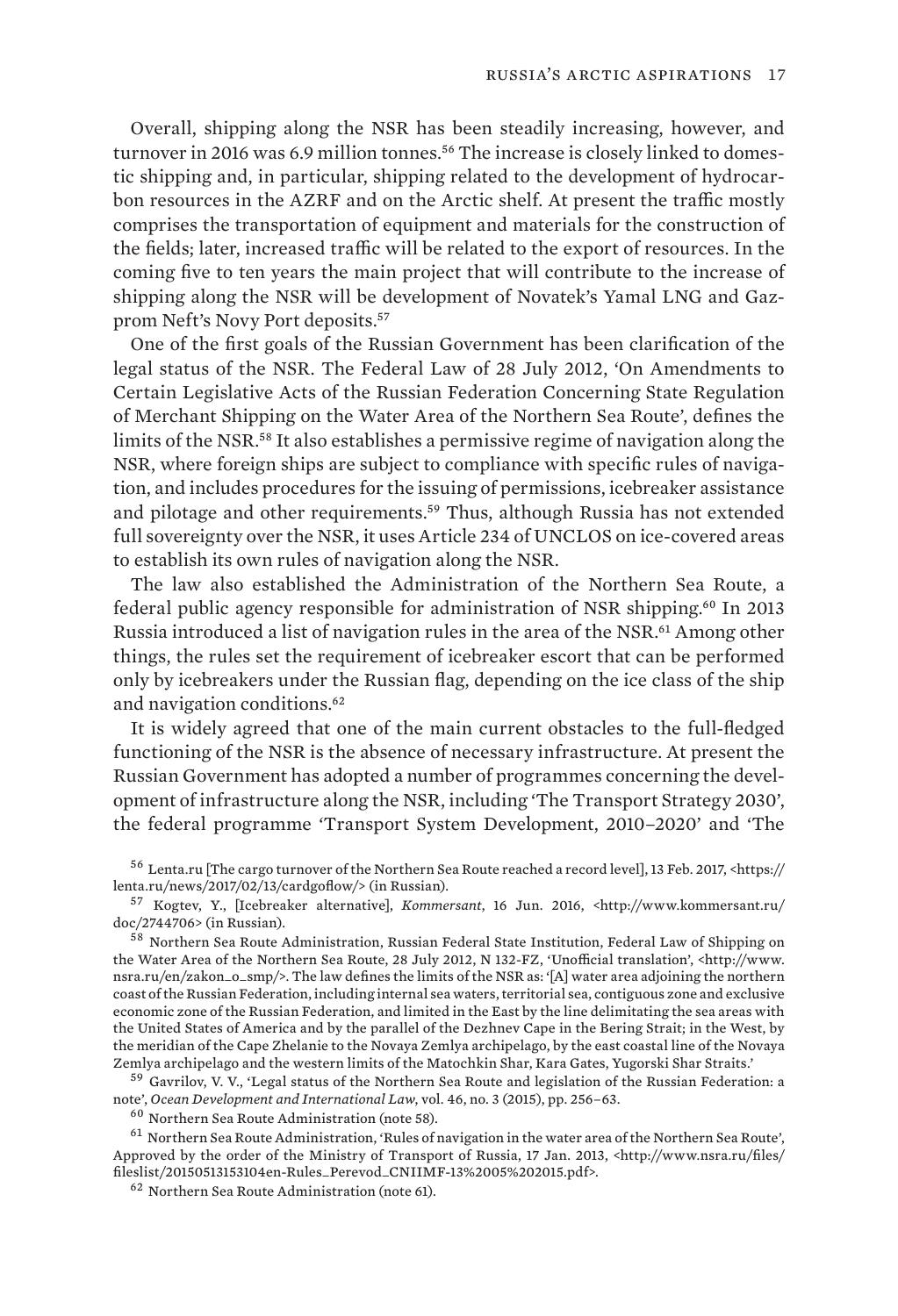<span id="page-29-0"></span>Russian Arctic Socio-Economic Development Strategy' of 2014. However, despite the abundance of federal programmes and projects aimed at developing the NSR and infrastructure around it, with few exceptions most of the plans determined by the strategic documents remain on paper and have not become reality. At the moment, the State Commission for Arctic Development under the government of the Russian Federation is making an effort to develop a strategy with prioritized projects. In June 2015 the Commission declared the adoption of the Integrated Development Plan for the Northern Sea Route. The plan included measures to provide navigation hydrographics and hydro-meteorological support for navigation in the waters of the NSR, such as search and rescue assistance, development of seaports and ensuring defence in the waters of the NSR.<sup>63</sup> At a meeting on 24 May 2016 the head of the Commission, Dmitry Rogozin, declared that the integrated plan required further development and clarification.64 Thus, neither the budget nor the terms of implementation have been made public.

To date, perhaps the only viable and relatively advanced (in terms of completion) project is construction of the seaport of Sabetta on the Yamal Peninsula, which is being carried out in order to ensure the transportation of hydrocarbons from Yamal LNG by sea to Western Europe and the Asia-Pacific region. Sabetta must provide for the year-round navigation of ships and gas carriers and their passage through the NSR. Construction began in 2012 and is due to be completed in 2017 by the time the Yamal LNG plant is launched. Another example is construction of the Arctic Gate offshore oil terminal at Kotelny Cape in Ob Bay (also on the Yamal Peninsula) by Gazprom Neft to provide year-round sea transportation for the Novy Port field; construction of the Gate was completed in 2016.<sup>65</sup>

Taking into account the fact that 60 per cent of transit shipping along the NSR is bound to and from Asia, the Russian Government has been increasingly looking to Asian countries both as consumers of the NSR and also as potential investors.

#### **Is Russia 'turning East' in the Arctic?**

The pivot to Asia did not originally include the Russian Arctic, but was rather seen as a potential boost for development of the Russian Far East and Urals region. In general, there has been much scepticism about the extent to which Russia welcomes the non-Arctic states, and China in particular, in the Arctic region, especially when it comes to Arctic governance.

Major shifts in the world energy markets have had a significant impact on development of the Russian Arctic, especially when it comes to resources on the Arctic shelf and the expansion of current onshore resources on the Yamal Peninsula. One of the major factors in play is the US shale gas revolution, which has put on

<sup>63</sup>  Russian Government, 'Meeting with vice ministers', 8 Jun. 2015, [<http://government.ru/news/18407/>](http://government.ru/news/18407/) (in Russian).

<sup>&</sup>lt;sup>64</sup> [A comprehensive project for the development of the Northern Sea Route needs to be finalized], 24 May 2016, [<http://www.arctic.gov.ru/News/efb1de1a-7f21-e611-80cc-e672fe4e8e4e?nodeId=d227de92](http://www.arctic.gov.ru/News/efb1de1a-7f21-e611-80cc-e672fe4e8e4e?nodeId=d227de92-dc4c-e511-825f-10604b797c23&page=1&pageSize=10) [dc4c-e511-825f-10604b797c23&page=1&pageSize=10>](http://www.arctic.gov.ru/News/efb1de1a-7f21-e611-80cc-e672fe4e8e4e?nodeId=d227de92-dc4c-e511-825f-10604b797c23&page=1&pageSize=10) (in Russian).

<sup>65</sup>  Gazprom, 'First cargo of Yamal oil shipped from Arctic Gate offshore terminal', Press release, 25 May 2016, <http://www.gazprom.com/press/news/2016/may/article274906/>.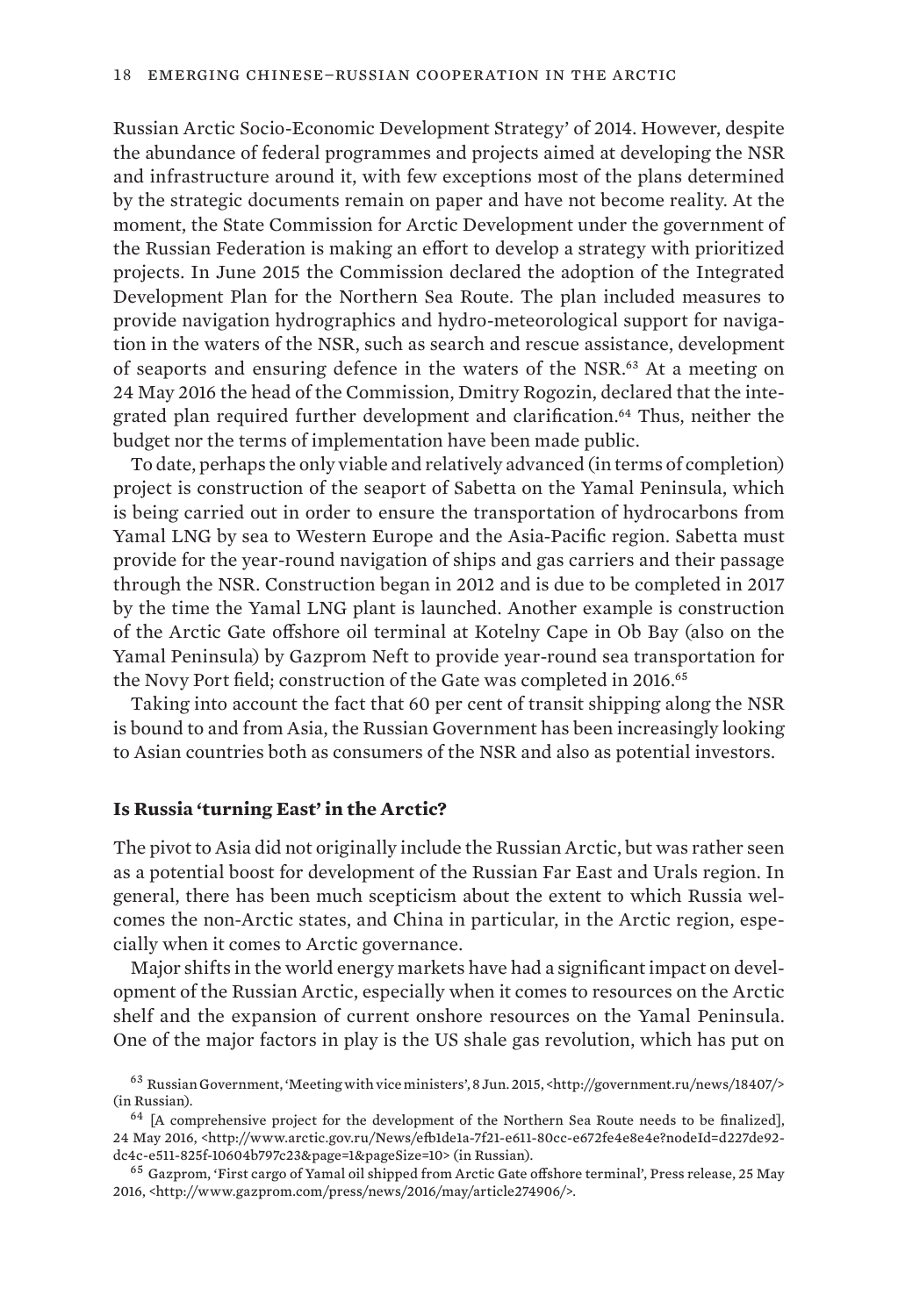hold Gazprom's project of developing the Shtokman gas field—Gazprom saw the USA as its market for the Shtokman gas.

The slower pace of increasing demand for natural gas in the EU has undermined the EU's confidence in Russia as a reliable supplier since the Ukraine gas crises in 2006 and 2009.66 Further, the EU's plans to prioritize the diversification of gas suppliers to the European market have resulted in Russia's production potential of natural gas exceeding its current sales.67 This has especially affected production at the Yamal gas fields.

The fall in oil prices, according to expert estimates, has made development of Arctic shelf oil fields unprofitable, and this will continue to be the case while the price of oil stays below \$100 per barrel. In January 2016 oil prices sank to a record low of \$27.67—the lowest since 2003.<sup>68</sup> Although the prices of crude oil have to some extent recovered and currently fluctuate above \$50 per barrel, unless oil prices rise to \$100 per barrel it is expected that Arctic shelf oil resources will remain undeveloped.69 These factors have put pressure on the Russian economy in general, and have made it more difficult for Russian energy firms to finance new projects, especially higher-cost projects such as deep-water, Arctic offshore and shale projects.70 This has also forced energy firms to look at other markets for potential consumers of Arctic resources, primarily in Asia.

The main decisive factor behind Russian companies' need to diversify their partnerships has been geopolitical tensions between Russia and the West in the wake of the Ukraine crisis. In July 2014, following Russian annexation of Crimea, the USA and EU introduced sanctions against Russia that had significant implications for the transfer of technologies. The US sanctions included a ban on the supply of equipment for deep drilling (over 152 metres), the development of the Arctic shelf and shale oil and gas reserves. US sanctions are stricter than those of the EU, which forbid the transfer of technologies for deep oil production (150 metres), exploration and development of the Arctic shelf shale oil reserves.<sup>71</sup> The sanctions also introduced financial restrictions on loan funds for more than 30 days (90 days initially, but since then conditions have been tightened). The largest Russian banks and corporations are subject to sanctions, including Rosneft, Transneft, Gazprom Neft, Gazprom, Novatek, Lukoil and Surgutneftegaz.<sup>72</sup>

<sup>66</sup>  Krutikhin, M., 'Gazprom's battle for Europe', Carnegie Moscow Center, 18 Oct. 2016, [<http://carnegie.](http://carnegie.ru/commentary/?fa=64881) [ru/commentary/?fa=64881](http://carnegie.ru/commentary/?fa=64881)>.

<sup>67</sup>  Henderson, J. and Mitrova, T., *The Political and Commercial Dynamics of Russia's Gas Export Strategy*, Oxford Institute for Energy Studies (OIES) Paper NG 102 (OIES: Oxford, Sept. 2015), <https://www. oxfordenergy.org/wpcms/wp-content/uploads/2015/09/NG-102.pdf>; and Krutikhin (note 66).

<sup>68</sup>  West, M., 'Just how low can oil prices go and who is hardest hit?', BBC News, 18 Jan. 2016, <http:// www.bbc.com/news/business-35245133>.

<sup>69</sup>  Kashin, M., [The Arctic is certainly our future], *Kommersant*, 25 Feb. 2015, <http://www.kommersant. ru/doc/2675105> (in Russian).

<sup>70</sup>  US Energy Information Administration, 'Country analysis brief: Russia', 25 Oct. 2016, <https://www. eia.gov/beta/international/analysis\_includes/countries\_long/Russia/russia.pdf>.

<sup>71</sup>  European Union Newsroom, 'EU sanctions against Russia over Ukraine crisis', 16 Mar. 2017, <https:// europa.eu/newsroom/highlights/special-coverage/eu\_sanctions-against-russia-over-ukraine-crisis\_en>.

<sup>72</sup>  Bogomolov, P., [Arctic both beckons and warns], *Neft Rossii*, May–Jun. 2016, <http://www.neftrossii. ru/sites/default/files/nr-2016-5-6.pdf>, p. 40 (in Russian).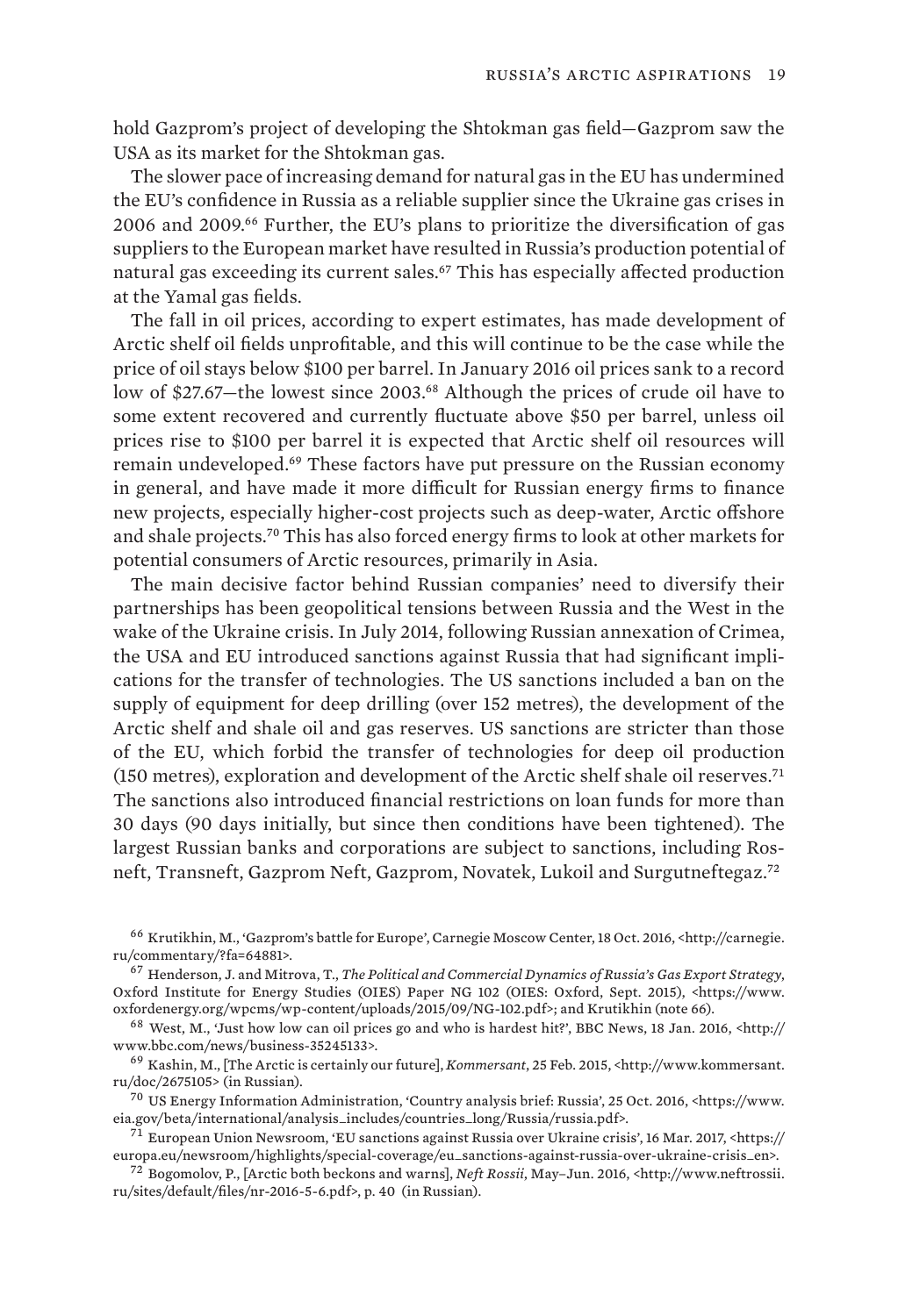| Company | International<br>partner | Areas on the Arctic shelf                                                                                   | Share in the<br>project (%) | Status                                                                          |
|---------|--------------------------|-------------------------------------------------------------------------------------------------------------|-----------------------------|---------------------------------------------------------------------------------|
| Rosneft | Exxon Mobil              | 3 licences in South Kara<br>Sea, 1 block in Kara Sea,<br>3 blocks in Laptev Sea,<br>3 blocks in Chukchi Sea | 33.33                       | Suspended due to<br>sanctions                                                   |
|         | Eni                      | 2 licences in Barents Sea                                                                                   | 33.33                       | Status unspecified <sup>a</sup>                                                 |
|         | Statoil                  | 1 licence in Barents Sea                                                                                    | 33.33                       | Suspended due to<br>sanctions                                                   |
| Gazprom | Total, Statoil           | Shtokman field in<br>Barents Sea                                                                            | Total: $25$<br>Statoil: 24  | Cancelled in 2012<br>due to loss of market<br>and disagreement<br>with partners |
|         | <b>Shell</b>             | 1 licence in Chukchi Sea,<br>1 licence in Pechora Sea                                                       | 33.3                        | Suspended due to<br>sanctions                                                   |

<span id="page-31-0"></span>**Table 3.2.** International partnerships in the Russian Arctic

*a* According to statements by the companies, the implementation of joint projects between Rosneft and Eni (Fedynsky and central Barents regions in the Barents Sea) is continuing with the observance of the sanctions regime. Kazancheev, P. and Bazaleva, R., [Comparison of the role of private and state oil companies in the development of deposits on the Arctic shelf], RANHiGS, Apr. 2015, <http://cre.ranepa. ru/wp-content/uploads/2015/04/policy-paper-arctic-2.pdf> (in Russian).

One of the immediate effects was the suspension of cooperation between Russian companies and their international partners in the Arctic. Rosneft had to stop geological exploration of the Arctic shelf and declared that it would not be able to resume drilling in the Kara Sea, which had been planned in 2015, because its partners, ExxonMobil and North Atlantic Drilling, were obliged to comply with the sanctions imposed on Russia.73 Meanwhile, Novatek faced significant problems finding money for its Yamal LNG project owing to the financial sanctions.<sup>74</sup>

Both Gazprom and Rosneft have reconsidered their plans for Arctic shelf development.75 The two companies have requested a review of the terms of licences in the Arctic by the Ministry of Natural Resources. In 2016 the Ministry of Natural Resources changed the terms of eight of Rosneft's Arctic licences and five of Gazprom's licences and admitted that the timing of the licences had to be postponed by 15 to 20 years.

In the light of these developments, the Kremlin's openness to foreign, and primarily non-Western, participation in Russian energy projects (including Arctic projects) has significantly increased.76 Declarations of possibilities and openness towards Asian countries in energy projects, including those in the Arctic, have

<sup>75</sup>  Gazprom, [Three directions], *Gazprom Magazine*, no. 5 (2016), <http://www.gazprom.ru/f/ posts/59/537921/gazprom-magazine-5-2016.pdf>, p. 8 (in Russian).

<sup>76</sup>  Domanska, M. and Kardas, S., 'The consequences of the Western financial sanctions on the Russian economy', Ośrodek Studiów Wschodnich (OSW) Commentary, 24 Mar. 2016, <https://www.osw.waw.pl/en/ publikacje/osw-commentary/2016-03-24/consequences-western-financial-sanctions-russian-economy>.

<sup>73</sup>  Delovoy Peterburg, [Rosneft has asked to extend the deadline of the Arctic shelf development], 28 Oct. 2014, <http://www.dp.ru/a/2014/10/28/Rosneft\_poprosila\_prod/> (in Russian).

<sup>74</sup>  *Moscow Times*, 'Chinese banks ready to invest \$10 billion in Yamal LNG', 7 Nov. 2014, <http://www. themoscowtimes.com/business/article/chinese-banks-may-invest-10-billion-in-russia-s-sanctions-hityamal-lng/510801.html>.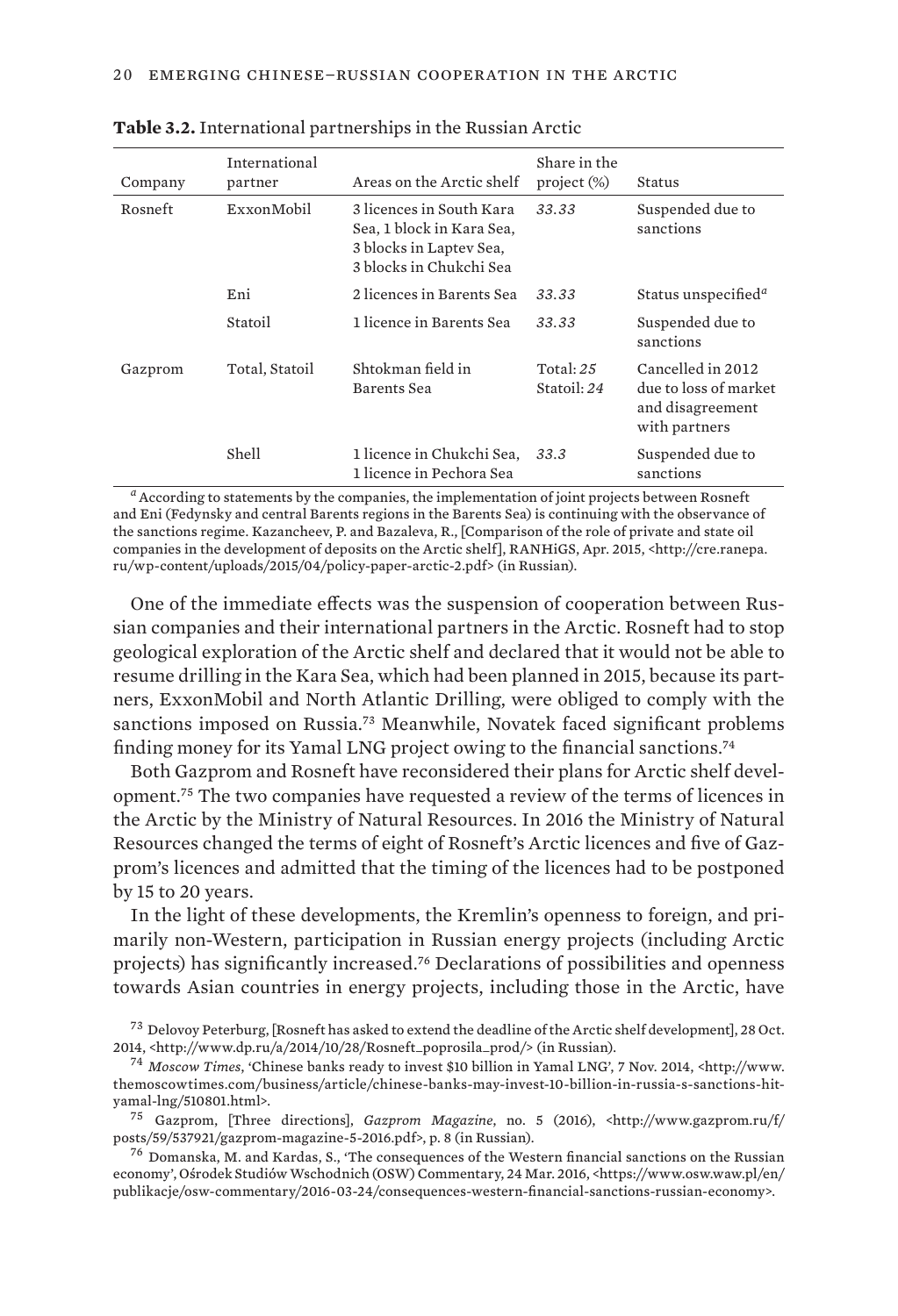followed in succession from a number of Russian officials, diplomats and representatives of Russian companies. For example, in 2015 the Minister of Natural Resources, Sergey Donskoy, declared his support for a Chinese partnership in Arctic energy resource development if it would bring technology and investments.77 In July 2016 the Minister of Foreign Affairs, Sergey Lavrov, also mentioned that Chinese investors were welcome in the Arctic.78 In September 2016 Dmitry Rogozin declared that India was welcome to participate in Russia's Arctic offshore projects.<sup>79</sup>

Asian countries have always been seen by Russia as potential destinations and consumers of the NSR. For the past five years most transit shipments along the NSR have been bound for Asia (64 per cent), including China (16 per cent), South Korea (14 per cent) and Japan (5 per cent).<sup>80</sup> However, Russian officials are now talking about attracting Asia not just as a user of the NSR but also as its co-developer together with Russia.

For instance, during the Asia-Pacific Economic Cooperation (APEC) summit in Indonesia in October 2013, Putin suggested to his Asian counterparts that they jointly develop the NSR infrastructure: 'We invite business partners from the Asia-Pacific region to join in these projects and take part for example in the large-scale modernisation of the Trans-Siberian and Baikal-Amur railways, and developing the Northern Sea Route. I know that many Asian countries are very interested in developing this transport corridor.'<sup>81</sup>

In February 2016 Dmitry Rogozin announced that China was seen as being among the top potential partners for developing the infrastructure of the NSR, and stated that one of the meetings with Vice Premier Wang Yang would take place in the Arctic in the near future, as 'they looked and discovered the security and reliability of the way'.<sup>82</sup> Rogozin further mentioned the NSR as being part of the Chinese 'One Belt, One Road' (OBOR) initiative, calling the NSR the 'Cold Silk Road'.<sup>83</sup>

The shift in Russian perceptions of Asian countries (China in particular) as potential partners in the development of the NSR is explained by a number of factors. Although Western sanctions have not affected development of the NSR directly, they have, as mentioned above, caused a general fall in both the Russian

<sup>77</sup>  Lenta.ru, [Ministry of Natural Resources supported the participation of the Chinese in the development of the Arctic], 19 Nov. 2015, <https://lenta.ru/news/2015/11/19/chinanorth/> (in Russian).

<sup>78</sup>  *Vzgluad*, [Lavrov announced an invitation to China to implement Arctic projects], 22 Jul. 2016, <http:// vz.ru/news/2016/7/22/823007.html> (in Russian).

 $^{79}$  RIA Novosti, [Russia intends to attract India to the joint development of the shelf in the Arctic], 13 Sep. 2016, <https://ria.ru/world/20160913/1476853998.html> (in Russian).

<sup>80</sup>  Protection of the Arctic Marine Environment (PAME), 'Northern Sea Route shipping statistics', <http://www.pame.is/index.php/projects/arctic-marine-shipping/northern-sea-route-shippingstatistics>.

<sup>81</sup>  Russian President, 'Vladimir Putin took part in the APEC CEO summit', 7 Oct. 2013, Bali, Indonesia, <http://eng.kremlin.ru/news/6086>.

<sup>82</sup> RIA Novosti, [Rogozin invited China to develop the Northern Sea Route], 26 Feb. 2016, <http://ria.ru/ east/20160226/1380762355.html#ixzz42Q5ywZ1y> (in Russian).

<sup>83</sup>  Lenta.ru, [Rogozin suggested creating a 'Cold Silk Road' through the Arctic], 7 Dec. 2015, <https:// lenta.ru/news/2015/12/07/rogozin/> (in Russian).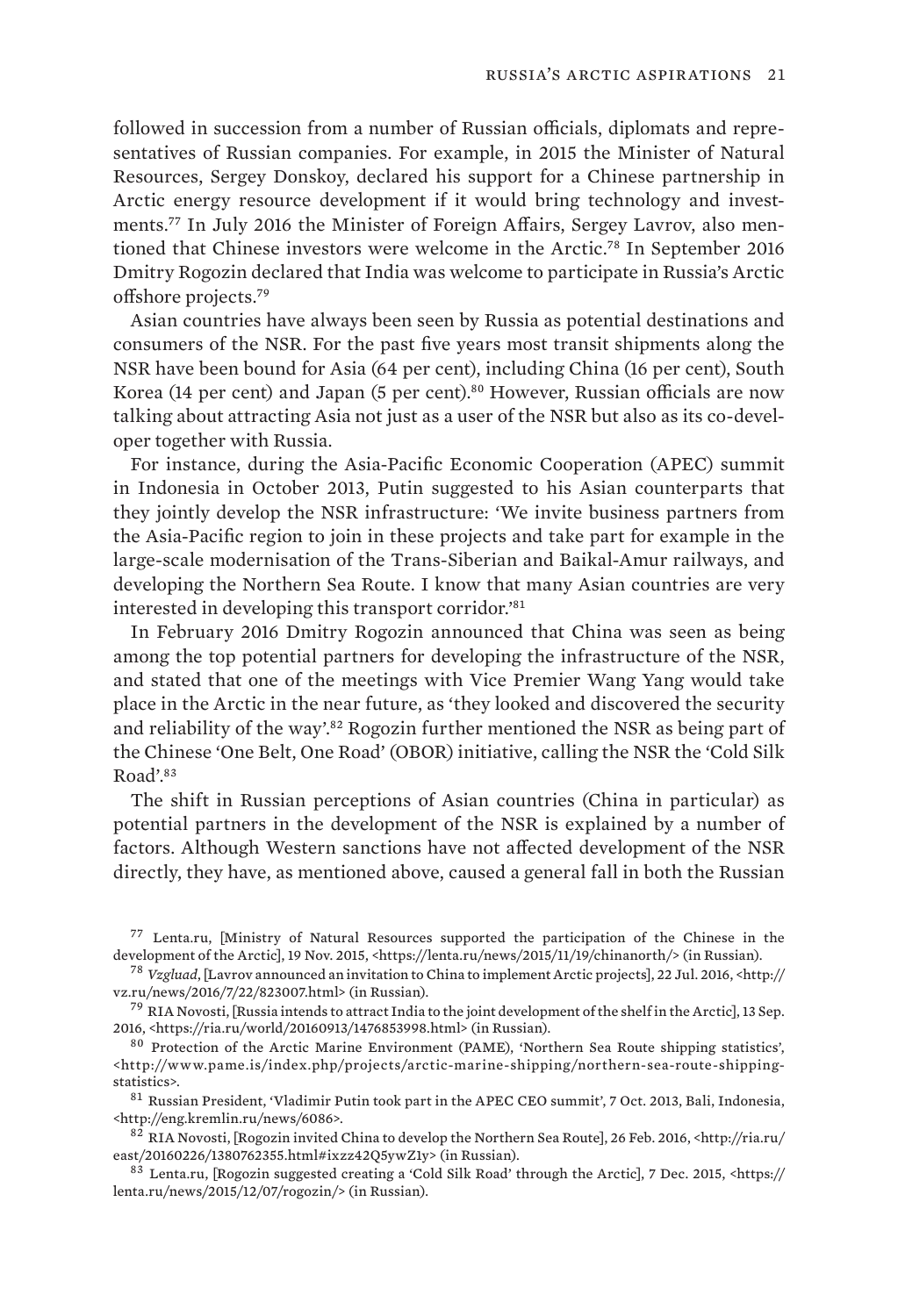economy and oil prices, which has negatively affected the ability of Russia's state budget to finance big infrastructure projects, the NSR included.

The annexation of Crimea in 2014 has also significantly shifted the priorities of Russian infrastructure projects funded from the state budget. Soon after Crimea became a part of Russia, financing of the development of the Murmansk transport hub was cut to free up resources for the development of Crimea.

As stated earlier, the development of energy resources directly determines the success of the NSR development. Without progress in the development of oil and gas projects in the Arctic, there will be less incentive to invest into infrastructure development. Therefore, Russia would require substantial external (non-state and also non-domestic) investment to develop the infrastructure along the NSR. Against a background of strained relations with the West, Asian countries—and China in particular—remain Russia's primary source for capital to develop the Arctic .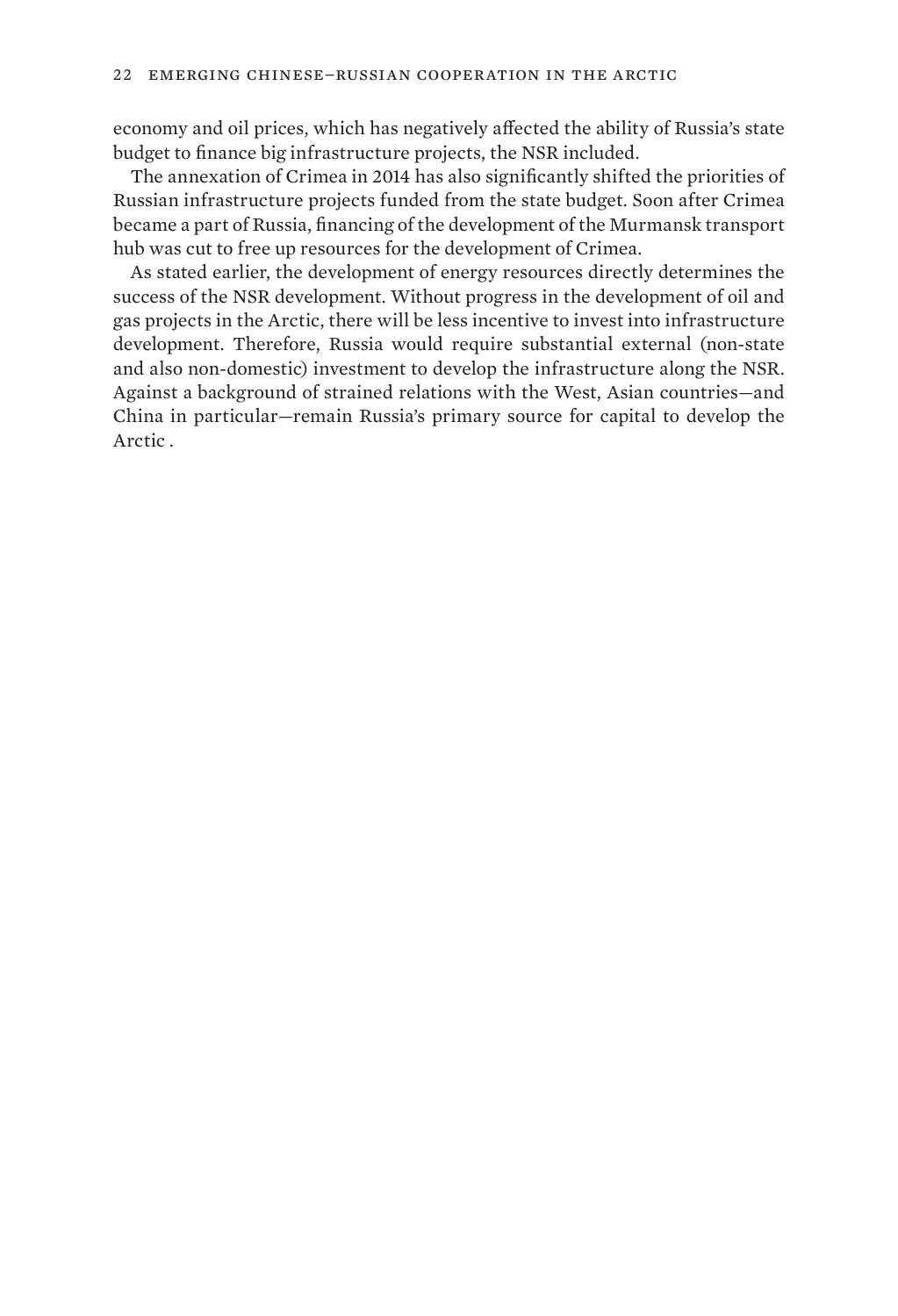# <span id="page-34-0"></span>4. Recent developments in overall Chinese– Russian cooperation

#### **Drivers behind and limits to Chinese–Russian strategic rapprochement**

As Russia's relations with the USA and the EU have further deteriorated, especially following the 2014 Ukraine crisis, and Russia has emphasized its 'pivoting to Asia' foreign policy initiative announced in 2013, the prospects of a Chinese– Russian strategic alliance have come under intensified international scrutiny.<sup>84</sup> Although there is Chinese–Russian strategic rapprochement, with China and Russia increasingly coordinating their positions and policies and strengthening cooperation on several international political and security issues, a strategic alliance—that is, an explicit agreement in the realm of national security between the two countries that includes mutual military assistance and collective defence commitments—is, for a number of reasons, still not expected. However, the deepening and broadening of the Chinese–Russian comprehensive strategic partnership in recent years reflect more than a tactical reaction or a temporary meeting of minds and interests.<sup>85</sup>

Besides a strong interest on both sides in strengthening Chinese–Russian cooperation over energy resources and minerals and more broadly over trade and investments flows, Chinese and Russian leaders increasingly have similar analyses of developments and threats in the international system and especially of US intentions and behaviour regarding its frequent use of force and sanctions on other countries.86 In particular there is growing shared Chinese–Russian frustration with the USA, which is perceived as acting in too arrogant and bullying a manner. Hence, the shared Chinese–Russian perception is that the USA does not respect the legitimate rights and concerns of both China and Russia, especially regarding their domestic affairs and respective regional neighbourhoods, namely the US pivot in East Asia for China and expansion by the North Atlantic Treaty Organization into the post-Soviet space for Russia. On the other hand, however, China does not share the Russian impulse to challenge and confront the USA directly, nor does it wish to risk jeopardizing its relationship with the USA in catering to a Russian agenda. As put by Aglaya Snetkov and Marc Lanteigne, whereas Russia has assumed the role of 'loud dissenter', China has opted for the position of 'cautious partner'.<sup>87</sup>

<sup>84</sup>  See e.g. Yu, B., 'H-bomb plus THAAD equals Sino-Russian alliance?', *Comparative Connections*, vol. 18, no. 1 (2016), pp. 181–201.

<sup>85</sup>  See e.g. Yu, B., 'China–Russia relations: Politics of "reluctant allies"', *Comparative Connections*, vol. 18, no. 2 (2016), pp. 129–44, <https://csis-prod.s3.amazonaws.com/s3fs-public/publication/1602q\_0.pdf>.

<sup>86</sup>  See e.g. Duchâtel, M. and Godement, F., 'China and Russia: gaming the West', European Council on Foreign Relations, China Analysis, 2 Nov. 2016, <http://www.ecfr.eu/publications/summary/china\_and\_ russia\_gaming\_the\_west7166>.

<sup>87</sup>  See Snetkov, A. and Lanteigne, M., 'The loud dissenter and its cautious partner—Russia, China, global governance and humanitarian intervention', *International Relations of the Asia-Pacific*, vol. 15, no. 1 (2015), pp. 113–46.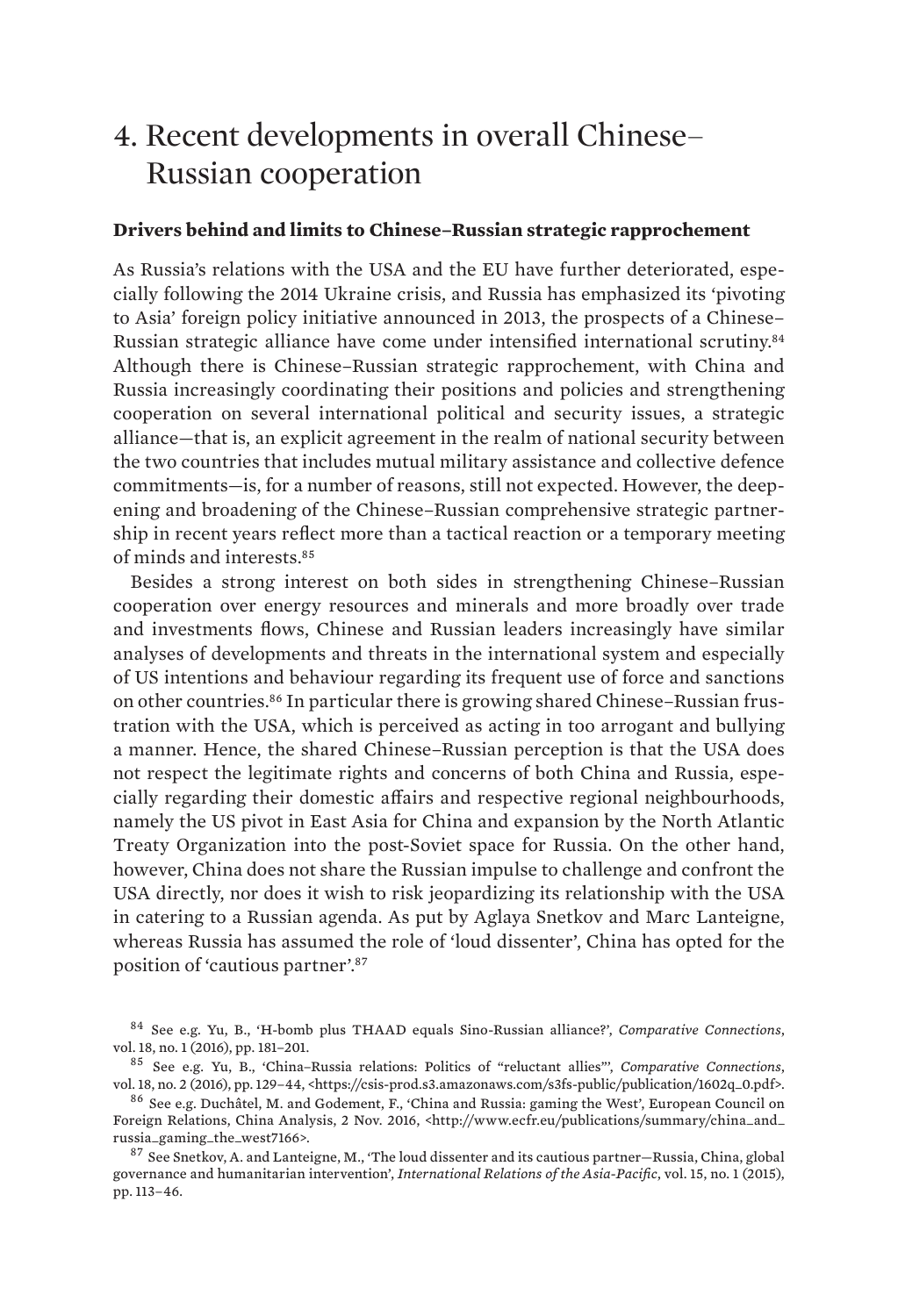An important reason is that the Chinese economy—and hence the Chinese priority of ensuring its own modernization and economic growth—is linked with the US economy. Chinese leaders also prioritize coordination and cooperation with the USA and the maintenance of a stable and peaceful regional and international system in order to handle and solve a lot of the domestic challenges they face.<sup>88</sup> As top Chinese diplomat Fu Ying has stressed, 'China has no interest in a formal alliance with Russia, nor in forming an anti-US or anti-Western bloc of any kind'.<sup>89</sup>

For China, Russia is first and foremost its biggest neighbour. The two countries share a long border and have common interests in stability and economic development. It is therefore a requirement that the two countries get along and manage their differences. Russia and China also share a complex history, and Chinese scholars often emphasize historical lessons, pointing to how Russians are guided by their own national interests and how Chinese–Russian relations, especially since 1949, have been characterized by rivalry and mistrust.<sup>90</sup> For the Russians to adjust to the shift in relative power is seen as being especially difficult and, in the light of this, Chinese scholars emphasize how Russians are concerned about the expansion of Chinese influence, interests and capabilities, especially economic ones, in Siberia, the Russian Far East and the post-Soviet states of central Asia.<sup>91</sup>

As a way of trying to address Russian concerns and reassure Russia about China's so-called win–win approach, during the APEC Summit in Lima, Peru, in November 2016, President Xi Jinping again suggested integrating China's high-profile 'One Belt, One Road' (OBOR) initiative—where the landlocked part of the OBOR initiative aims to connect China with vital European markets via train routes and highways through, for example, central Asia and Russia—with Russia's Eurasia Economic Union (EEU) initiative. This would create a Eurasian economic network within the framework of the Shanghai Cooperation Organization.92 It is still too early to say whether this is possible, but there seems to be growing Russian interest in and willingness to participate in China's OBOR initiative, and already there is Chinese involvement in the development and building of Russian infrastructure, for example the Moscow–Kazan high-speed railway, which is presented as being the first part of a projected Moscow–Beijing high-speed railway.

Although China has sought to strengthen bilateral economic, energy resource and military ties with Russia and to coordinate and cooperate more with Russia in Asia, in particular central Asia, it has generally been cautious and sought to stay out of ongoing international security crises and conflicts where Russia is involved,

<sup>89</sup>  Fu (note 88).

<sup>88</sup>  Fu, Y., 'How China sees Russia', *Foreign Affairs*, Jan./Feb. 2016, <https://www.foreignaffairs.com/ articles/china/2015-12-14/how-china-sees-russia>.

<sup>90</sup>  See e.g. Duchâtel and Godement (note 86); Yu (note 85); and Fu (note 88).

<sup>91</sup>  Chinese Arctic scholars, Interviews and meetings conducted by Camilla T. N. Sørensen, SIIS, 17 Jan. 2017, and Copenhagen University, 13 Feb. 2017. See also Korolev, A., 'Russia's reorientation to Asia: causes and strategic implications', *Pacific Affairs*, vol. 89, no. 1 (2016), pp. 53–73.

<sup>92</sup>  See Xinhua News Agency, 'Highlights of President Xi's attendance at the Lima APEC meeting', 21 Nov. 2016, <http://news.xinhuanet.com/english/2016-11/21/c\_135847088.htm>; and Yu (note 85), p. 132. Already in May 2015, there was a Chinese–Russian joint statement linking OBOR and EEU.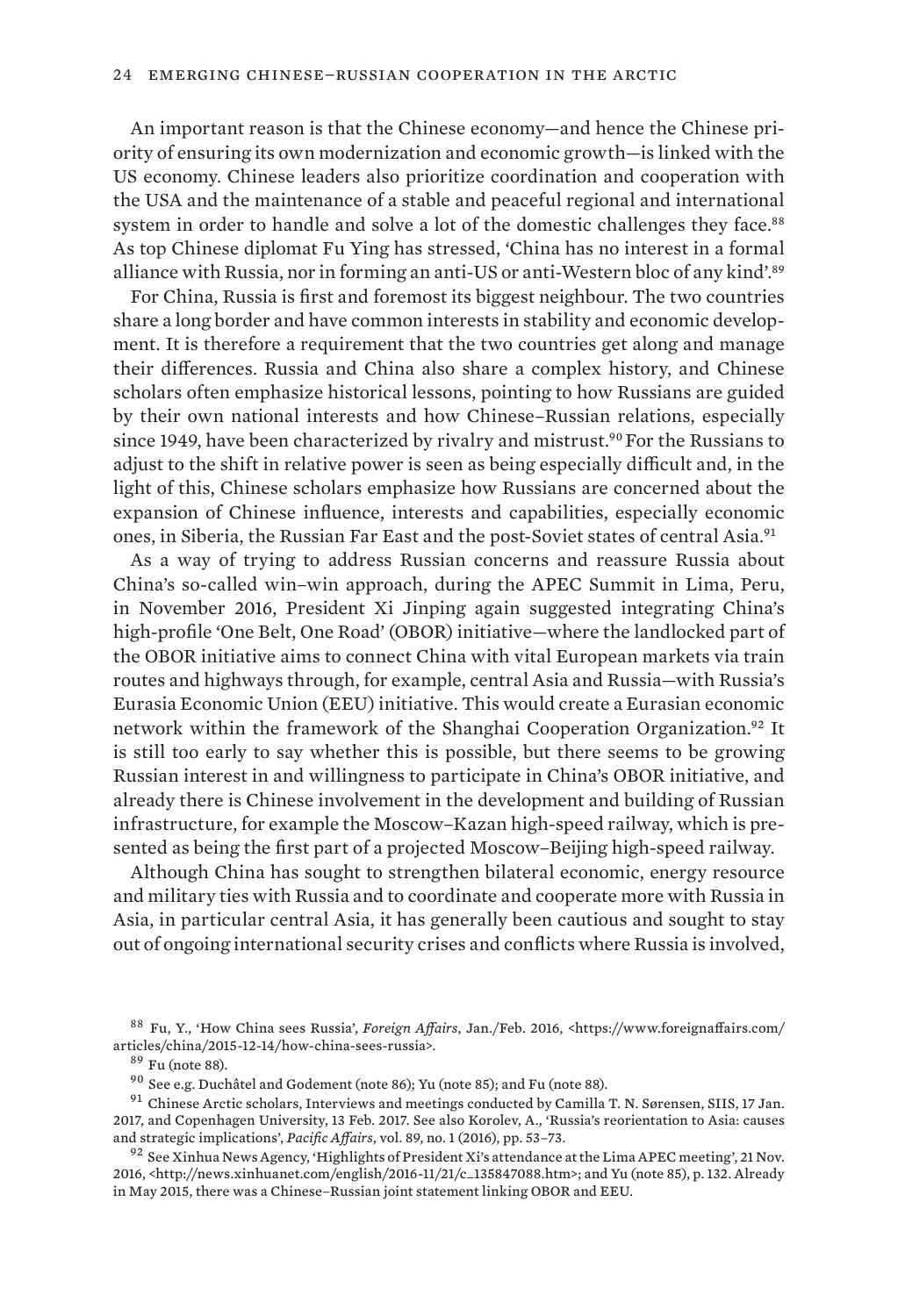for example Ukraine and Syria.<sup>93</sup> China has been unwilling to support or participate in Western sanctions against Russia, but has stopped short of siding with Russia, seeking to present itself as more of a neutral outsider.

In foreign policy terms China is increasingly being drawn out, in particular because of its expanding economic presence and interests. This makes it more and more difficult for China to adhere to its 'keep a low profile' foreign policy guideline. However, its foreign policy—as regards its core national interests—is still primarily directed towards and bound to Asia. Russia, on the other hand, has a broader foreign policy outlook and agenda as well as considerable experience of conducting military operations and interventions beyond its own region. China has started to get more involved in international security crises and conflicts, increasingly presenting its own initiatives, for example so-called road maps on how to stop violence and get back to a diplomatic process. However, beyond Chinese participation in UN peacekeeping missions and other international operations, for example anti-piracy operations, the Chinese military is not actively used to promoting Chinese interests in other countries and regions. Generally speaking, military adventurism is not a strong element of the Chinese military or strategic tradition, as is the case with Russia.

To sum up, there are limits to the Chinese–Russian strategic rapprochement witnessed in recent years. Especially pervasive are the mistrust rooted in historical grievances and strategic cultural differences and the growing concerns particularly on the Russian side about the long-term implications of the ongoing shift in relative power. Add to this China's priority of continued domestic economic growth and stability, for which Chinese leaders need to get along with the USA— China's most important trading partner. Further, in order to handle and solve a lot of the current huge domestic challenges, for example climate change, China also needs to coordinate and cooperate closely with the USA.94 The question therefore is how robust and lasting is the Chinese–Russian strategic convergence of recent years? As stated by Bobo Lo, China and Russia 'share neither a long-term vision of the world nor a common understanding of their respective places in it'.95 From a Chinese point of view, it makes sense to characterize Chinese–Russian strategic relations not as an alliance but as a flexible strategic partnership in which the two partners pragmatically seek to tactically identify mutual strategic interests and ways to coordinate and cooperate on them on an issue-by-issue basis, which means they are not committed to assisting and defending each other on a fixed or long-term basis.<sup>96</sup>

<sup>93</sup>  See Snetkov and Lanteigne (note 87).

<sup>94</sup>  Fu (note 88).

<sup>95</sup>  Cited in Kotkin, S., 'The unbalanced triangle', *Foreign Affairs* (Sep./Oct. 2009), <https://www. foreignaffairs.com/reviews/review-essay/unbalanced-triangle>.

<sup>96</sup>  Chinese Arctic scholars (note 7).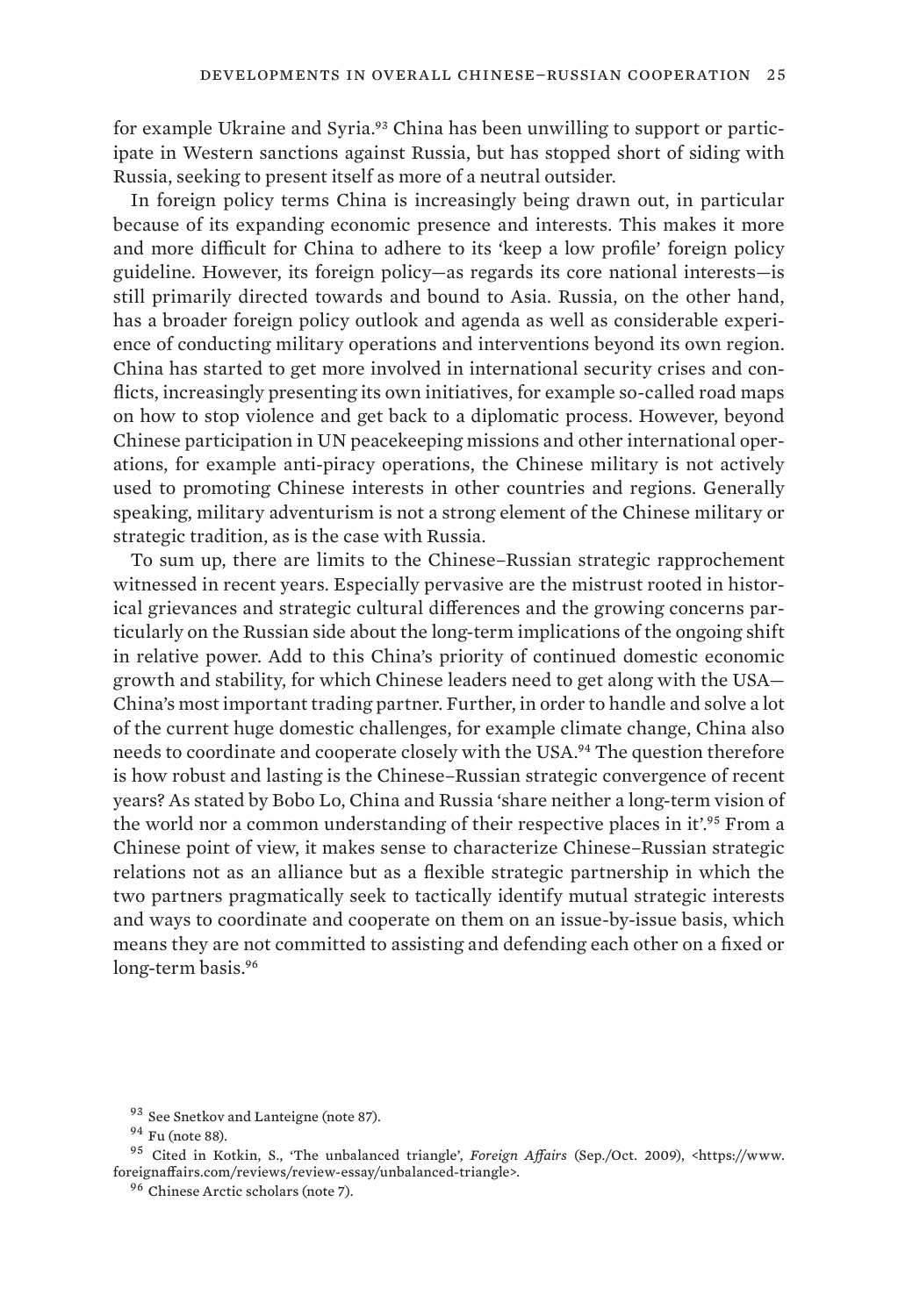#### <span id="page-37-0"></span>**Russian oil and gas cooperation with China**

Although Russia's policy of pivoting to Asia emerged before the crisis in Ukraine, conflict with the West over Ukraine and the introduction of sanctions against Russia have fostered the emphasis on its strategic relations with the East, and with China in particular.<sup>97</sup> Since 2014 the Kremlin has been eager to show that it has viable economic and political alternatives to the West, including in energy cooperation. Cooperation with China in the oil and gas sector has always been seen as an important component of pivoting to Asia.98 It has, however, progressed very slowly and has experienced a number or twists and turns.99 Generally speaking, Russia's turning East has proven to be a much more difficult task than anticipated, and so far has brought only limited results.

#### *Oil cooperation*

Russian–Chinese oil cooperation started slowly in the 1990s and 2000s. However, once the head of Rosneft, Igor Sechin, had consolidated Rosneft's position in Russia, cooperation picked up. In 2009 Rosneft concluded a deal with the CNPC, whereby China provided long-term loans totalling \$25 billion that Rosneft agreed to repay with 300 million tonnes of oil.100 Four years later, in October 2013, Rosneft and Sinopec signed a memorandum concluding an agreement to export 100 million tonnes of oil over 10 years starting in 2014, thus doubling Rosneft's exports to China.101 Rosneft's rapid expansion was a key factor in the successful and relatively smooth and streamlined process (compared with the gas sector) of getting agreements with the Chinese and pushing the Russia–China projects through Russian bureaucracy.102 On the Chinese side, in addition to securing a long-term pipeline alternative for oil delivery, cooperation with Rosneft also opened up Russia's upstream projects. Several attempts by Chinese companies to buy Russian upstream in the 1990s and early 2000s failed owing to an unofficial ban on China's participation in large energy projects.103 However, since 2005 China has managed to secure a stake in a number of such projects, and in 2013, as a part of this process, Rosneft and China established a joint venture for the development of resources in East Siberia—Srednebotuobinsk field.<sup>104</sup>

 $97$  Lo (note 2).

<sup>98</sup>  Lo, B., 'Russia's Eastern direction: distinguishing the real from the virtual', Russie.Nei.Reports no. 17 (Institut français des relations internationales: Paris, Jan. 2014), <https://www.ifri.org/sites/default/files/ atoms/files/ifrirnr17boboloeasterndirectionjan2014.pdf>.

<sup>99</sup>  Jakobson, L. et al., *China's Energy and Security Relations with Russia*, SIPRI Policy Paper no. 29 (SIPRI: Stockholm, 2011).

<sup>100</sup>  *Rossiyskaya Gazeta*, [Vladimir Putin commissioned the Eastern Siberia–Pacific Ocean oil pipeline], 28 Dec. 2009, <http://www.rg.ru/2009/12/28/vsto-anons.html> (in Russian).

<sup>101</sup>  Rosneft, 'Rosneft and Sinopec agree memorandum on prepaid export contract', Press release, 22 Oct. 2013, <https://www.rosneft.com/press/releases/item/24362/>.

<sup>102</sup>  Blank, S., 'Russia's energy deals with East Asia: who wins?', *The Diplomat*, 3 July 2013, <http:// thediplomat.com/2013/07/03/russias-energy-deals-with->.

<sup>103</sup>  Itoh, S., *Russia Looks East: Energy Markets and Geopolitics in Northeast Asia* (Center for Strategic and International Studies: Washington, DC, 2011), <https://csis-prod.s3.amazonaws.com/s3fs-public/ legacy\_files/files/publication/110721\_Itoh\_RussiaLooksEast\_Web.pdf>, p. 37.

<sup>104</sup>  News.Ru, [Vostok Energy is officially registered in China and has access to Russian oil], 27 Sep.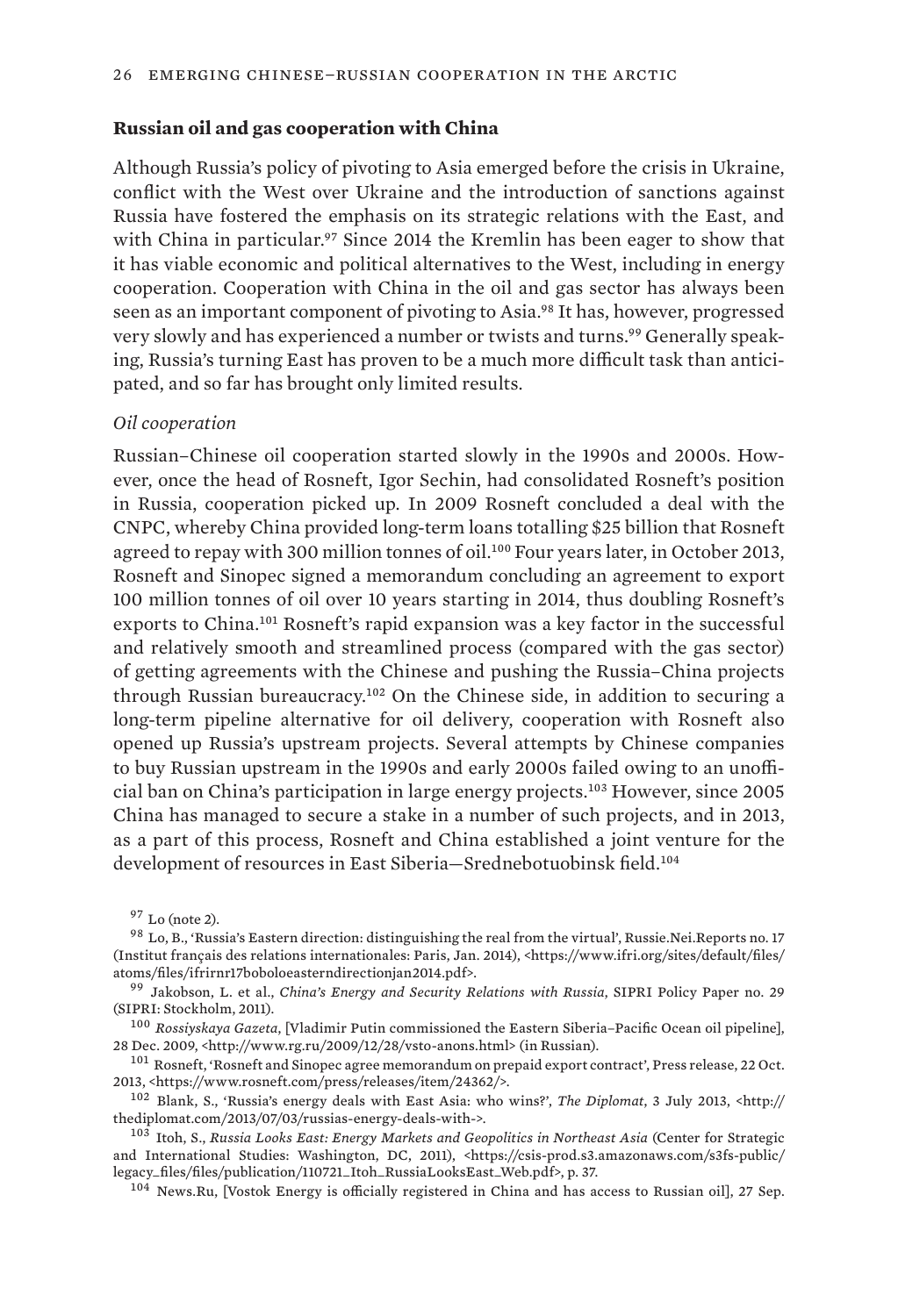Since 2014, however, cooperation has slowed down. Despite the fact that on several occasions Russian officials invited Chinese companies to invest in Russian upstream, Rosneft failed to sell a share of the Vankor deposit to Chinese companies.105 Instead, in June 2016 a consortium of Indian companies—Oil Indi—bought 23.9 per cent in Vankorneft and in late October 2016 Indian ONGC Videsh acquired 11 per cent of Vankorneft for \$930 million.106 Expectations of Chinese participation in the privatization of Rosneft have also proved wrong: Rosneft sold a 19.5 per cent stake to commodity trader Glencore Plc and Qatar's sovereign wealth fund.<sup>107</sup> In general, since 2014 has been observed that Chinese companies have proceeded with caution; they do not simply jump into any suggested deal, because they have a very strong bargaining position at the present time.<sup>108</sup>

#### *Gas cooperation*

Although Russia and China have been negotiating gas contracts since the 1990s and some progress was made over the course of the 2000s, gas delivery remained on paper owing to disagreements over price.109 During this time, Gazprom and the CNPC also could not agree on the route of the pipeline; under consideration were an eastern route via the Sila Sibiri ('Power of Siberia') pipeline connecting the deposits of East Siberia and Vladivostok with a spur to China, and a western route via the Altai pipeline connecting deposits in West Siberia with China's Xinjiang province.<sup>110</sup>

Failure to achieve any progress with the gas deal can be explained by a number of factors. On the Russian side, Gazprom had no urgency to develop its cooperation with China because it had secured the European market with long-term contracts and relatively high prices. Gazprom was more interested in using the China card as leverage in its dealings with its European partners to increase prices and extend long-term contracts.111 On the Chinese side, Gazprom was late

2007, <http://www.newsru.com/finance/25sep2007/china.html>; Poussenkova, N., 'Russia's eastern energy policy: a Chinese puzzle for Rosneft', Russie.Nei.Visions no. 70 (Institut français des relations internationales: Paris, 2013), p. 11; and Rosneft, 'Rosneft and CNPC sign memorandum to expand cooperation in upstream projects in East Siberia', Press release, 18 Oct. 2013, <https://www.rosneft.com/ press/releases/item/24361/>.

<sup>105</sup>  Kozlov, D., [Rosneft looked away from China], *Kommersant*, 17 Mar. 2016, <http://kommersant.ru/ doc/2939345> (in Russian).

<sup>106</sup>  Peschinsky, I., [Rosneft sold Chinese Beijing Gas stake in a large field for \$1.1 billion], *Vedomosti*, 8 Nov. 2016, <http://www.vedomosti.ru/business/articles/2016/11/08/663903-rosneft-beijing-gas> (in Russian).

<sup>107</sup>  Mazneva, E. and Arkhipov, I., 'Russia sells \$11 billion stake in Rosneft to Glencore, Qatar', *Bloomberg*, 7 Dec. 2016, <https://www.bloomberg.com/news/articles/2016-12-07/glencore-qatar-fund-buy-russia-srosneft-stake-for-11-billion>.

<sup>108</sup>  Kogtev, Y., [Chinese oil bubble], *Kommersant*, 18 Nov. 2015, <http://kommersant.ru/doc/2849786> (in Russian).

<sup>109</sup>  Henderson, J., *The Pricing Debate over Russian Gas Exports to China* (Oxford Institute for Energy Studies: Oxford, Sep. 2011), <https://www.oxfordenergy.org/wpcms/wp-content/uploads/2011/10/NG-561.pdf>, p. 8.

<sup>110</sup>  Hodyakova, E. and Serov, M., [Gazprom postponed the construction of a gas pipeline to China], *Vedomosti*, 17 Dec. 2013, <http://www.vedomosti.ru/companies/news/20287511/gazprom-otlozhil-trubuv-kitaj> (in Russian).

<sup>111</sup>  Itoh (note 103).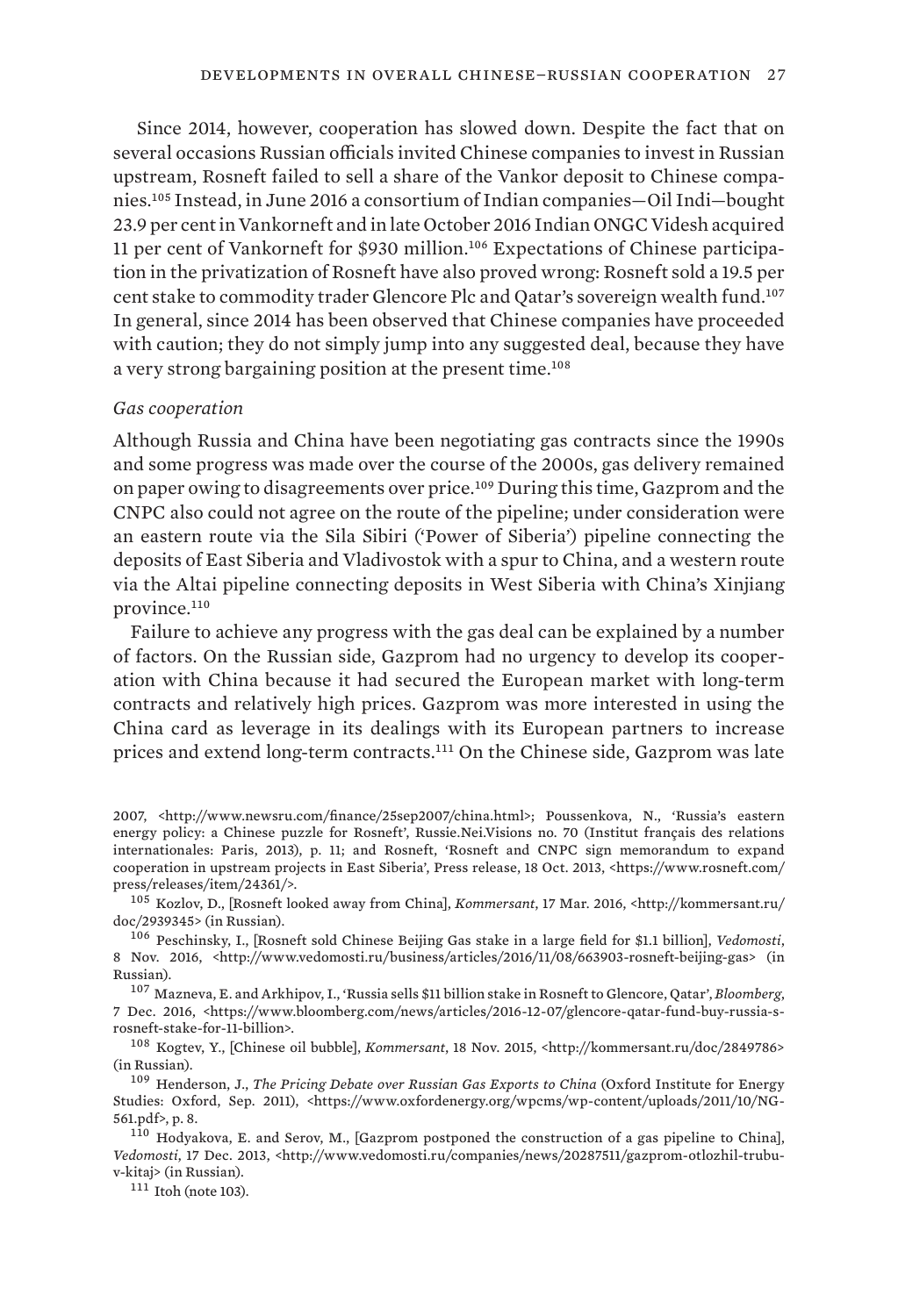to the Chinese gas market so did not really have a good bargaining position. China had already secured pipeline supplies from central Asia and LNG deliveries from a number of countries, and was expanding its portfolio of gas deliveries along with increasing domestic production. Additionally, China's demand for gas was relatively low overall. Despite Chinese commitments to cleaner energy sources, natural gas accounted for a relatively low share of its energy consumption.

Facing sanctions and increasing international isolation, Russia has needed to prove that it had technological and investment alternatives for Russian oil and gas companies. One of the immediate results of this has been the final conclusion of the gas deal. In May 2014 Gazprom and the CNPC signed a 30-year contract for the supply of natural gas on the eastern route through the Power of Siberia pipeline. As reported by Gazprom, delivery can begin in 2018 at an amount of 5 billion cubic metres per year, and will later be brought up to 38 billion cubic metres per year. The contract is estimated to be worth \$400 billion. The Power of Siberia pipeline is planned to be built within four to six years. In November 2014 Gazprom and the CNPC signed a framework agreement on delivery through the western route via the Altai pipeline of 30 billion cubic metres of gas per year, with a potential increase up to 100 billion cubic metres.<sup>112</sup>

However, this relatively optimistic breakthrough soon revealed significant challenges ahead. Despite the flamboyant signing of the second gas deal, there is still no progress on finalizing it, and the project will very likely remain on paper for another 10 to 15 years. In addition, there are reported construction delays on the Power of Siberia pipeline, the launch of which has been postponed by at least two years.113 The question remains to what extent the gas deal is even profitable to either side in the aftermath of the fall in energy prices.<sup>114</sup> It has also been observed that Chinese companies have not invested in Russian upstream gas projects.<sup>115</sup>

Furthermore it is proving to be difficult to attract loans from Chinese financial institutions. Gazprom and China could not agree on a loan for the construction of the Power of Siberia pipeline.116 Although Gazprom did eventually receive financial support, the overall level of financing remains low and does not replace credit flows from Western financial institutions.117 Chinese commercial banks are very cautions about opening credit lines for Russian companies, especially

<sup>116</sup>  RBC, [Gazprom has changed the plans for building a gas pipeline to China], 19 May 2016, <http:// www.rbc.ru/business/19/05/2016/573d779f9a79474b61282000> (in Russian).

<sup>117</sup>  Stravinskaya, G., [Gazprom will receive a 2 billion euro loan from Bank of China], *Vedomosti*, 3 Mar. 2016, <http://www.vedomosti.ru/business/articles/2016/03/04/632474-gazprom-kredita-china> (in Russian); and Baev, P. K., 'Russia's pivot to China goes astray: the impact on the Asia-Pacific security architecture', *Contemporary Security Policy*, vol. 37, no. 1 (2016), pp. 89–110.

<sup>112</sup>  RIA Novosti, [Gazprom continues talks with CNPC on gas supplies to China], 28 Apr. 2015, <http:// ria.ru/east\_economy/20150428/1061483829.html#ixzz42IccNOZL> (in Russian).

<sup>113</sup>  Koroleva, A., [The Power of Siberia stands the schedule], Expert.ru, 28 Aug. 2016, <http://expert. ru/2016/08/26/sila/> (in Russian).

<sup>114</sup>  BMI Research, 'Power of Siberia delay benefits all', 26 Apr. 2016, <http://www.bmiresearch.com/ articles/power-of-siberia-delay-benefits-all>.

<sup>115</sup>  Henderson, J. and Mitrova, T., *Energy Relations between Russia and China: Playing Chess with the Dragon*, Oxford Institute for Energy Studies (OIES) Paper (OIES: Oxford, Aug. 2016), <https://www. oxfordenergy.org/wpcms/wp-content/uploads/2016/08/Energy-Relations-between-Russia-and-China-Playing-Chess-with-the-Dragon-WPM-67.pdf>.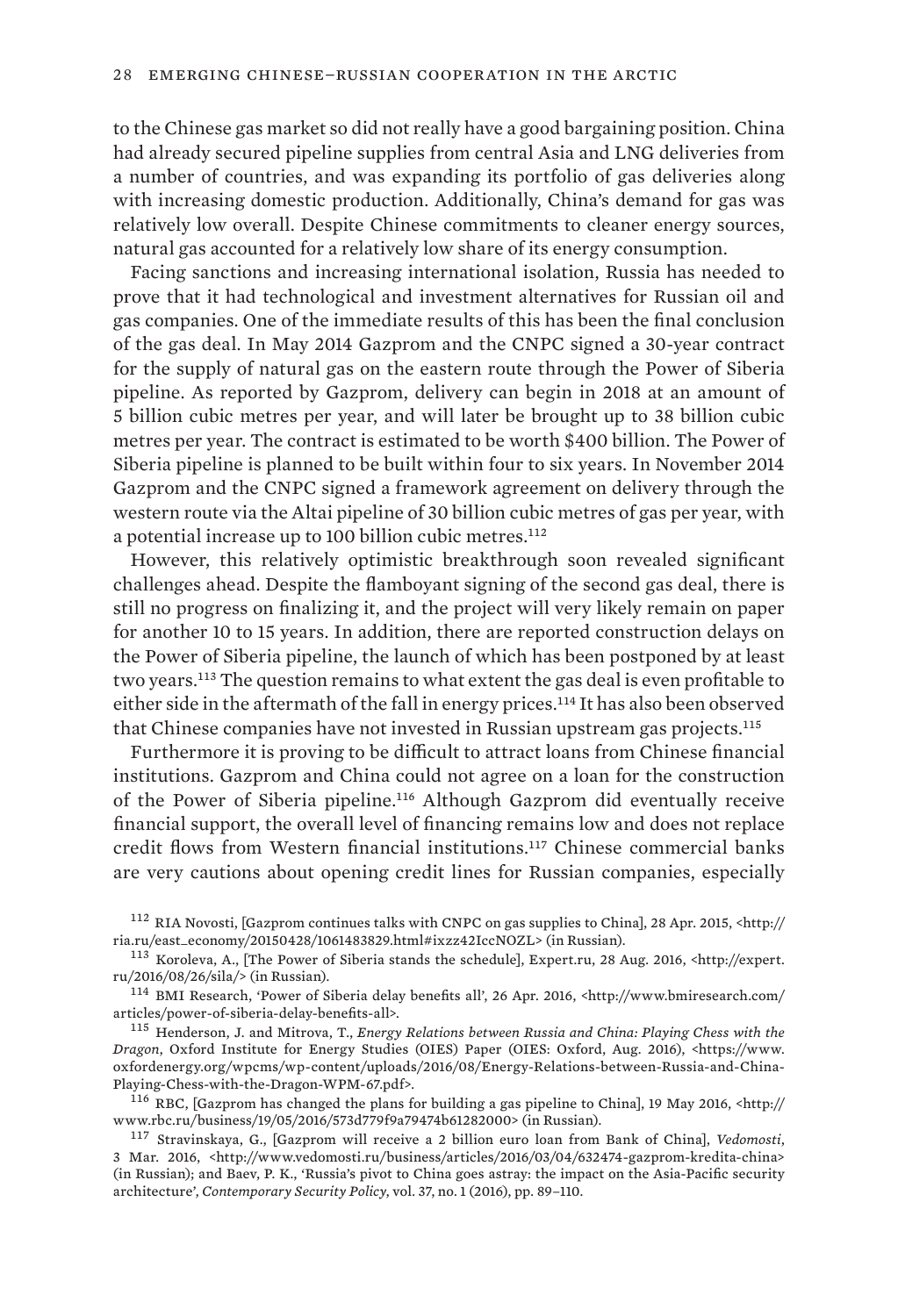those affected by sanctions, in order to avoid repercussions from their partners in the USA and EU. The two Chinese institutions that are continuing to work with Russian oil and gas companies are the China Development Bank and the Export– Import Bank of China (China Exim Bank), which in many ways represent political institutions that are less connected to the international financial institutions and can take greater risks.<sup>118</sup>

For a long time China has been regarded by the Russian elite as an instrument or card—to get something out of its other partners, for example the USA, EU or Japan.<sup>119</sup> There has been a fear that Russia will become a resource appendage of China. Despite the fact that since 2014 the Kremlin has turned to China and opened the door wide for Chinese investors, it has found that moving beyond political declarations is very difficult. Rather than jumping to help its strategic partner, China is exploiting its competitive advantage and Russia's strategic weakness.

<sup>118</sup>  Gabuev, A., *Friends with Benefits? Russian–Chinese Relations after the Ukraine Crisis*, Carnegie Endowment for International Peace paper (Carnegie Endowment: Washington, DC, June 2016), <http:// carnegieendowment.org/files/CEIP\_CP278\_Gabuev\_revised\_FINAL.pdf>.

<sup>119</sup>  Lo, B., 'A Turn to the East', *Russia and the New World Disorder* (Brookings Institution Press: Washington, DC, 2015).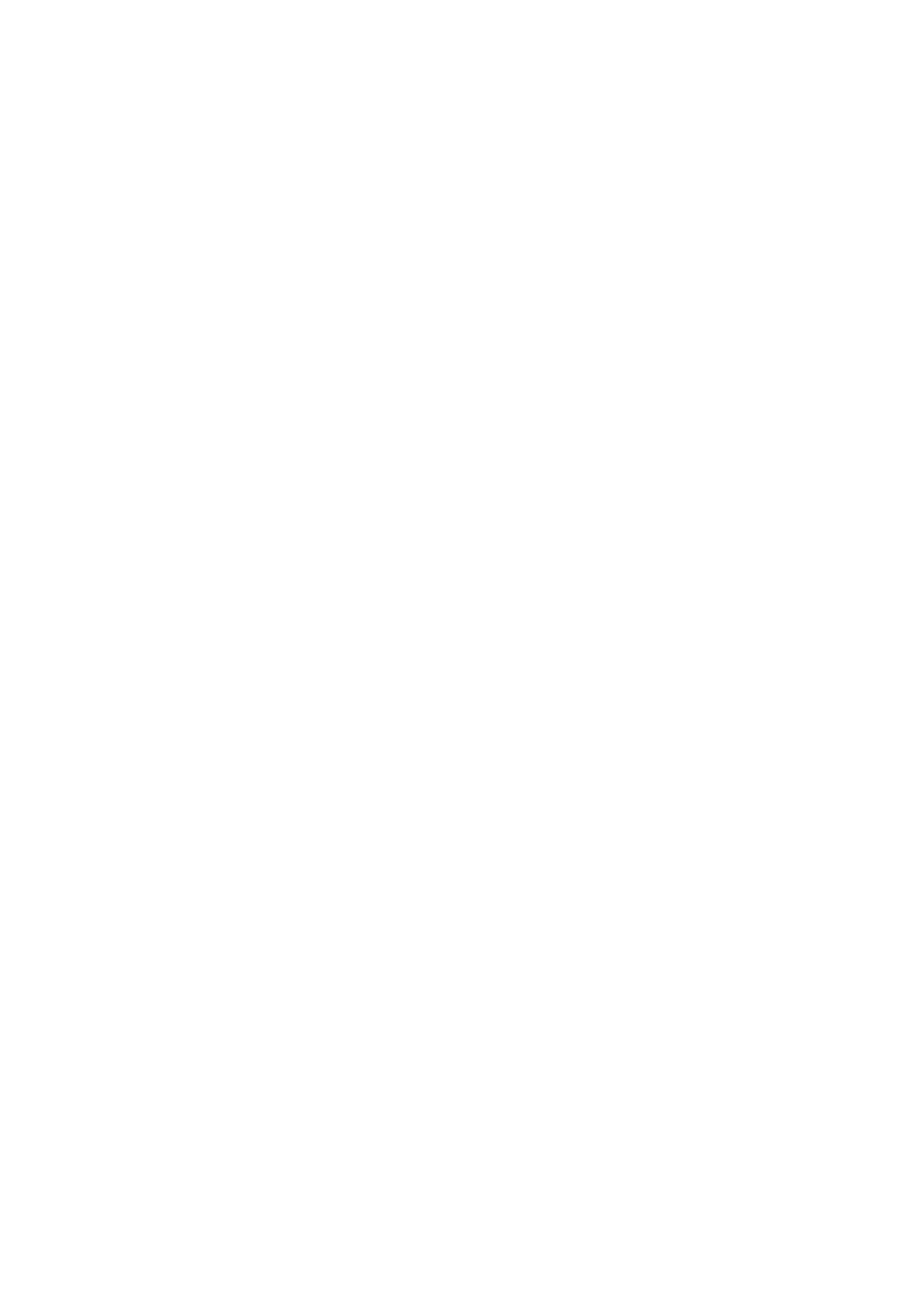# <span id="page-42-0"></span>5. Recent developments in Chinese–Russian cooperation in the Arctic

#### **Oil and gas cooperation in the Arctic**

Over the past decade most Russia–China oil and gas cooperation has focused on the Russian Far East and East Siberia. However, the potential for cooperation in the Arctic has gradually become part of the negotiations.

In February and March 2013, during a round of oil delivery negotiations, Rosneft and the CNPC also discussed the possibilities for cooperation on Arctic shelf projects in the Barents and Pechora seas, in particular the Zapadno-Prinovozemelsky, Yuzhno-Russky, Medyskoe Sea and Varandeyskoe Sea deposits.120 It is important to mention that Medyskoe Sea and Varandeyskoe Sea deposits are among the most promising of the oil deposits discovered: it is estimated they will produce up to 3.9 million tonnes and 5.5 million tonnes of oil per year, respectively.121 In early 2014 the head of Rosneft, Igor Sechin, confirmed the commitment to working with China on the Arctic shelf projects.<sup>122</sup> No official confirmation or any details have been shared publicly, however. In November 2015 it was reconfirmed that Rosneft was still in discussions with China regarding participation in Arctic shelf projects. According to the Russian Deputy Energy Minister: 'The topic is in discussion at the company level. As far as I know, Rosneft is negotiating, discussing.'<sup>123</sup>

This lack of progress in negotiations with Rosneft could indicate that China is reluctant to invest or, at least, is trying to get better deals. The fact that China did not invest in the Vankor deposit and did not buy Rosneft's shares may show that it is no longer interested in Russian upstream or at least not on the conditions Rosneft is suggesting. This indicates how China does not simply want to be part of the project, but wants to have a stake that will allow it to secure a role in the management.<sup>124</sup>

The question is also to what extent Chinese companies can replace Russia's Western partners to work on the Arctic shelf, especially in terms of replacing the necessary technological assistance. In general, it is observed that Russian–Chinese technological cooperation in the oil and gas sectors has increased since the imposition of sanctions.125 For instance, in early September 2015 China Oilfield

<sup>120</sup>  Zagorodnov, A., 'Rosneft to attract Chinese, Korean investment to Arctic shelf', *Russia Beyond the Headlines*, 19 Feb. 2013, <http://rbth.ru/news/2013/02/19/rosneft\_inks\_memorandum\_with\_sinopec\_ on\_possible\_oil\_delivery\_increase\_23037.html>; and Topalov, A., [Shelf for China: Rosneft agrees with Chinese corporations to participate in the development of the Russian Arctic shelf], Gazeta.ru, 18 Feb. 2012, <http://www.gazeta.ru/business/2013/02/18/4972145.shtml> (in Russian).

 $121$  Bogovavlensky, V., Bogoyavlensky, I. and Budagova, T., [Environmental safety and environmental management in the Arctic and world oceans], *Burenie i Neft*, no. 12 (2013), p. 16 (in Russian).

<sup>122</sup>  *Arctic Info*, [Rosneft is waiting for the Chinese on the Arctic shelf], 7 Feb. 2014, <http://www.arcticinfo.ru/news/07-02-2014/-rosneft\_--jdet-kitaicev-na-sel\_fe-arktiki/> (in Russian).

<sup>123</sup>  Sputnik, 'Rosneft, Beijing in talks on China Arctic energy participation', 16 Nov. 2015, <https:// sputniknews.com/business/201511161030170034-rosneft-china-arctic/>.

<sup>&</sup>lt;sup>124</sup> Henderson and Mitrova (note 115).

<sup>125</sup>  Henderson and Mitrova (note 115).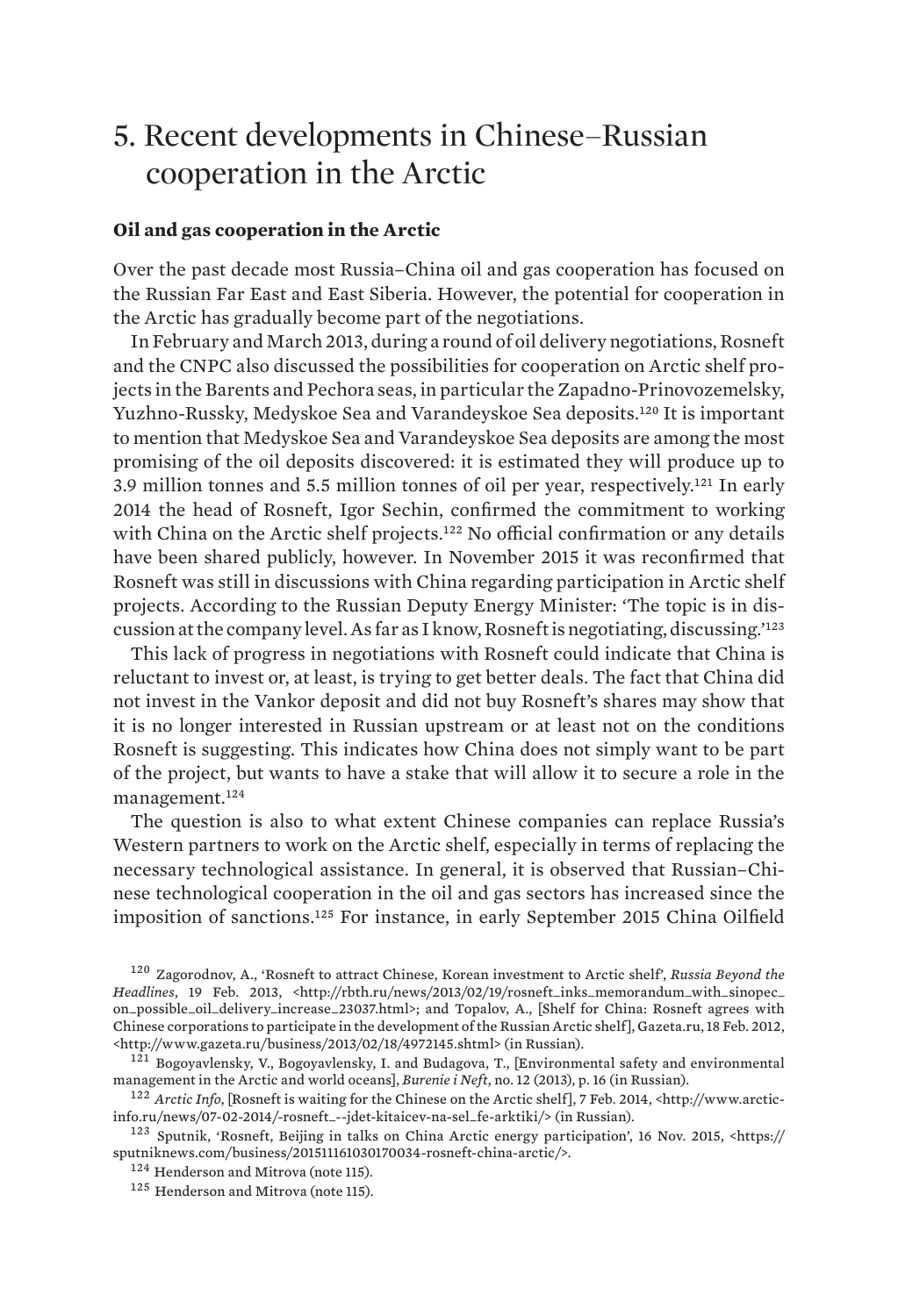Services Limited signed deals with Rosneft and Statoil to drill two exploration wells in the Sea of Okhotsk, which has conditions similar to the Arctic. The agreements, according to Igor Sechin, unlocked the potential for new cooperation over oil and gas resources, including in the Arctic.<sup>126</sup> To what extent this first step will bring further cooperation remains to be seen.

Whereas offshore projects remain doubtful for the future, onshore gas cooperation in the Arctic is advancing. In February 2013 the head of Novatek visited China as part of an official Russian delegation to discuss the possibilities of cooperation on Yamal LNG, Novatek's main Arctic project. As a result of this visit and several consequent rounds of negotiations, Novatek and the CNPC signed a contract on 5 September 2013 for the sale of a 20 per cent stake in Yamal LNG. The agreement includes a long-term contract for the supply of LNG to China in an amount of not less than 3 million tonnes per year (18 per cent of the total capacity).<sup>127</sup> The deal was approved by the Russian Government in November 2013 and closed in January 2014.<sup>128</sup>

Following the onset of the Ukraine crisis, Novatek has been subject to sanctions and Yamal LNG has faced further financial difficulties. In order to boost the project, Novatek has sought further engagement from foreign partners.129 China was among the few remaining alternatives. In September 2015 Novatek sold 9.9 per cent of Yamal LNG to the Silk Road Fund. The deal amounted to €1089 billion. In December 2015, as part of deal, Novatek received a small loan from the Silk Road Fund of around  $\epsilon$ 730 million for a period of 15 years for the purpose of financing the project.<sup>130</sup>

Then on 29 April 2016 Yamal LNG announced the signing of agreements with the China Exim Bank and the China Development Bank on two 15-year credit line facilities for the total amount of  $\epsilon$ 9.3 billion and ¥9.8 billion to finance the project.131 Thus, China has provided up to 60 per cent of the capital to implement this project.

Despite this impressive track record of cooperation on Yamal LNG, two things need to be mentioned. First, Novatek had serious difficulties in securing Chinese finance for the project. The deal was concluded only after numerous delays and negotiations.132 Second, China secured a good overall deal: for example, up to

<sup>126</sup>  Sputnik (note 123).

<sup>&</sup>lt;sup>127</sup> Vedomosti, [Novatek and CNPC agreed on the terms of the gas purchase for the Yamal LNG project], 22 Oct. 2013, <http://www.vedomosti.ru/business/news/2013/10/22/novatek-i-cnpc-dogovorilis-obusloviyah-pokupki-gaza-s> (in Russian).

<sup>128</sup>  Khodyakova, E., [Novatek closed the deal to sell 20% of Yamal LNG to Chinese CNPC], *Vedomosti*, 15 Jan. 2014, <http://www.vedomosti.ru/companies/news/21288661/novatek-prodal-20-yamal-spgkitajskoj-cnpc> (in Russian).

<sup>129</sup>  Mordyushenko, O., [Oil and gas go to the east], *Kommersant*, 3 Sep. 2015, <http://www.kommersant. ru/Doc/2802052> (in Russian).

<sup>130</sup>  *Arctic Info*, [Yamal LNG embarked on the Silk Road], 16 Mar. 2016, <http://www.arctic-info.ru/ news/16-03-2016/-amal-spg--vstal-na-selkovii-pyt\_/> (in Russian).

<sup>&</sup>lt;sup>131</sup> Yamal LNG, 'Yamal LNG signed loan agreements with the Export-Import Bank of China and the China Development Bank', Press release, 29 Apr. 2016, <http://www.novatek.ru/common/upload/ doc/2016\_04\_29\_press\_release\_Chinese\_banks\_FA\_(ENG).pdf>.

<sup>132</sup>  Gabuev (note 118).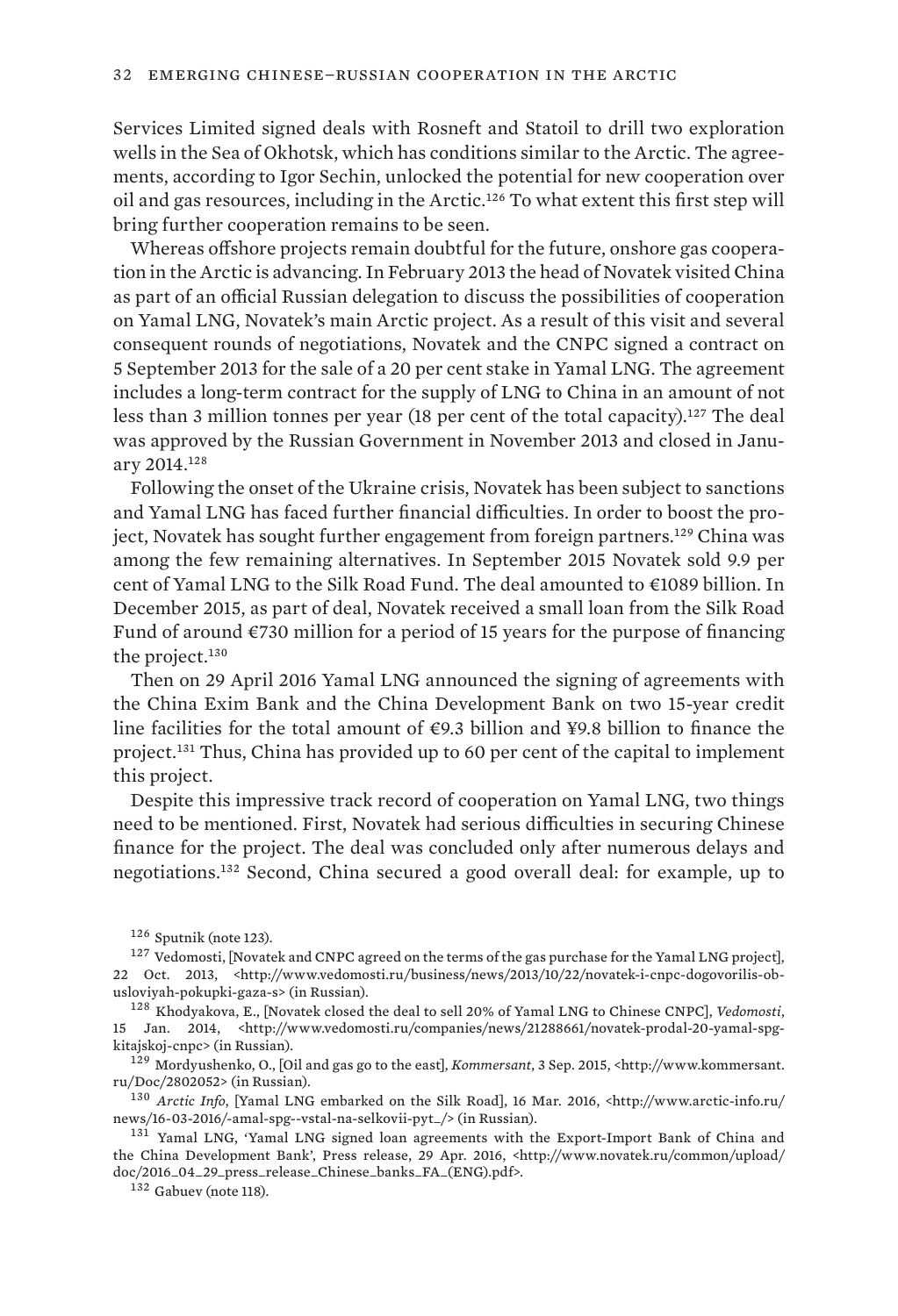<span id="page-44-0"></span>80 per cent of the equipment for Yamal LNG will be produced in Chinese shipyards.<sup>133</sup>

This shows that, despite the fact that China is interested in energy projects in the Arctic and Russia is eager to obtain Chinese partnerships, there are a lot of difficulties ahead. Chinese companies will work on projects that they are interested in only under conditions that they find acceptable.<sup>134</sup> Thus, Russia is no longer a gatekeeper for the Chinese; it has to offer good conditions to actually attract the Chinese and develop Russian–Chinese energy cooperation.

Several Chinese Arctic scholars have also mentioned how Western sanctions have had a negative impact on Chinese keenness to enter into investment and energy cooperation projects with Russia. The current unstable political and economic situation has made the Russian market less appealing to Chinese companies, which are also under growing pressure to obtain profitable and secure deals.<sup>135</sup>

#### **Shipping and NSR infrastructure cooperation**

As mentioned above, China has made a number of experimental voyages along the NSR. In 2012 the icebreaker *Snow Dragon* was the first Chinese vessel to successfully navigate the NSR to the Barents Sea, returning to the Bering Strait via the North Pole, and in 2013 the first commercial shipping under the Chinese flag, the 19 000 tonne cargo vessel *Eternal Life*, owned and operated by COSCO, sailed from Dalian to Rotterdam—the 15 000 km journey took 33 days, one and a half times faster than through the Suez Canal.136 According to COSCO shipping chairman Ma Zehua: 'This sea route will offer our clients more convenience and choice, while allowing us to save time, lower costs and reduce emissions.<sup>'137</sup>

In 2015 *Eternal Life* conducted another experimental voyage, departing from Dalian on 8 July and arriving in Sweden on 17 August. Data from the Russian Northern Sea Route Administration show that the ship had passed the Kara Strait and entered the Barents Sea at noon on 12 August.<sup>138</sup> In 2015 a COSCO representative in an interview with the *Wall Street Journal* announced: 'The group is actively studying the feasibility of operating regular services on the northern route. We are considering to buy second-hand ships or build new ships for the potential routine services<sup>'139</sup>

<sup>139</sup>  Paris, C. and Chiu, J., 'Chinese shipping group Cosco planning regular trans-Arctic sailings', *Wall* 

<sup>133</sup>  Lenta.ru, [Plant for Yamal LNG to be built from Chinese parts], 5 May 2016, <https://lenta.ru/ news/2016/05/05/yamallng/> (in Russian).

<sup>134</sup>  Maxie, J. and Slayton, D., 'Russia's Arctic dreams have Chinese characteristics', Pacific Energy Summit, 18 Oct. 2016, <http://pacificenergysummit.org/2016/10/18/russias-artic-dreams-have-chinesecharacteristics/>.

<sup>135</sup>  Henderson and Mitrova (note 115).

<sup>&</sup>lt;sup>136</sup> RBC, [Dry cargo ship from China went on the first voyage along the Northern Sea Route], 12 Aug. 2013, <http://top.rbc.ru/economics/12/08/2013/869860.shtml> (in Russian).

<sup>137</sup>  Mitchel, T. and Milne, R., 'First Chinese cargo ship nears end of Northeast Passage transit', *Financial Times*, 6 Sep. 2013, <https://www.ft.com/content/010fa1bc-16cd-11e3-9ec2-00144feabdc0>.

<sup>138</sup>  Staalesen, A., 'Chinese giant mulls more Northern Sea Route shipping', *Barents Observer*, 18 Aug. 2015, <http://barentsobserver.com/en/arctic/2015/08/chinese-giant-mulls-more-northern-sea-routeshipping-18-08>.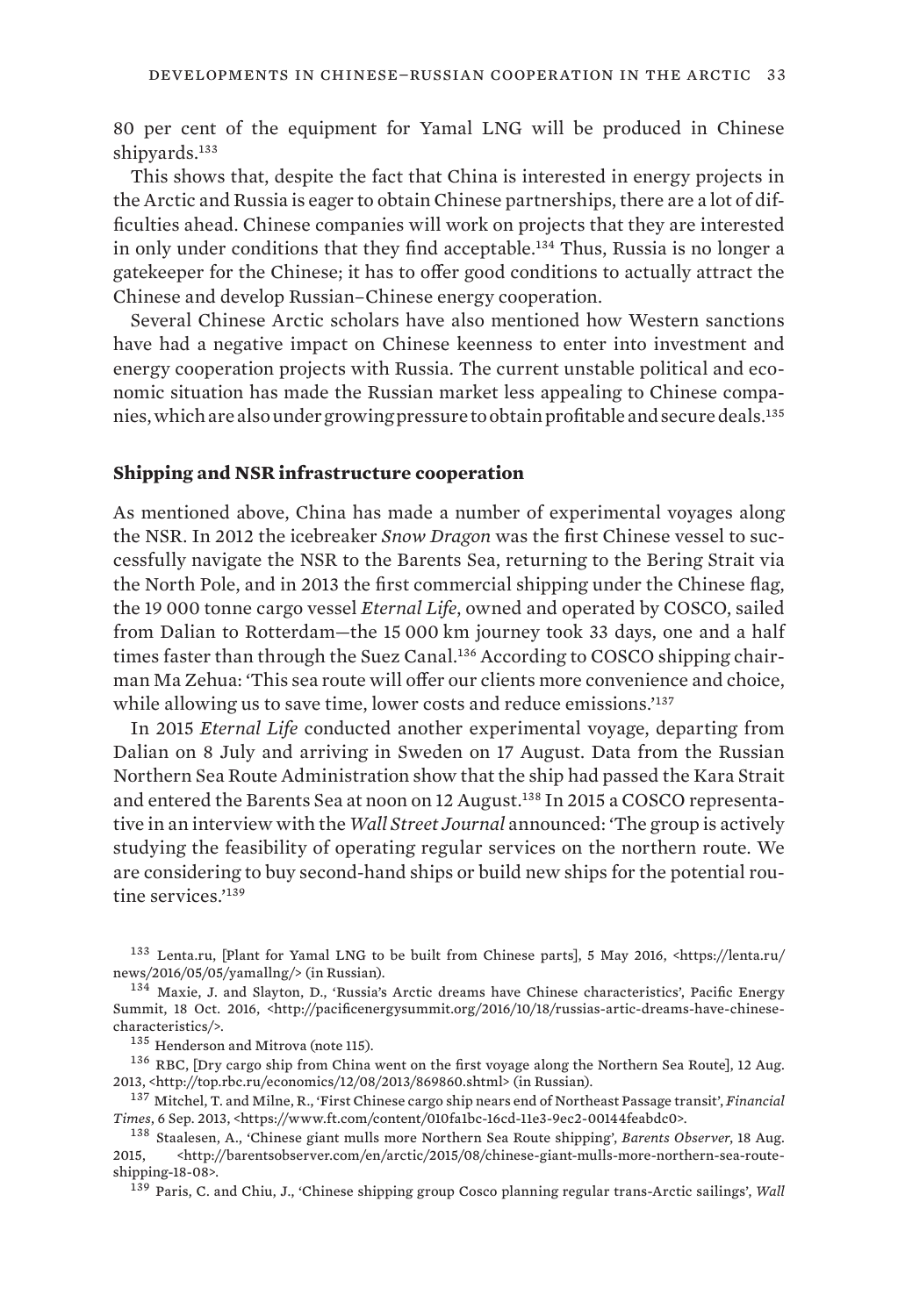Speaking at the October 2016 Fourth Arctic Circle meeting in Reykjavik, COSCO Executive Vice President Ding Nong confirmed that his company's operations along the Russian Arctic coast had reached a record high. According to Ding Nong, 'COSCO Shipping is optimistic about the future of the NSR and Arctic shipping'.140 A total of five COSCO vessels passed along the NSR in 2016, among them *Eternal Life* on its third transit passage, this time in July delivering freight, including wind power equipment, to the United Kingdom.141 Other Chinese vessels transported pulp from Finland to China and made voyages delivering equipment to the Yamal LNG plant.<sup>142</sup>

Despite the increase in shipping under the Chinese flag in 2016 there is no official agreement between COSCO and any of the Russian companies (primarily Atomflot) to make the voyages a permanent or at least regular occurrence. Thus, there is no guarantee that China's shipping frequency along the NSR will remain at the same level in 2017.

In a Joint Statement signed by Chinese Premier Li Keqiang and Russian Prime Minister Medvedev in December 2015, it was highlighted for the first time that the two sides would cooperate in developing the NSR into a competitive commercial sea route in the future.143 On several occasions the head of Russia's State Commission for Arctic Development, Dmitry Rogozin, has mentioned that Russia and China are discussing cooperation on the NSR. Possibilities for investing in projects have been discussed.144 Seen from China, the exploitation of oil and gas resources in the Arctic Ocean has to be accompanied by construction of the NSR; for example, LNG from Yamal will be exported to Asian and European markets via the NSR. Hence China tends to put developing Arctic oil and gas resources and the NSR together: they both need capital and technology investments and political commitment from both Russia and China.

At present, only a few NSR infrastructure projects have Chinese participation. Examples are the construction of the Belkomur railway and the deep-water harbour in Arkhangelsk. In 2015 Chinese Poly Technologies Incorporated agreed to invest in the development of the Belkomur railway and to be responsible for its operation in the future.145 Under the terms of the concession agreement, Russia

*Street Journal*, 29 Oct. 2015, <http://www.wsj.com/articles/chinese-shipper-cosco-to-schedule-regulartrans-arctic-sailings-1446133485>.

<sup>140</sup>  Staalesen, A., 'COSCO sends five vessels through Northern Sea Route', *Independent Barents Observer*, 10 Oct. 2016, <https://thebarentsobserver.com/en/arctic-industry-and-energy/2016/10/cosco-sends-fivevessels-through-northern-sea-route>.

<sup>141</sup>  Humpert, M., 'China's COSCO shipping company expands activities on Northern Sea Route', *High North News*, 30 Sep. 2016, <http://www.highnorthnews.com/chinas-cosco-shipping-company-expandsactivities-on-northern-sea-route/>; and Lanteigne, M., 'China and the Northern Sea Route: placing their bets', *Arctic Journal*, 16 Aug. 2016, <http://arcticjournal.com/business/2519/placing-their-bets>.

<sup>142</sup>  IHS Markit, 'China dispatches its second Northeast Passage vessel of the year', 28 Jul. 2016, <http:// fairplay.ihs.com/commerce/article/4272466/china-dispatches-its-second-northeast-passage-vessel-ofthe-year>.

<sup>143</sup>  Chinese Arctic scholars (note 7).

<sup>144</sup> RIA Novosti, [Rogozin: The Northern Sea Route is a promising project for working with the CPR], 12 Oct. 2015, <https://ria.ru/east\_economy/20151012/1300440612.html> (in Russian).

<sup>145</sup>  Government of the Arkhangelsk Oblast, [Belkomur: Project committee continues work], 20 May 2016, <http://dvinanews.ru/-ppj6xhs5> (in Russian); Government of the Arkhangelsk Oblast, [An agreement on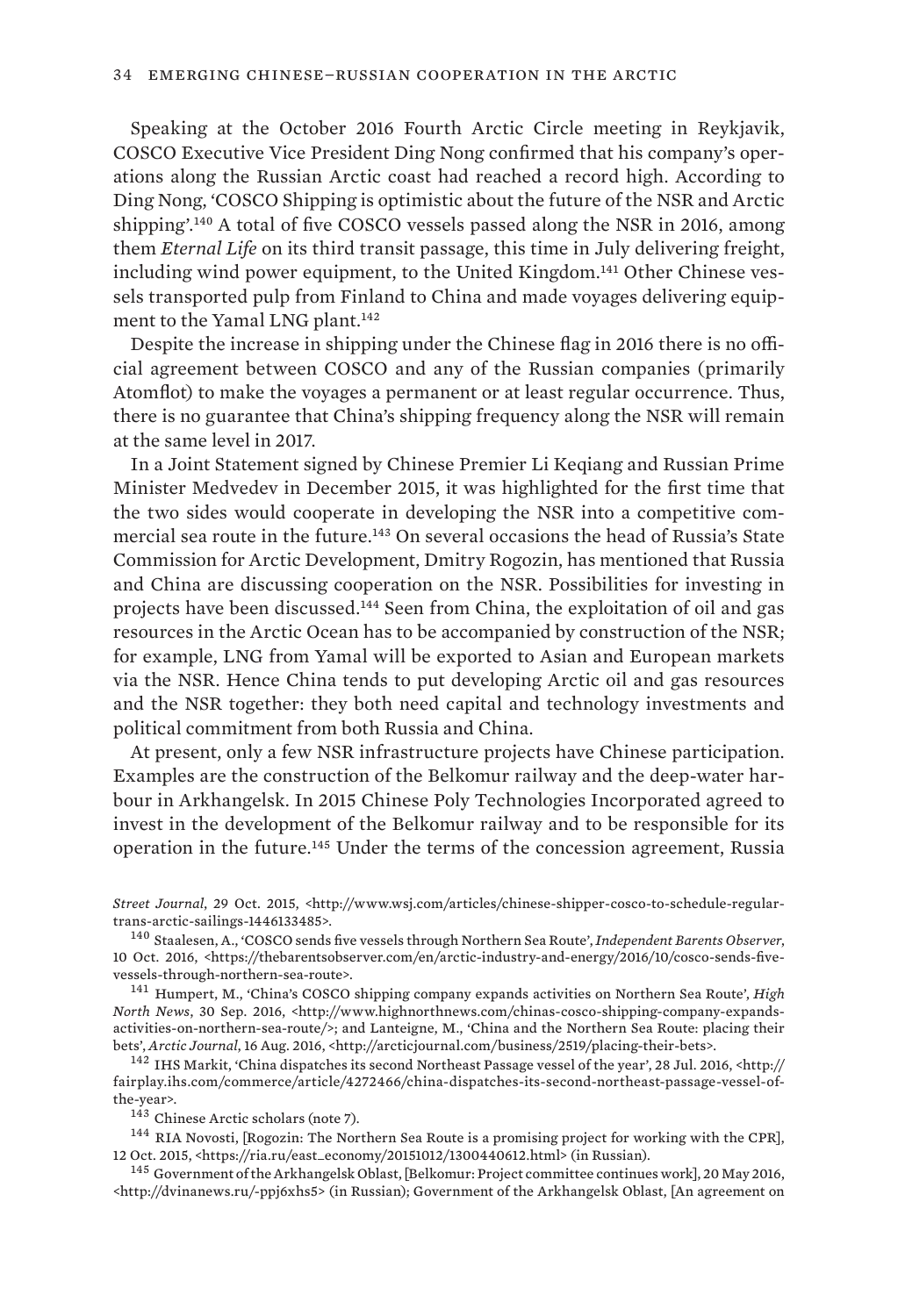<span id="page-46-0"></span>will pay off the costs of construction to Poly Technologies within 25 years of the railway's completion. After that, the railway will become the property of Russia. The project involves the construction of 1161 km of railroad (712 km of new railroad and the modernization of 449 km of existing railroad) from the western Siberian town of Solikamsk, through Syktyvkar to Arkhangelsk. The project is believed to have a cost frame of more than 200 billion roubles ( $\epsilon$ 2.67 billion).<sup>146</sup> Poly Technologies has reportedly also expressed an interest in participating in construction of the new deep-water harbour in Arkhangelsk.<sup>147</sup>

Among the challenges involved in such infrastructure projects is the fact that the Russian Government has still not defined the future. It is therefore unclear whether any of the projects will actually be implemented. Thus, despite the evident enthusiasm of Russian officials for fostering Chinese participation in infrastructure projects, this type of cooperation remains in the future.

Some Russian experts have expressed concerns that further involvement of China in Russian infrastructure projects along the NSR might later provoke arguments regarding China's role in the regulation of the NSR.148 It is already being noticed in Russia that some Chinese Arctic scholars are promoting the idea of the NSR as an international sea route. Stronger Chinese involvement in NSR infrastructure construction might spur further debate over the extent to which this route remains under Russian jurisdiction and the extent to which Russia has the right to establish its own rules of navigation. For example, China is currently building its second icebreaker and it is reasonable to expect that, once it has increased its ice-breaking fleet, it might start questioning Russia's requirement of Russian ice-breaking support. As of now, China's official position is supportive of UNCLOS, in particular Article 234, and China accepts Russia's right to establish the rules of navigation in the ice-covered waters and is ready to comply with them, as has been demonstrated over the past five years.

#### **Military developments and search and rescue capabilities**

As mentioned above, the NSR is seen as an important project for the socioeconomic development of the Russian Arctic. Commercialization of the route and the attraction of foreign investments into the construction of its infrastructure are hence seen as important. However, in Russia the Russian Arctic is also regarded as a zone of important military and security interests. Over the past five years Russia has significantly increased its security presence in the Arctic, restored a

the construction of Belkomur was signed in Beijing], 3 Sep. 2015, <http://dvinanews.ru/-ozg3jb6y> (in Russian); and RIA Novosti, [Russia and China agreed on the joint construction of the Belkomur railway line], 4 Sep. 2015, <http://ru.arctic.ru/international/20150904/157863.html> (in Russian).

<sup>147</sup>  Staalesen, A., 'Russian, Chinese officials hold talks on Arctic railway project', *Eye on the Arctic*, 24 May 2016, <http://www.rcinet.ca/eye-on-the-arctic/2016/05/24/railway-russian-chinese-arcticrailway-project-beijing-belkomur/>.

<sup>148</sup>  Polubota, A., [Officials will be sent to 'freeze' on the ice floes], SvobodnayaPressa, 14 Dec. 2016 <[http://svpressa.ru/economy/article/162628/>](http://svpressa.ru/economy/article/162628/) (in Russian).

<sup>146</sup>  RZD, [The Belkomur project undergoes a final evaluation of its effectiveness], 14 Dec. 2016, <http:// www.rzd-partner.ru/zhd-transport/news/proekt-belkomura-prokhodit-okonchatelnuyu-otsenkueffektivnosti/> (in Russian).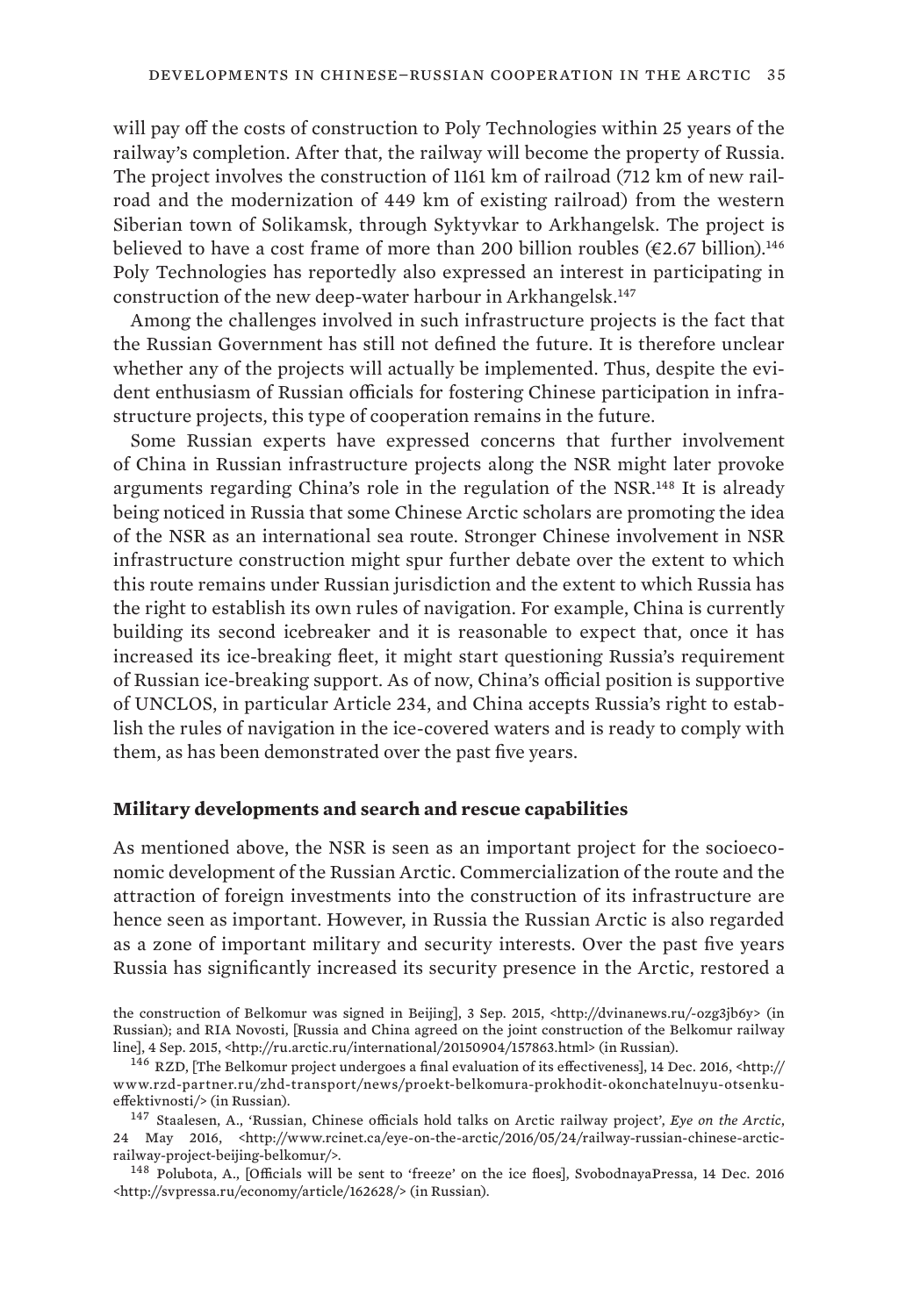number of military bases and established new ones along the NSR, and deployed additional Russian military forces in the Arctic, setting up a new central unified Arctic strategic command. Russia has stated on a number of occasions that the military forces stationed in the Arctic are there to defend Russian interests in the Arctic and the NSR.

China is generally concerned about any military build-up in the Arctic and, as highlighted above, is worried that tensions between the USA and Russia will further intensify and start seriously affecting the Arctic; in particular China fears the return of a cold war mentality. However, China also understands that Russia needs to be able to defend its territory and national interests in the area. In contrast to Western reactions, there is no Chinese questioning—at least not openly—of Russian military deployment in Russia's sovereign Arctic territory and of Russia's legitimate right to do so. In fact, several Chinese and Russian Arctic scholars have highlighted how, from an Arctic governance perspective, a stronger and upgraded Russian military presence might actually provide enhanced Arctic governance ability, especially if it enhances the search and rescue capabilities of the Russian coastguard in the Arctic.149 Likewise, growing Russian investment in infrastructure in the Russian Arctic, even if it has a military dimension, is regarded as potentially playing a positive role in Arctic economic development and common security efforts. For example, the build-up of Russian rapid reaction abilities and surveillance capabilities is useful for dealing with emergencies.

There are also indications of how the Arctic region, owing to its geostrategic location, is becoming of more interest to China and specifically to the Chinese military—the People's Liberation Army (PLA). In September 2015 ships from the People's Liberation Army Navy (PLAN) were for the first time spotted passing through the Bering Sea after finishing joint military exercises with Russia in the North Pacific, at one point reportedly coming within 12 nautical miles of the US coast. The Chinese naval ships included three combat ships, one amphibious landing vessel and one replenishment ship.150 Although the passage was legal under UNCLOS rules of innocent passage, it served as a reminder of China's increased naval capabilities as well as of its growing Arctic focus and interests.

In October 2015 PLAN vessels—a missile destroyer, a missile frigate and a replenishment ship—paid a first-ever visit to Denmark as part of a broader tour that also included visits to Finland and Sweden. It is difficult to identify China's specific motives behind this action, but it again shows the current expansion of the PLAN's maritime interests and naval capabilities and underlines how the PLAN increasingly regards the Arctic region as a strategic focus area. A recently released Chinese military White Paper also mentions 'polar regions' as an area of concern.151 An alternative way of assessing these events is that the PLAN is

<sup>&</sup>lt;sup>149</sup> Chinese Arctic scholars (note 13) and Chinese Arctic scholars (note 7).

<sup>150</sup>  Chen, A., 'Chinese navy sends Washington a message by patrolling near largest US state Alaska', *South China Morning Post*, 4 Sep. 2015, <http://www.scmp.com/news/china/diplomacy-defence/article/1855448/ chinese-navy-sends-america-message-patrolling-near?page=all>; Tiezzi, S., 'China's Navy makes first ever tour to Europe's Arctic states', *The Diplomat*, 2 Oct. 2015, <http://thediplomat.com/2015/10/chinas-navymakes-first-ever-tour-of-europes-arctic-states/>; and Deng (note 7).

<sup>151</sup>  See Ministry of National Defense, 'China's Military Strategy', Information Office of the State Council,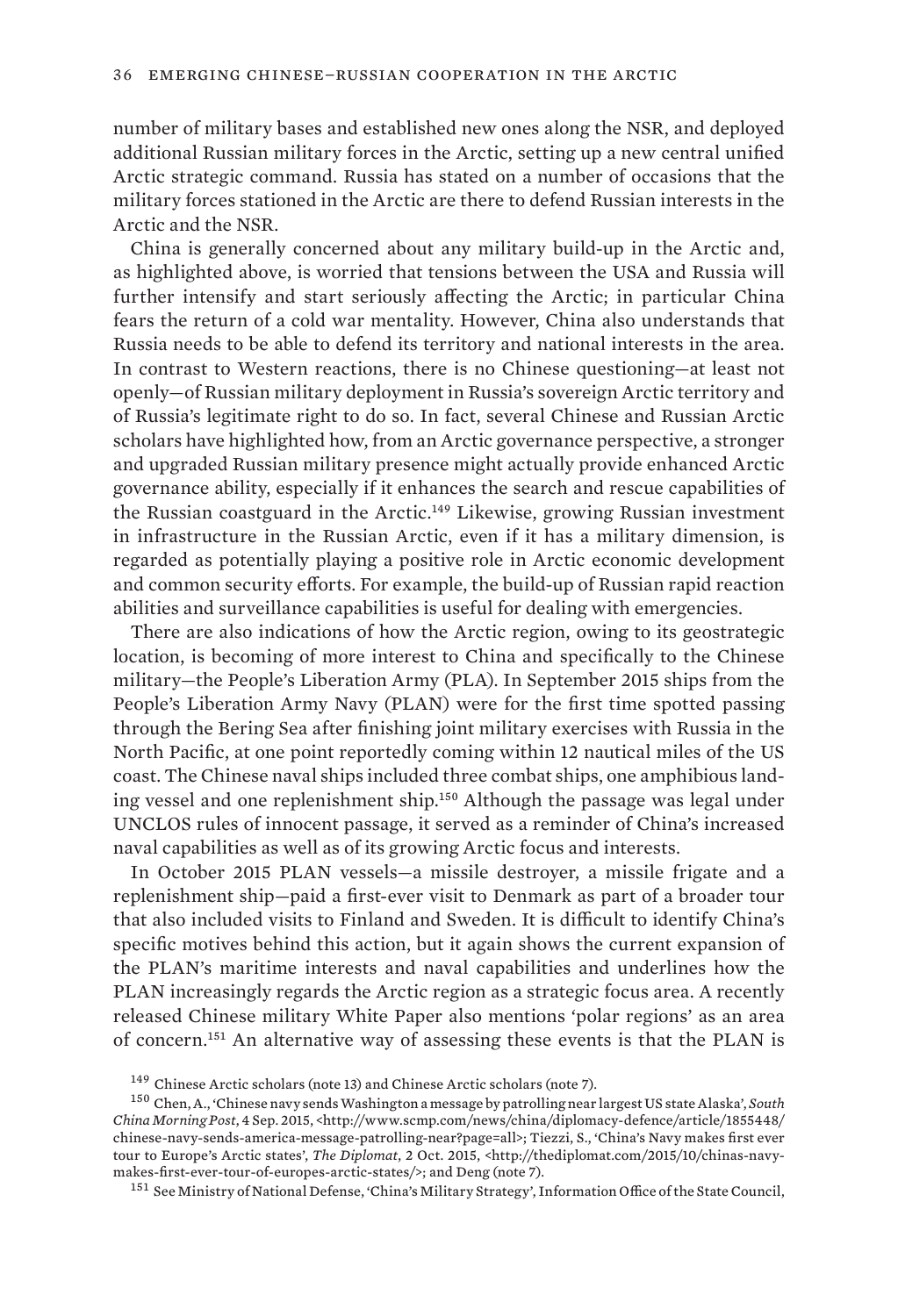<span id="page-48-0"></span>simply interested in testing and developing its capacity to operate in Arctic waters in order to be able to participate in search and rescue operations and other international naval operations in the Arctic region in the future—a capacity that will be needed if ships with Chinese commodities and tourists are present.

The Chinese ambition to be able to participate in international naval operations is not new. The PLAN has for several years participated in international anti-piracy efforts off the coast of West Africa. Furthermore, it recently participated in the international operation to transport chemical weapons out of Syria.

The Chinese military presence in the Arctic is likely to grow as the Arctic opens up, as Chinese naval capabilities grow and as Chinese interests in the Arctic region further strengthen. There are indications of how this might raise concerns in Russia and hence present potential frictions in the Chinese–Russian strategic partnership. A number of Russian military exercises in the Far East, some with Arctic components, have already been assuming China is the enemy in their scenarios—for example, Vostok 2012 and Vostok 2014.152 That the militaries on both sides continue to plan for how to deal with a conflict with the other and are constantly on the lookout for each other, including in the Arctic, underlines the deep strategic mistrust and hence constraints on further development and deepening of the Chinese–Russian strategic partnership.<sup>153</sup>

#### **Russian and Chinese views on and interests in Arctic governance**

Arctic governance is an area of potential friction between China and Russia. Although China respects the inherent rights of Arctic states, including the sovereignty of territorial seas and EEZs, and stresses UNCLOS as the most important legal framework for Arctic governance, it has also always called for respect for the legitimate interests and rights of non-Arctic states (see section II). Consequently, in order not to provoke concerns among the Arctic states about overly assertive Chinese behaviour and a lack of respect for their privileges, China seeks to enhance its presence and influence in Arctic governance carefully and gradually by applying an increasing number of instruments, for example a more sophisticated and proactive scientific and economic engagement that seeks to ensure that China has strong bilateral relations with all the Arctic states. Russia, for its part, insists on Arctic states' privileges in setting the rules of the game in the Arctic, and prefers to strengthen the established Arctic legal and political institutions, which ensure the rights of the Arctic states.154 It is also worth noting how Russia supports not only the development of the Arctic Council but also the

Beijing, May 2015, <http://eng.mod.gov.cn/Database/WhitePapers/index.htm>. Chen argues that one needs to see China's emerging Arctic strategy as a component of its maritime strategy; see Chen (note 22).

<sup>152</sup>  Lo (note 98); and McDermott, R., 'Vostok 2014 and Russia's hypothetical enemies (part one)', *Eurasia Daily Monitor*, vol. 11, no. 167 (23 Sep. 2014), <https://jamestown.org/program/vostok-2014-and-russiashypothetical-enemies-part-one/>.

<sup>153</sup>  Blank, S., 'The Arctic: China's third Silk Road', *China Policy Institute Analysis*, 11 Mar. 2015, <https:// cpianalysis.org/2015/03/11/the-arctic-chinas-third-silk-road/>.

<sup>154</sup>  Vasiliev, A., 'Russia's approaches to international cooperation in the Arctic', *Arctic Herald*, no. 1 (2012), p. 22.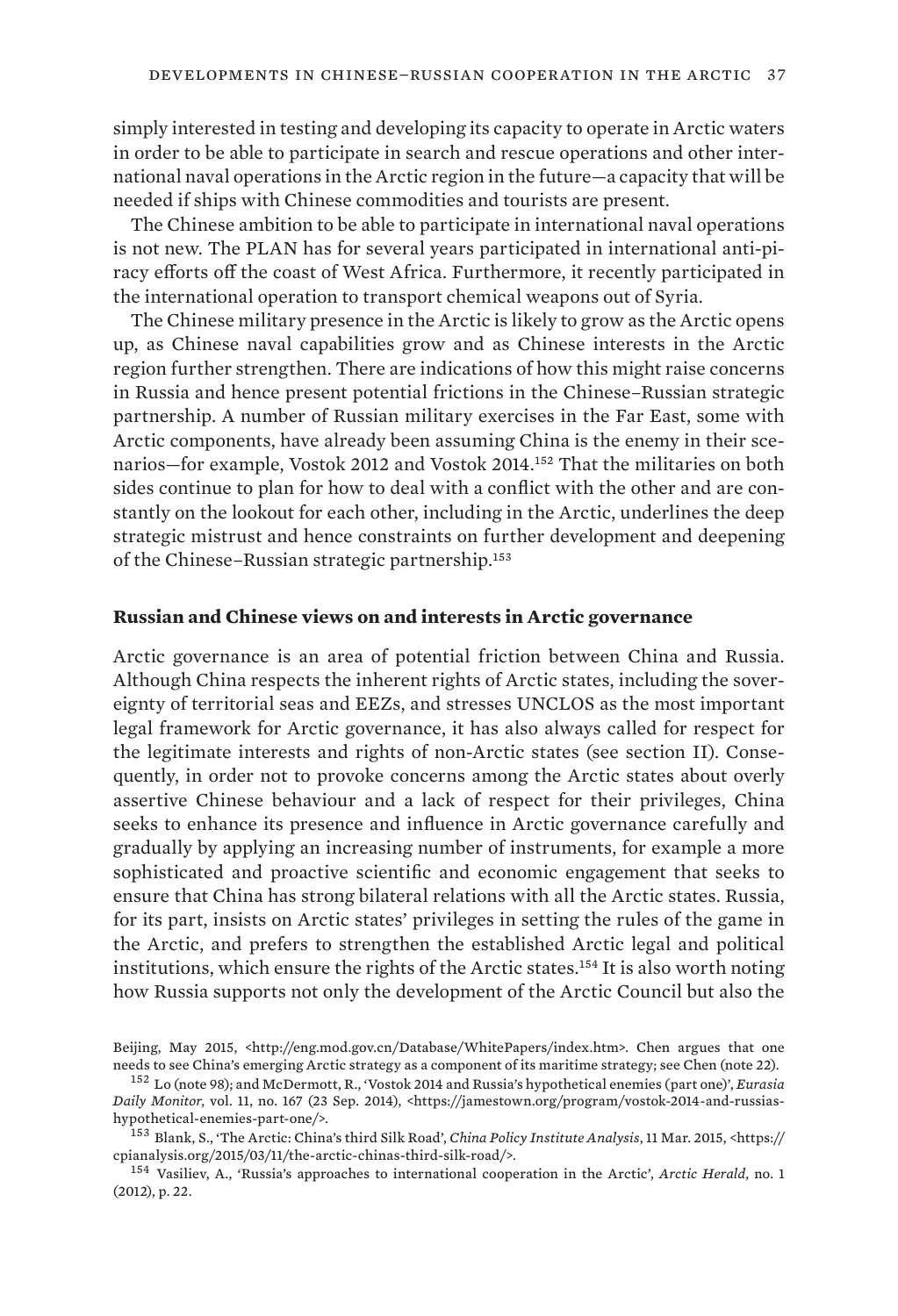continuation of cooperation within the narrower format of the five Arctic coastal states (the Arctic Five). Russia's 2016 Foreign Policy Concept has again underlined this preference.155 Consequently, Russia has sought to avoid the development of alternative and potentially competitive Arctic governance forums that would be more inclusive and allow room for more influence by non-Arctic states.156 China has been cautiously pushing for such a development in recent years, for example with its strong support for and active role in the Arctic Circle meetings and other Arctic-related institutional frameworks, where Chinese diplomats and scholars increasingly and more proactively present Chinese positions, analyses and norms.<sup>157</sup> The Arctic Circle meetings in particular play an important role in China's urge to influence discussions and decisions on how the Arctic should be governed.<sup>158</sup> These Chinese efforts are met with resistance in Russia. In February 2015 the Russian Defence Minister, Sergey Shoigu, made clear his irritation at how some non-Arctic states 'obstinately strive for the Arctic'.159 Moreover, Russia does not prioritize participating with high-level delegations in the Arctic Circle meetings.

As highlighted previously, the Arctic has special ideological significance for Russia. Russian leaders see it as a unifying national theme, a resource-rich basin and a source of geopolitical leverage. Therefore, it is not difficult to understand why Russia is unenthusiastic to see a rising power—and a potential rival—such as China becoming more interested in the region. Currently, China, like all the other Arctic Council observer states, has no vote and its formal participation in Arctic governance is mostly limited to non-voting roles in Arctic Council working groups.

Going forward, it is likely China will not remain content to play such a tangential role in Arctic decision making. Some Chinese Arctic scholars hence express concern that Arctic Council member states are the sole decision makers for the region, arguing that the Arctic Council is an inadequate governance structure given the global consequences of melting ice. Their view is that China has a legitimate right to participate in Arctic governance because climate changes in the Arctic are also having a major impact in China.160 China is, however, in no way challenging the Arctic Council. Rather, it is trying to strengthen its role within the Council as well as in other Arctic-related institutional frameworks. It also plays an active part in the general science and economic diplomacy playing out in the Arctic, as do other

<sup>155</sup>  Russian Ministry of Foreign Affairs, 'Foreign Policy Concept of the Russian Federation (approved by President of the Russian Federation Vladimir Putin on November 30, 2016)', <http://www.mid.ru/foreign\_ policy/official\_documents/-/asset\_publisher/CptICkB6BZ29/content/id/2542248>.

<sup>156</sup> Vasiliev, A., 'Security and cooperation in the Arctic: new factors, challenges, and prerequisites', *Arctic Herald*, no. 2 (2012), p. 21.

<sup>157</sup>  See e.g. Liu (note 27); and Lanteigne, M., '"Have you entered the storehouses of the snow?" China as a norm entrepreneur in the Arctic', *Polar Record*, vol. 53, no. 2 (Mar. 2017), pp. 117–30, <https://www. cambridge.org/core/journals/polar-record/article/div-classtitlehave-you-entered-the-storehouses-ofthe-snow-china-as-a-norm-entrepreneur-in-the-arcticdiv/400E24FB4EB6B68ADC5D72032AD65AFA>.

<sup>158</sup>  Jakobson, L. and Peng, J., *China's Arctic Aspirations*, SIPRI Policy Paper no. 34 (SIPRI: Stockholm, Nov. 2012), pp. 11–16.

<sup>159</sup>  Cited in Pezard, S. and Smith, T., 'Friends if we must: Russia and China in the Arctic', *War on the Rocks*, 6 May 2016, <http://warontherocks.com/2016/05/friends-if-we-must-russia-and-chinas-relationsin-the-arctic/>.

<sup>160</sup>  See Jakobson and Peng (note 158), pp. 12–13.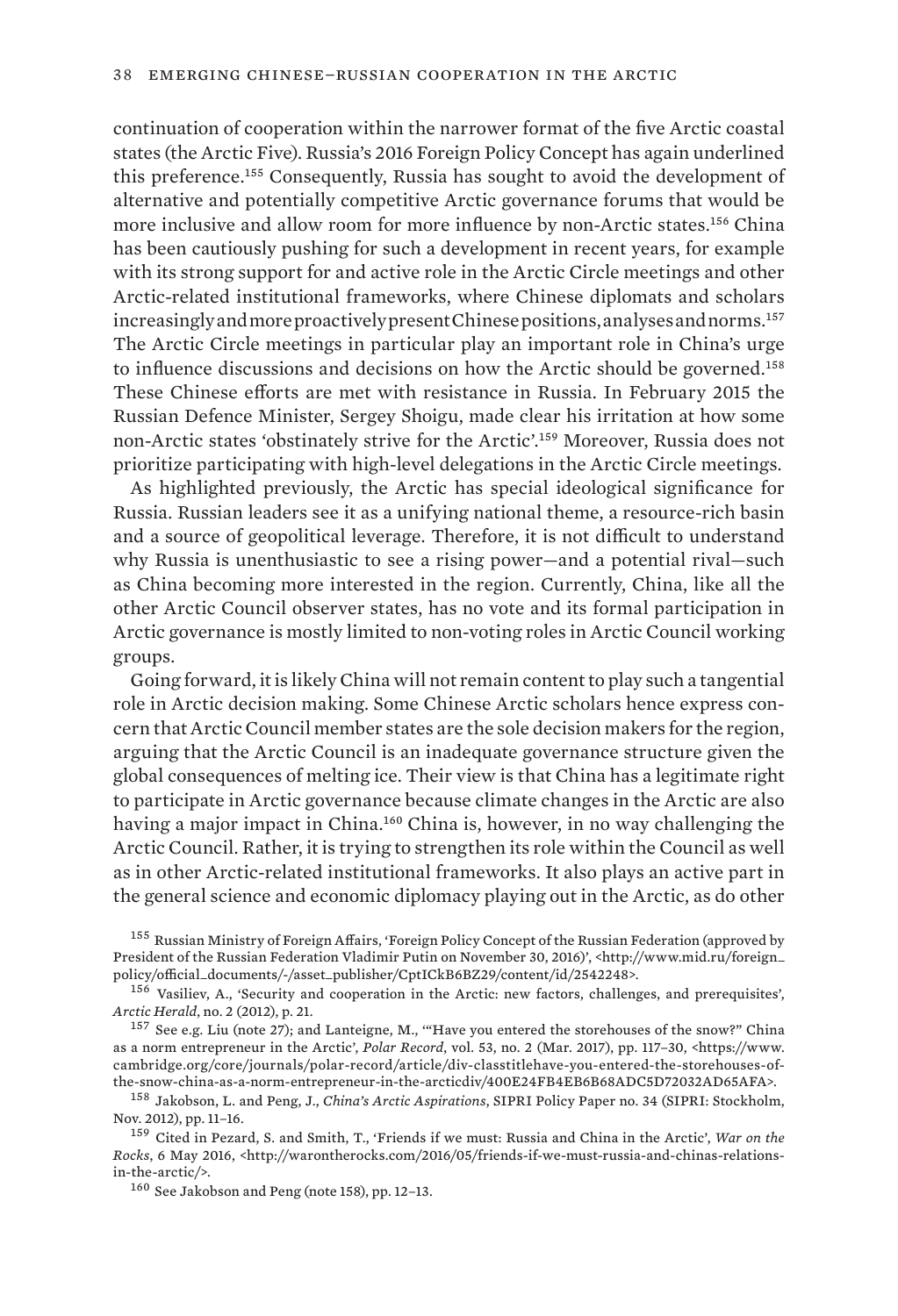non-Arctic states. Chinese scientific engagement with all the Arctic states helps legitimize and facilitate its growing Arctic presence and interests and accordingly contributes to strengthening its positive image in the region, thereby gradually building trust and integrating China into Arctic governance.

As mentioned earlier, UNCLOS stands as the most important legal framework for Arctic governance. It is supplemented by Arctic-specific rules and regulations based on UNCLOS. In 2008 the five Arctic coastal states proclaimed in the Ilulissat Declaration: 'the law of the sea provides for important rights and obligations . . . We remain committed to this legal framework and to the orderly settlement of any possible overlapping claims . . . We therefore see no need to develop a new comprehensive international legal regime to govern the Arctic Ocean.'<sup>161</sup>

Russia is fully supportive of UNCLOS as the governing legal regime for the Arctic and did not veto the applications by China or other non-Arctic states for Arctic Council observer status, with the one condition that they had to recognize UNCLOS as well as the sovereign rights of Arctic states. As stressed earlier, China has always underlined its respect for the sovereign rights of Arctic states and its support for UNCLOS, which makes sense given the protection afforded by UNCLOS to navigational freedom and China's interests in Arctic sea routes.<sup>162</sup> However, there are indications of potential disagreements over Chinese and Russian interpretations of UNCLOS in this regard. China claims the right to explore the area of the Arctic Ocean that is within international waters and it has previously suggested that (part of) the NSR is in international waters, which potentially conflicts with Russia's policy that the route is in its internal waters. China is now generally in support of the Russian line on the NSR, but this could change as China builds up its Arctic capacity and presence.

Moreover, in addition to potential disagreements over Chinese and Russian interpretations of UNCLOS, it is possible that UNCLOS' ocean floor provisions might not find the same level of support in the longer run in China because they privilege the rights of Arctic states and their favoured access to Arctic resource exploration. UNCLOS grants Arctic states the possibility of expanding their territory by claiming a continental shelf extending 200 nautical miles (370 km) from a state's coastal baseline, which would diminish the high sea area or international waters in the Arctic and leave less 'common heritage' for non-Arctic states to explore. It should be emphasized that China so far has not contested these provisions—China's long record of insisting on sovereign state rights as a paramount principle of international relations makes it difficult for it openly to do so—but it is an issue being debated among Chinese Arctic scholars.<sup>163</sup>

<sup>161</sup>  The Ilulissat Declaration, Arctic Ocean Conference, Ilulissat, Greenland, 27–29 May 2008, <http:// www.oceanlaw.org/downloads/arctic/Ilulissat\_Declaration.pdf>.

<sup>162</sup>  See also Jakobson and Peng (note 158), p. 17.

<sup>163</sup>  Wright, D. C., *The Dragon Eyes the Top of the World: Arctic Policy Debate and Discussion in China*, China Maritime Study no. 8 (US Naval War College: Newport, RI, Aug. 2011), <https://www.usnwc.edu/ Research---Gaming/China-Maritime-Studies-Institute/Publications/documents/China-Maritime-Study-8\_The-Dragon-Eyes-the-Top-of-.pdf>, pp. 1–2.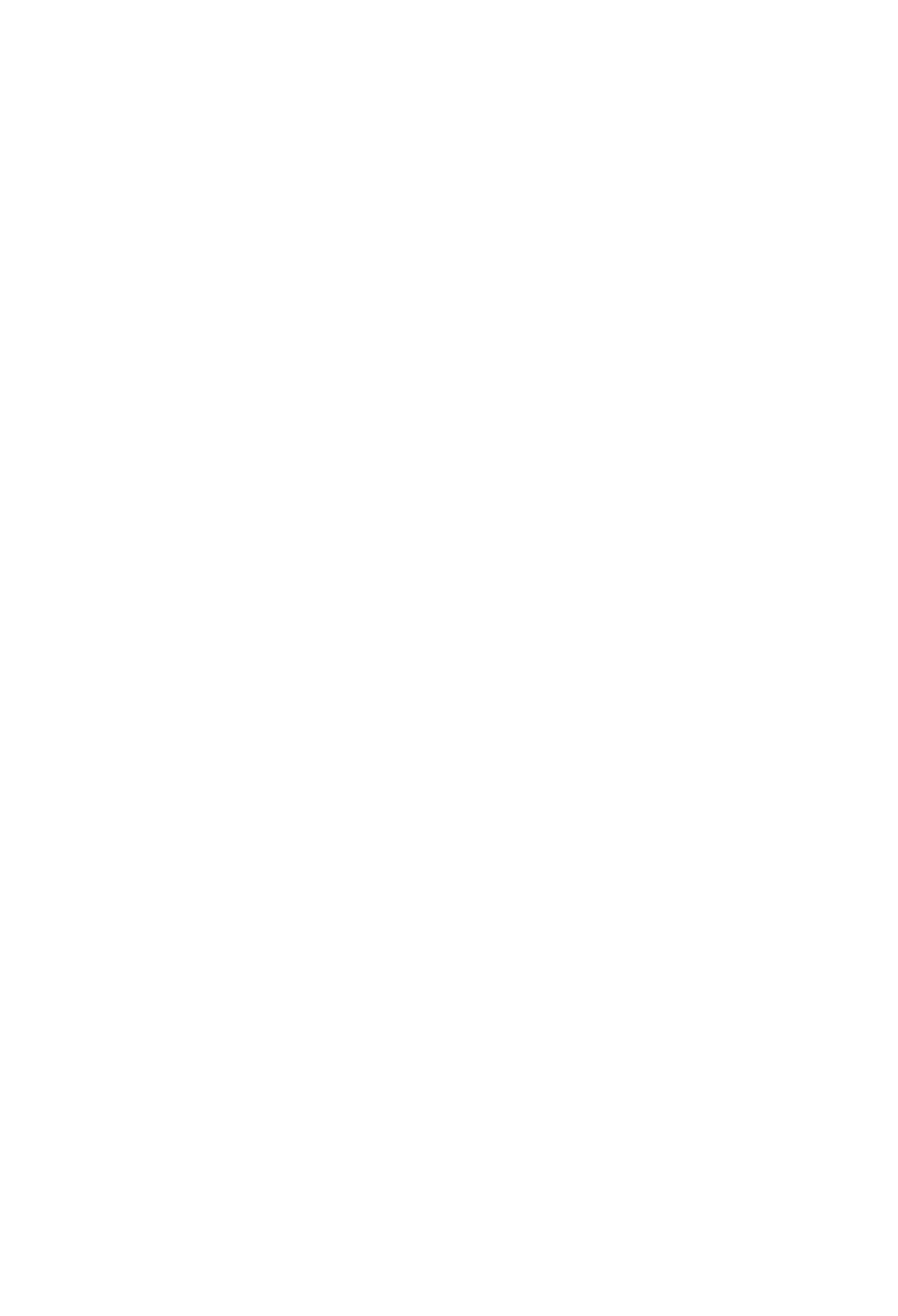## <span id="page-52-0"></span>6. Conclusions

Despite the stream of positive adjectives flowing from both Russia and China in recent months about partnership and friendship, cooperation in the Arctic has not progressed much. Except for cooperation on the Yamal Peninsula, Russian and Chinese companies have not yet found further mutual ground for energy cooperation in the Arctic. On the one hand Russian companies need and welcome Chinese investments and loans; on the other hand they are not entirely comfortable allowing Chinese companies to play too big a role in Russian energy projects, including those in the Arctic. Chinese companies, in contrast, are in a very strong position at the moment and would not agree to anything less than a significant control and management role.

As a result, there is degree of disappointment in Russia that energy cooperation with China has not developed as anticipated and thus has not mitigated the crisis with the West to the desired degree. Seen from Russia, China has taken advantage of the situation, for example to extract especially favourable terms on energy deals and to insist on high interest rates on major Chinese loans. That is, China has not shown the expected goodwill, which is why using the Chinese–Russian partnership as leverage against the West has not worked.

The difference between anticipation and reality can be explained by looking at differences in the main Chinese and Russian concerns behind efforts to improve their overall strategic relationship. Whereas China is primarily seeking to pursue economic goals, especially access to Russian energy resources in order to secure and diversify its energy supply, Russia is looking to strengthen its strategic relationship with China in a geopolitical and security-driven context. For instance, Russia's EEU plan has more to do with geopolitics and security, especially securing Russia as the dominant great power in the former Soviet space, than with economics. In contrast, China's thinking behind the OBOR initiative is primarily concerned with economics and with long-term economic exchanges and influence over (especially) neighbouring regions.

This state of affairs is also reflected in the reasons given by the Russian side for why economic cooperation between Russia and China is not advancing as fast as expected, especially Chinese investments in the Russian energy sector in general and in the Russian Arctic in particular. They point out that Chinese companies impose tough conditions that Russian companies have difficulties accepting. In placing their investments, the Chinese are thus acting primarily from a profit motive and are not giving their Russian counterparts any easier terms. <sup>164</sup>

In the Arctic, China seeks to consolidate its position as a legitimate Arctic stakeholder by diversifying and strengthening its bilateral relations with all the Arctic states through economic deals, scientific cooperation and stronger diplomatic ties. By establishing strong and comprehensive bilateral relationships with all the Arctic states and being actively involved in multilateral institutions and in

<sup>164</sup>  Fedorovsky, A. N. et al., *Asian Players in the Arctic*, Russian International Affairs Council, Report no. 26 (2016), pp. 17–29.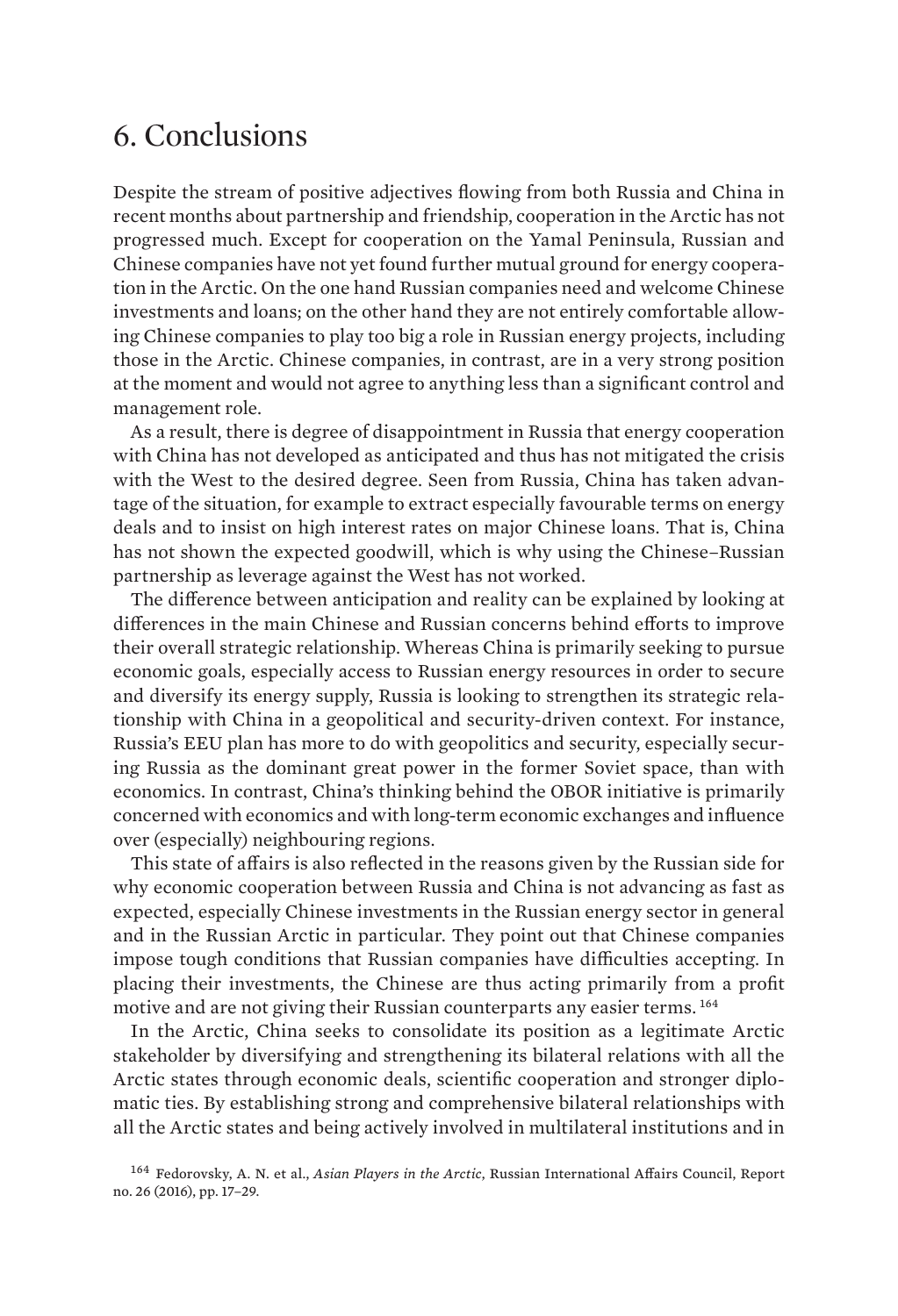developments of these in the region, China seeks a lock-in so that it will not, as an non-Arctic state, risk being excluded and kept from influencing Arctic affairs and developments. Such a scenario could play out both in the case of heightened tensions between the West and Russia, namely the Chinese fear of a melon effect mentioned above, and in the case of improved relations between the West and Russia.

There are no illusions among Chinese Arctic scholars regarding the development of a strong and enduring Chinese–Russian partnership. Rather, their expectation is that Russia will turn towards Europe again as soon as sanctions are lifted. Indeed, the Russian policy of pivoting to Asia has never been seen as an alternative to the development of relations with the West and with Europe in particular, but rather is viewed as a counterbalance and diversification to avoid dependence on Europe.165 The policy has also never been only about China—it focuses on the development of relations with a number of Asian countries including Japan, South Korea, India and Viet Nam.166 This has also partially affected the Arctic, where Russia looks not only to China but to other states as well, in particularly India. This shows how Russia is trying to diversify its partnerships with Asian states in the Arctic, in order to lessen the risks of locking itself completely to China and ending up as a resource appendage supporting China's great power position and status.

The future development of Chinese–Russian cooperation on the NSR as well as cooperation and dialogue on the questions of evolving Arctic governance will especially depend on how China approaches the different legal regimes in UNCLOS concerning territorial and maritime disputes and rights—including territorial waters, EEZs and the continental shelf—as China's territorial and maritime disputes in East Asia further develop. It is highly unlikely that Russia would welcome any developments that risk pushing the Arctic's political and legal regimes away from a de facto condominium of coastal states under the umbrella of UNCLOS, towards a looser Arctic governance with non-Arctic states including China playing a stronger role. Although Russia has accepted China's observer status in the Arctic Council and emphasizes stronger dialogue with China on Arctic issues, including in the Arctic Council, it continues to insist that it is the Arctic states that set the rules and conditions for the role and activities that non-Arctic states such as China can play in the Arctic. In the event that non-Arctic states cease to follow the rules, Russia has also underlined that observer status can be reconsidered and even revoked.

There is a significant degree of uncertainty about how the development of Chinese–Russian cooperation in the Arctic will develop. Recently, this is not least owing to the high degree of uncertainty about how Russian–US relations will develop under the new Trump Administration. There are indications that the Trump Administration is considering lifting sanctions, which would allow Russia to cooperate again with Western companies in developing the Russian Arctic.

<sup>&</sup>lt;sup>165</sup> Russian scholar, Speech at the SIPRI workshop 'Russia–China rapprochement and its impact on Asia and Europe', Solna, Sweden, 17–18 Jan. 2017.

<sup>166</sup>  Russian scholar (note 165).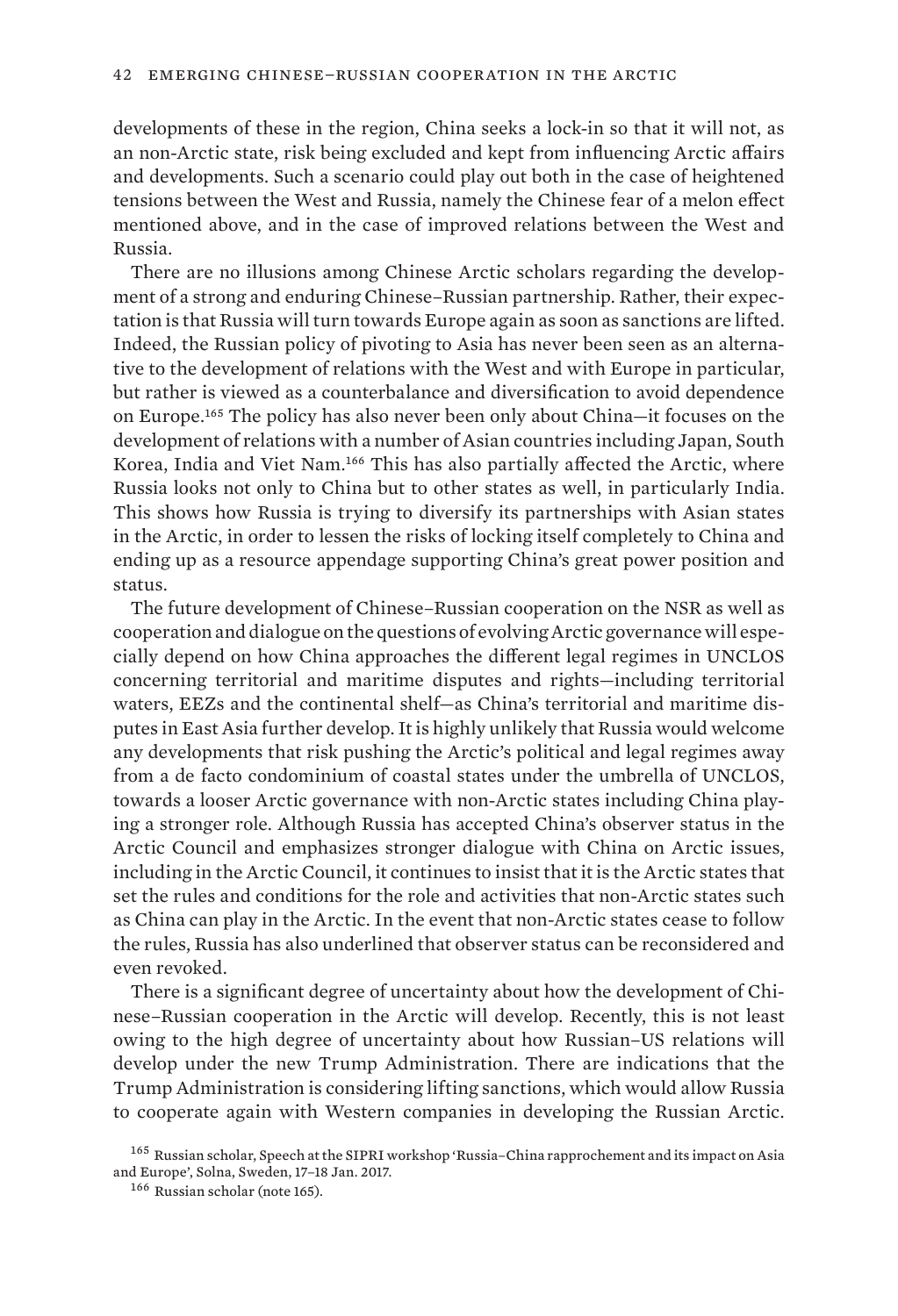Such a development would slow down the efforts of recent years to strengthen Chinese–Russian cooperation, including in the Arctic. On the other hand, China would prefer such a scenario compared with one of increasing tension between Russia and the USA spreading to the Arctic and thus leaving much less room for manoeuvre for non-Arctic states such as China.